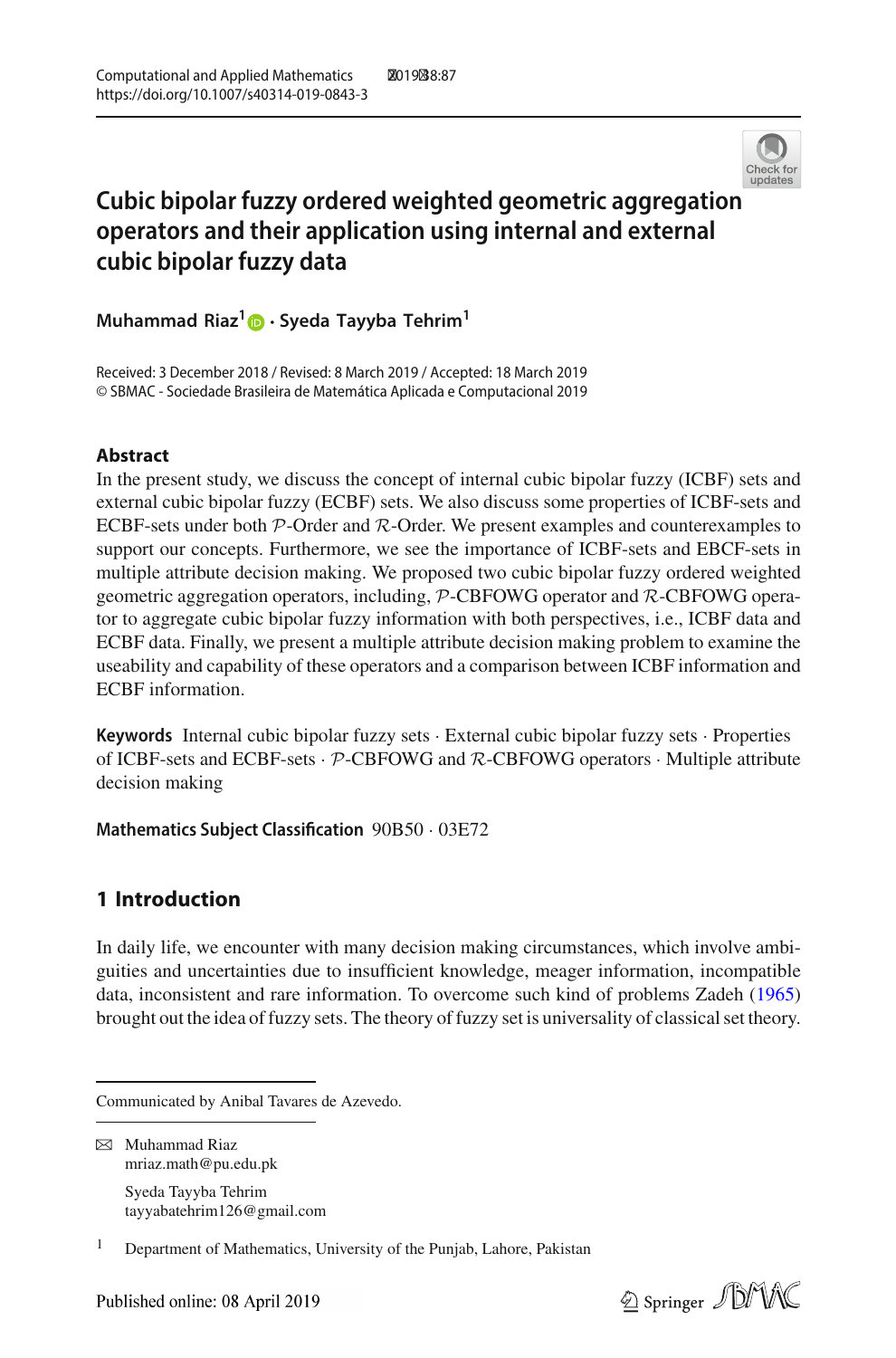Zadeh's theory has been successfully applied in decision analysis to handle uncertain and ambiguous data from many decades. Fuzzy sets have been auspiciously adapted in domains of computer sciences (Frank and Selige[r](#page-23-0) [1997](#page-23-0)). They used fuzzy logic and neural network to diagnose faults. Mador[e](#page-23-1) [\(2004\)](#page-23-1) used fuzzy spaces in physics and worked and introduced concept of fuzziness in quantum mechanics. Innocent and Jho[n](#page-23-2) [\(2004](#page-23-2)) constructed different useful method to medical diagnosis. Recently, Fuzzy sets have been used in many fields of life including, commercial appliances (air conditioner, washing machine and heating ventilation, etc.), forecasting system of weather, system of traffic monitoring (in Japan fuzzy controller use to run the train all day long).

The researchers have been published a good number of research papers on extensions of fuzzy sets. Many set theories have been developed, including, interval valued set theory (Zade[h](#page-24-0) [1965\)](#page-24-0), intuitionistic fuzzy set theory (Atanasso[v](#page-23-3) [1986](#page-23-3)), bipolar fuzzy set theory (Zhan[g](#page-23-4) [2017](#page-23-4)), neutrosophic set theory (Smarandach[e](#page-23-5) [2010](#page-23-5)), soft set theory (Molodtso[v](#page-23-6) [1999](#page-23-6)). All these theories have been developed according to necessity of handling specific type of data and its useability in different suitable domains.

For data analyzing of many types, bipolarity of knowledge is a vital part to be considered while developing a mathematical framework for most of the situations. Bipolarity indicates the positive and negative aspects of a particular problem. The concept behind the bipolarity is that a huge range of human decisions analysis is involved bipolar subjective thoughts. For illustration, happiness and grief, sweetness and sourness, effects and side effects are two different aspects of decision analysis. The equilibrium and mutual coexistence of these two aspects are treated as a key for balanced social environment. Zhan[g](#page-24-1) [\(1998](#page-24-1)), introduced the extension of fuzzy set with bipolarity, called, bipolar-valued fuzzy sets. Bipolar fuzzy set is suitable for information which involve property as well as its counter property. Le[e](#page-23-7) [\(2000\)](#page-23-7) discussed some basic operations of bipolar-valued fuzzy set. Lee and Cio[s](#page-23-8) [\(2004\)](#page-23-8) proposed a comparison of intuitionistic fuzzy set, interval-valued set and bipolar fuzzy set. In bipolarvalued fuzzy set interval of membership value is  $[-1, 1]$ . The bipolar fuzzy set involves positive and negative memberships. The elements with 0 membership indicate that they are not satisfying the specific property, the interval (0, 1] indicates elements satisfying property with different degrees of membership, whereas  $[-1, 0)$  shows that elements satisfying implicit counter property. Bipolar fuzzy sets have been also used in many decision analysis which involve bipolar type information (Aslam et al[.](#page-23-9) [2014;](#page-23-9) Tahir et al. 2016). Jun et al[.](#page-23-10) [\(2012\)](#page-23-10) introduced the abstraction of cubic set (extension of interval-valued fuzzy set and fuzzy set) and its operations. They presented idea of internal and external cubic sets and their characteristics. The concept has been extended with many other theories. Cubic set has been also successfully used in decision making processes due to its efficiency of containing enough information of a particular type of data. Decision making has a vital role in our daily life problems. We encounter with many difficulties to handle a problem which contains huge amount of data. In this regard, different techniques with aggregation operators have been introduced to handle such type of data. Many authors have been auspiciously adopted these capable techniques to handle ambiguities in decision analysis (Ghodsypour and 'Brie[n](#page-23-11) [1998](#page-23-11); Gülç[i](#page-23-12)n and Çifçi [2012;](#page-23-12) Hwa[n](#page-23-13)g and Yoon [1981\)](#page-23-13).

The motivation of this paper is to develop a strong mathematical model for bipolar type decision analysis. From latest research surveys of hybrid fuzzy set models, most of the researchers in fuzzy-set-inspired models focused on real numbers between 0 and 1. But in most of the real life problems, we encounter with the negative part of a particular decision. For example, a medicine which is not effective may not be has any side effect. So the bipolarity is an important aspect of human decisions. In human decisions the second important part is ranking and rating of different alternatives obtained after particular evaluation. A verity of

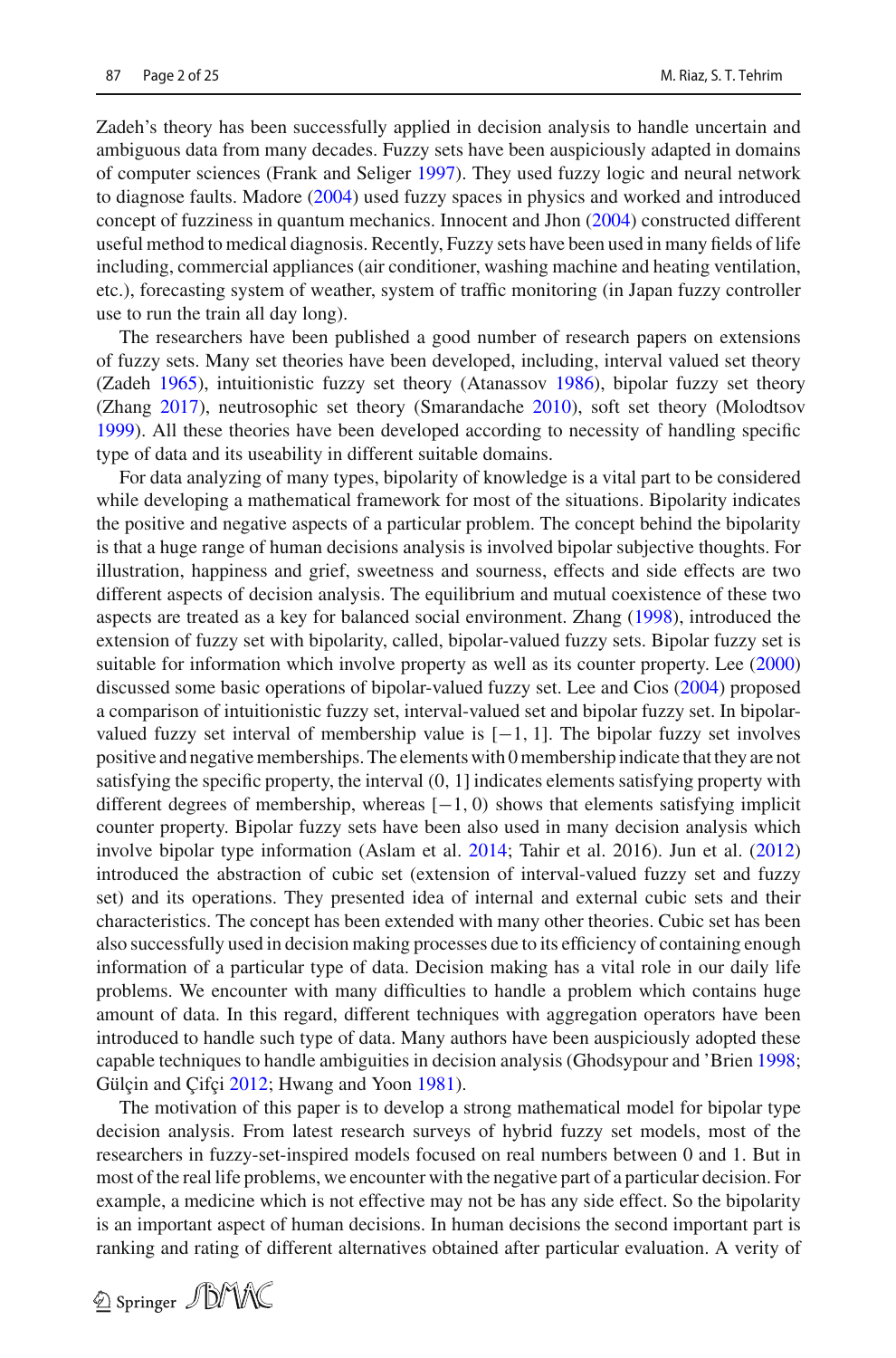bipolar fuzzy decision making with different technique is available in literature. This range of applications of the theories can be used to deal with bipolar vagueness and uncertainty, which introduced the simple bipolar fuzzy characterizations of the universe of options that depend on a limited number of grades. So the concept of simple bipolar fuzzy set is insufficient to provide the information about the occurrence of ratings or grades with accuracy because information is limited, and it is also unable to describe the occurrence of uncertainty and vagueness very well specially, when sensitive cases are involved in decision making problems. Similarly, the concept of interval valued bipolar fuzzy sets (IVBFSs) is also insufficient to provide the information about the opinion of experts depending upon the properties of alternatives. For this purpose, we introduced the novel model with applications called cubic bipolar fuzzy sets as the generalization of bipolar fuzzy sets. So, by the hybridization of two well-known concepts called bipolar fuzzy sets and IVBFSs, we introduce a new hybrid model called cubic bipolar fuzzy sets (CBFSs). This model provides more accuracy and flexibility as compared to previously existing approaches, because it contains more information and it is more comprehensive and reasonable. Proposed model provides complete information about occurrence of ratings, uncertainty and bipolarity. It is also valuable because we extend the method of aggregating operators using geometric operations under cubic bipolar fuzzy data for MAGDM and compile the final decision using these extended operators method because of the complex structure of proposed model. In this paper, firstly, we discuss ICBF-sets and ECBF-sets and their relative characteristics under both orders, secondly, we introduce two cubic bipolar fuzzy ordered weighted geometric aggregation operators to aggregate the ICBF and ECBF data, then we apply both concepts to a multiple-criteria decision making problem to handle this specific type of information. The paper is planed in following sequence: in Sect. [2](#page-2-0) we discuss some preliminaries , in Sect. [3](#page-8-0) we introduce ICBF-sets and ECBF-sets and their properties for *P*-Order and *R*-Order. In Sect. [4](#page-11-0) we introduce cubic bipolar fuzzy ordered weighted geometric aggregation operators under both order. In Sect. [5](#page-18-0) we see the useability and application of these operators. In Sect. [6](#page-22-0) we finally concluded our study.

## <span id="page-2-0"></span>**2 Preliminaries**

In the present section, we make another look on some useful basic definitions. Throughout this paper  $V$  is a universal set.

**Definition 2.1** (Zade[h](#page-24-0) [1965](#page-24-0)) Let f be a membership function defined as  $f: V \rightarrow [0, 1]$ . Then  $V_f$  is a fuzzy set defined on *V* if each element  $\& \in V$  is associated with membership's degree, which is a real number in [0, 1] and it is denoted by  $f(\varsigma)$ .

**Definition 2.2** (Zade[h](#page-24-2) [1971](#page-24-2)) Let  $\mathcal{I} = [0, 1]$  be closed interval and  $\ddot{j} = [j_\ell, j_\mu]$  ba a closed subinterval of *I*, where  $0 \le j_\ell \le j_u \le 1$ . Let [*J*] be the set of all subintervals. The intervalvalued fuzzy set (IVFS) defined on *V* is a function  $f: V \to [\mathcal{J}]$ . The cumulation of all IVFSs is denoted by  $[\mathcal{J}]^V$  and  $\ddot{j}(\zeta) = [j_\ell(\zeta), j_u(\zeta)]$  , for each  $\ddot{j} \in [\mathcal{J}]^V$  and  $\zeta \in V$ , is called membership's degree of  $\zeta$  to  $\zeta$ , where  $j_\ell(\zeta)$  and  $j_u(\zeta)$  are called lower or inferior fuzzy sets and upper or superior fuzzy sets, respectively.

**Definition 2[.](#page-23-10)3** (Jun et al. [2012](#page-23-10)) A cubic set on *V* can be defined as  $K = \{\langle \zeta, \hat{j}(\zeta), V_f(\zeta) \rangle \mid$  $\zeta \in V$ , where  $\tilde{j}$  is interval-valued fuzzy set on *V* and  $V_f$  is a fuzzy set on *V*.

**Definition 2.4** (Zhan[g](#page-24-1) [1998](#page-24-1)) A bipolar fuzzy set on *V* is of the form  $K = \{ (\zeta, \delta_K^P(\zeta), \delta_K^N(\zeta)) :$ for all  $\zeta \in V$ , where  $\delta_K^P(\zeta)$  denotes the positive memberships ranges over [0, 1] and  $\delta_K^N(\zeta)$ 

 $\circledcirc$  Springer  $\mathscr{D}M\mathscr{N}$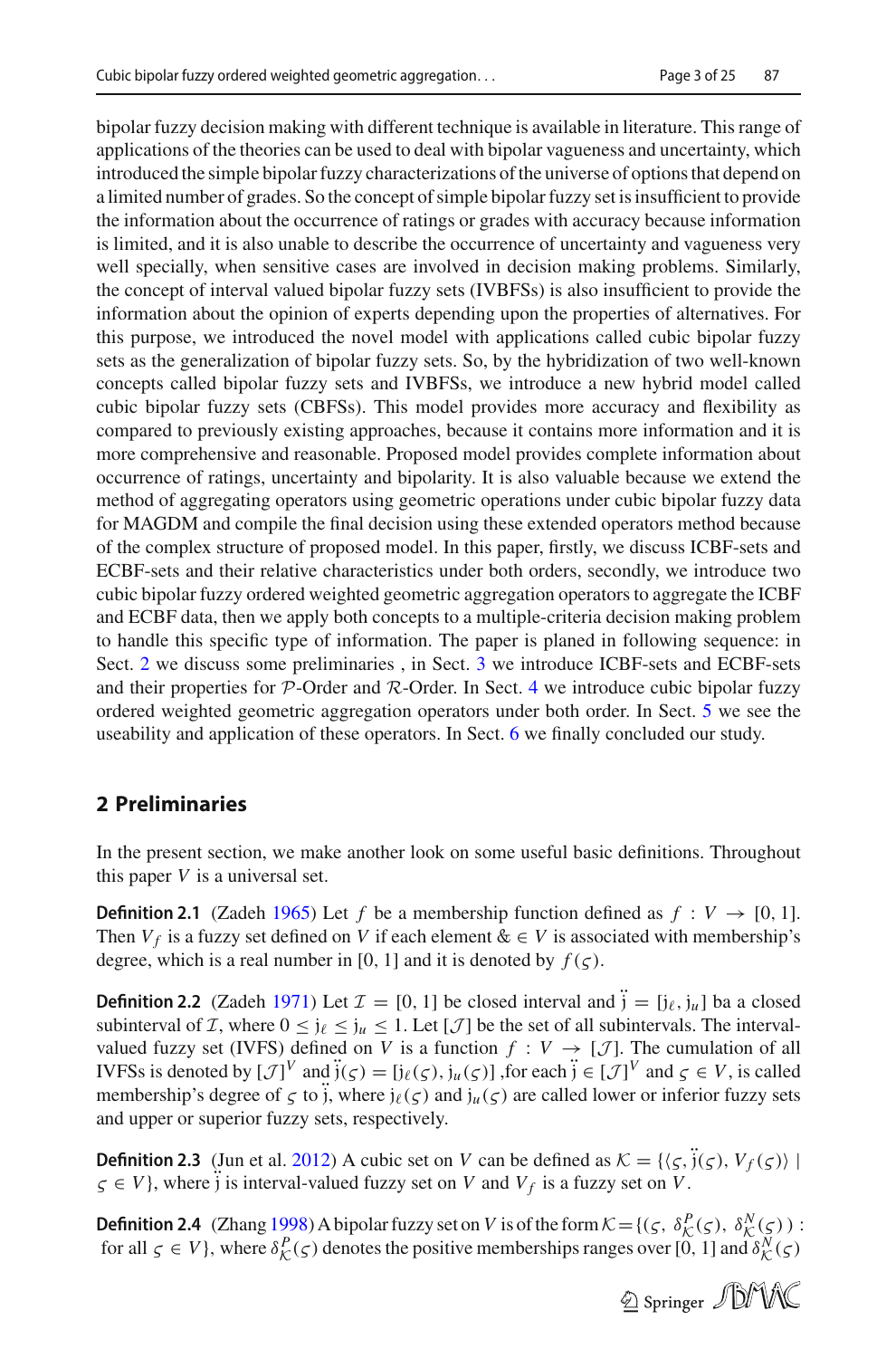denotes the negative memberships ranges over  $[-1, 0]$ . A bipolar fuzzy element (BFE) is simply written as  $K = (\delta_K^N, \delta_K^P)$ .

#### **2.1 Cubic bipolar fuzzy sets**

The present subsection is devoted for the study of cubic bipolar fuzzy sets (CBFSs). We review some definition and operations of CBFSs with examples.

**Definition 2.5** (Riaz and Tehri[m](#page-23-14) [2019b](#page-23-14)) Let  $[\mathcal{J}]$  be the cumulation of all closed subintervals of  $[-1, 1]$ . An interval-valued bipolar fuzzy set (IVBFS) is of the form  $K =$  $\{\langle \varsigma, \{\mathcal{M}_K^P(\varsigma), \mathcal{M}_K^N(\varsigma)\}\rangle\}$  where  $\mathcal{M}_K^P(\varsigma) : V \to [0, 1]$  and  $\mathcal{M}_K^N(\varsigma) : V \to [-1, 0]$  are interval-valued positive and negative membership degrees of  $\zeta \in V$ . An interval-valued bipolar fuzzy element (IVBFE) can be written as  $K = \{M_K^P, M_K^N\} = \{[\delta_{K\ell}^P, \delta_{K\mu}^P], [\delta_{K\ell}^N, \delta_{K\mu}^N]\}$ where  $\delta_{\mathcal{K}^p}^P$ ,  $\delta_{\mathcal{K}^u}^P$ ,  $\delta_{\mathcal{K}^u}^N$  and  $\delta_{\mathcal{K}^u}^N$  are called upper and lower limits of the IVBFEs  $\mathcal{M}^P$  and  $\mathcal{M}^N$ respectively.

**Definition 2.6** (Riaz and Tehri[m](#page-23-14) [2019b](#page-23-14)) Let  $K_1$  and  $K_2$  be IVBFEs, and  $\rho$ )0, then operations on IVBFEs are defined below

- (i)  $\mathcal{K}_1 \oplus \mathcal{K}_2 = \{[\delta_{\mathcal{K}\ell_1}^P + \delta_{\mathcal{K}\ell_2}^P \delta_{\mathcal{K}\ell_1}^P \delta_{\mathcal{K}\ell_2}^P, \delta_{\mathcal{K}u_1}^P + \delta_{\mathcal{K}u_2}^P \delta_{\mathcal{K}u_1}^P \delta_{\mathcal{K}u_2}^P], [-(-\delta_{\mathcal{K}\ell_1}^N \cdot \delta_{\mathcal{K}u_1}^P \delta_{\mathcal{K}u_1}^P \delta_{\mathcal{K}u_2}^P, ]\}$  $-\delta^N_{{\cal K}l_2}$ ),  $-(-\delta^N_{{\cal K}u_1} \cdot -\delta^N_{{\cal K}u_2})$ ]
- (ii)  $K_1 \otimes K_2 = \{[\delta^P_{K\ell_1}, \delta^P_{K\ell_2}, \delta^P_{K\ell_1}, \delta^P_{K\ell_2}, \delta^P_{K\ell_1}]\}$   $[-(-\delta^N_{K\ell_1} \delta^N_{K\ell_2}, \delta^N_{K\ell_2}, \delta^P_{K\ell_2}]\}$  $\delta_{\mathcal{K}u_2}^N - (\delta_{\mathcal{K}u_1}^N \cdot \delta_{\mathcal{K}u_2}^N)]$
- (iii)  $\varrho K_1 = [(1 (1 \delta_{\mathcal{K}\ell_1}^P)^{\varrho}, (1 (1 \delta_{\mathcal{K}\ell_1}^P)^{\varrho}], [-((-\delta_{\mathcal{K}\ell_1}^N)^{\varrho}), -((-\delta_{\mathcal{K}\ell_1}^N)^{\varrho})]$
- $\mathcal{K}_1^{\text{P}} = \left[ (\delta_{\mathcal{K}}^{\text{P}}_{\ell_1})^{\varrho}, (\delta_{\mathcal{K}}^{\text{P}}_{\ell_1})^{\varrho} \right], \left[ -(1 (1 (-\delta_{\mathcal{K}}^{\text{N}}))^{\varrho}), -(1 (1 (-\delta_{\mathcal{K}}^{\text{N}}))^{\varrho}) \right]$
- (v)  $\mathcal{K}_1^c = [1 \delta_{\mathcal{K}u_1}^P, 1 \delta_{\mathcal{K}\ell_1}^P], [-1 \delta_{\mathcal{K}u_1}^N, -1 \delta_{\mathcal{K}\ell_1}^N]$
- (vi)  $\mathcal{K}_1 = \begin{bmatrix} 1 \sigma_{\mathcal{K}u_1}, 1 \sigma_{\mathcal{K}\ell_1}, 1 \sigma_{\mathcal{K}u_1}, -\sigma_{\mathcal{K}u_1} \end{bmatrix}$ <br>
(vi)  $\mathcal{K}_1 \cup \mathcal{K}_2 = [\max\{\delta_{\mathcal{K}\ell_1}^P, \delta_{\mathcal{K}\ell_2}^P\}, \max\{\delta_{\mathcal{K}u_1}^P, \delta_{\mathcal{K}u_2}^P\}], [\min\{\delta_{\mathcal{K}\ell_1}^N, \delta_{\mathcal{K}\ell_2}^N\$
- (vii)  $\mathcal{K}_1 \cap \mathcal{K}_2 = [\min\{\delta_{\mathcal{K}\ell_1}^P, \delta_{\mathcal{K}\ell_2}^P\}, \min\{\delta_{\mathcal{K}u_1}^P, \delta_{\mathcal{K}u_2}^P\}], [\max\{\delta_{\mathcal{K}\ell_1}^N, \delta_{\mathcal{K}\ell_2}^N\}, \max\{\delta_{\mathcal{K}u_1}^N, \delta_{\mathcal{K}u_2}^N\}]$

**Definition 2.7** (Riaz and Tehri[m](#page-23-14) [2019b\)](#page-23-14) A set having form *<sup>K</sup>* = {ς,{*M<sup>P</sup> K*(ς ),*M<sup>N</sup> <sup>K</sup>*(ς )},  $N_K(\varsigma)$  :  $\varsigma \in V$  is called cubic bipolar fuzzy set (CBFS), where  $\mathcal{M} = \{ \mathcal{M}_K^P(\varsigma), \mathcal{M}_K^N(\varsigma) \}$ is called interval-valued bipolar fuzzy set (IVBFS) and  $\mathcal{N} = \mathcal{N}_{\mathcal{K}}(\zeta)$  is bipolar fuzzy set (BFS). Consider the Interval  $\mathcal{I} = [-1, 1]$ . Suppose that [ $\mathcal{I}$ ] and [ $\mathcal{J}$ ] be the collection of all sub-intervals of [0, 1] and  $[-1, 0]$  respectively. Then we obtain the mappings  $M^P(\varsigma) \rightarrow$  $[\mathcal{I}] \mid \mathcal{M}_{\mathcal{K}}^P(\varsigma) = [\delta^P_{\mathcal{K}\ell}(\varsigma), \delta^P_{\mathcal{K}u}(\varsigma)]$  and  $\mathcal{M}_{\mathcal{K}}^N(\varsigma) \to [\mathcal{J}] \mid \mathcal{M}_{\mathcal{K}}^N(\varsigma) = [\delta^N_{\mathcal{K}\ell}(\varsigma), \delta^N_{\mathcal{K}u}(\varsigma)],$ similarly we get  $N_K(\varsigma) \to \mathcal{I} \mid \mathcal{N}_K(\varsigma) = [\rho_K^P(\varsigma), \rho_K^N(\varsigma)]$ , so *K* becomes

$$
\mathcal{K} = \langle \mathcal{M}, \mathcal{N} \rangle = \{ \langle \varsigma, \{ [\delta^P_{\mathcal{K}\ell}(\varsigma), \delta^P_{\mathcal{K}u}(\varsigma)] , [\delta^N_{\mathcal{K}\ell}(\varsigma), \delta^N_{\mathcal{K}u}(\varsigma)] \}, \{ \rho^P_{\mathcal{K}}(\varsigma), \rho^N_{\mathcal{K}}(\varsigma) \} \rangle : \varsigma \in V \}
$$

A cubic bipolar fuzzy element (CBFE) can be denoted by  $K = \{ \langle [\delta^P_{\mathcal{K}\ell}, \delta^P_{\mathcal{K}u}], [\delta^N_{\mathcal{K}\ell}, \delta^N_{\mathcal{K}u}] \rangle, \}$  $\{\rho_{\mathcal{K}}^P, \rho_{\mathcal{K}}^N\}\rangle\}.$ 

*Exa[m](#page-23-14)ple 2.8* (Riaz and Tehrim [2019b](#page-23-14)) Let  $V = \{\zeta_1, \zeta_2, \zeta_3\}$  be a universal set then a CBFS on *V* is given as follow:

$$
\ddot{\mathcal{K}} = \{ \langle \varsigma_1, \{ [0.44, 0.56], [-0.73, -0.61] \}, \{ 0.21, -0.33 \} \rangle, \langle \varsigma_2, \{ [0.73, 0.81] \}, \{-0.61, -0.46] \}, \{ 0.19, -0.23 \} \rangle, \langle \varsigma_3, \{ [0.51, 0.62] \}, [-0.41, -0.23] \}, \{ 0.31, -0.57 \} \rangle \}.
$$

**Definition 2.9** (Riaz and Tehri[m](#page-23-14) [2019b\)](#page-23-14) (*Equality*) Two cubic bipolar fuzzy sets (CBFSs)  $K_1$  and  $K_2$  on *V* are said to be equal if

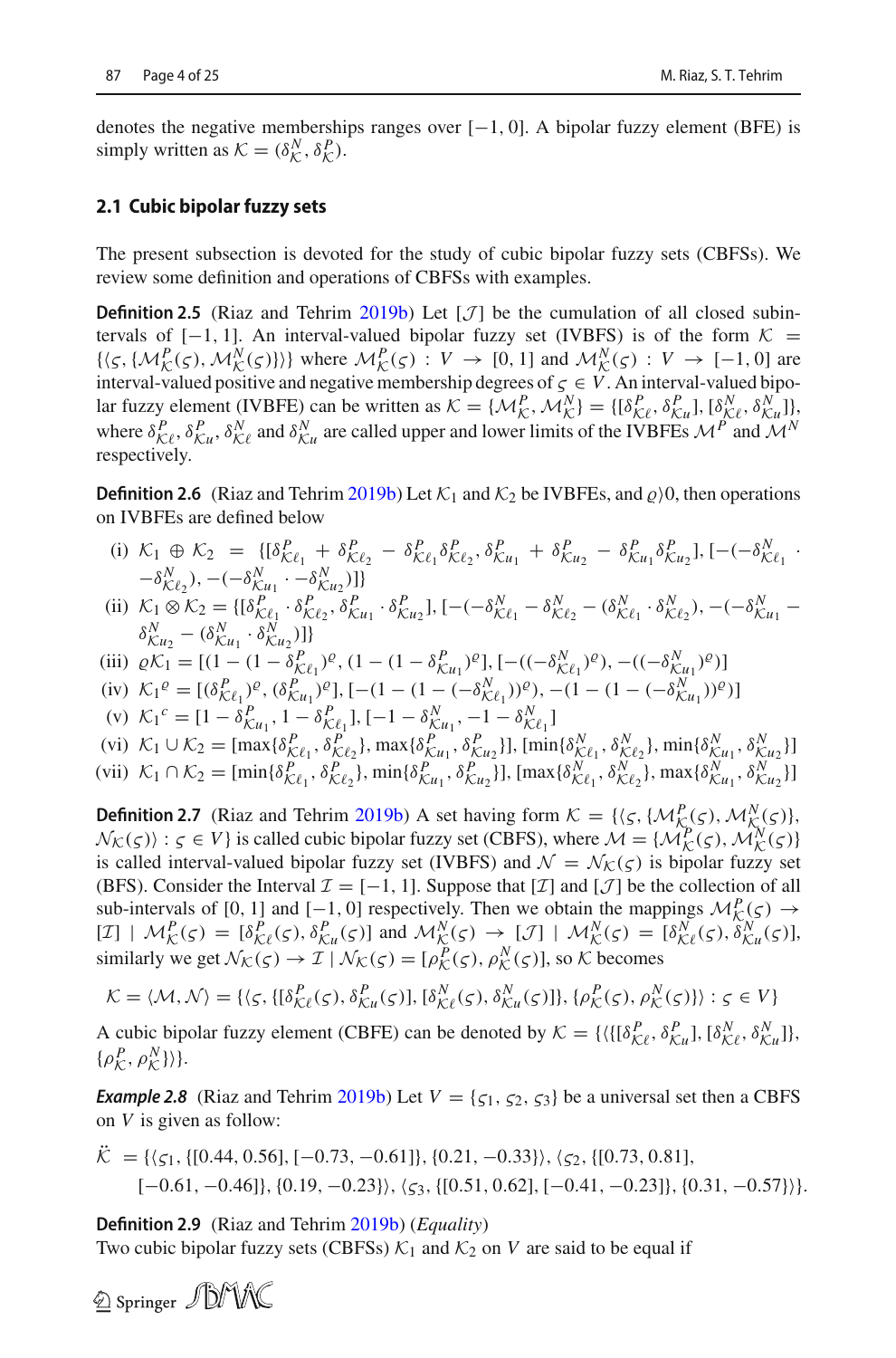(i) 
$$
[\delta^P_{\mathcal{K}\ell_1}(\varsigma), \delta^P_{\mathcal{K}u_1}(\varsigma)] = [\delta^P_{\mathcal{K}\ell_2}(\varsigma), \delta^P_{\mathcal{K}u_2}(\varsigma)]
$$
 and  $[\delta^N_{\mathcal{K}\ell_1}(\varsigma), \delta^N_{\mathcal{K}u_1}(\varsigma)] = [\delta^N_{\mathcal{K}\ell_2}(\varsigma), \delta^N_{\mathcal{K}u_2}(\varsigma)]$ 

(ii) 
$$
\{\rho_{K_1}^P(\zeta) = \rho_{K_2}^P(\zeta)\}\
$$
 and  $\{\rho_{K_1}^N(\zeta) = \rho_{K_2}^N(\zeta)\}.$ 

**Definition 2.10** (Riaz and Tehri[m](#page-23-14) [2019b](#page-23-14)) (*P*-Order) Let  $K_1$  and  $K_2$  be two CBFSs on *V*. Then  $K_1 \subset_{\mathcal{P}} \mathcal{K}_2$ , if

(i)  $[\delta^P_{\mathcal{K}\ell_1}(\varsigma), \delta^P_{\mathcal{K}u_1}(\varsigma)] \leq [\delta^P_{\mathcal{K}\ell_2}(\varsigma), \delta^P_{\mathcal{K}u_2}(\varsigma)]$  and  $[\delta^N_{\mathcal{K}\ell_1}(\varsigma), \delta^N_{\mathcal{K}u_1}(\varsigma)] \geq [\delta^N_{\mathcal{K}\ell_2}(\varsigma), \delta^N_{\mathcal{K}u_2}(\varsigma)]$ 

(ii) 
$$
\{\rho_{\mathcal{K}_1}^P(\varsigma) \leq \rho_{\mathcal{K}_2}^P(\varsigma)\} \text{ and } \{\rho_{\mathcal{K}_1}^N(\varsigma) \geq \rho_{\mathcal{K}_2}^N(\varsigma)\}.
$$

**Definition 2.11** (Riaz and Tehri[m](#page-23-14) [2019b](#page-23-14)) (*R*-Order) Let  $K_1$  and  $K_2$  be two CBFSs on *V*. Then  $K_1 \subseteq_R K_2$ , if

(i)  $[\delta^P_{\mathcal{K}\ell_1}(\varsigma), \delta^P_{\mathcal{K}u_1}(\varsigma)] \leq [\delta^P_{\mathcal{K}\ell_2}(\varsigma), \delta^P_{\mathcal{K}u_2}(\varsigma)]$  and  $[\delta^N_{\mathcal{K}\ell_1}(\varsigma), \delta^N_{\mathcal{K}u_1}(\varsigma)] \geq [\delta^N_{\mathcal{K}\ell_2}(\varsigma), \delta^N_{\mathcal{K}u_2}(\varsigma)]$ 

(ii) 
$$
\{\rho_{\mathcal{K}_1}^P(\varsigma) \ge \rho_{\mathcal{K}_2}^P(\varsigma)\} \text{ and } \{\rho_{\mathcal{K}_1}^N(\varsigma) \le \rho_{\mathcal{K}_2}^N(\varsigma)\}.
$$

**Definition 2.12** (Riaz and Tehri[m](#page-23-14)  $2019b$ ) The complement of  $K$  can be defined as  $\mathcal{K}^c = \{(\zeta, \{[1 - \delta_{\mathcal{K}u}^P(\zeta), 1 - \delta_{\mathcal{K}l}^P(\zeta)], [-1 - \delta_{\mathcal{K}u}^N(\zeta), -1 - \delta_{\mathcal{K}l}^N(\zeta)]\}, \{1 - \rho_{\mathcal{K}}^P(\zeta), -1 - \rho_{\mathcal{K}l}^P(\zeta)\}$  $\rho^N(\varsigma)$ } :  $\varsigma \in V$  }.

*Example 2.13* (Riaz and Tehri[m](#page-23-14) [2019b](#page-23-14)) (*P*-Order) Consider  $K_1 = \langle M_1, \mathcal{N}_1 \rangle$  and  $K_2 = \langle \mathcal{M}_2, \mathcal{N}_2 \rangle$  two CBFSs on *V* where,

$$
\mathcal{K}_1 = \{ \langle \varsigma_1, \{ [0.23, 0.61], [-0.63, -0.45] \}, \{ 0.71, -0.68 \} \rangle, \\ \langle \varsigma_2, \{ [0.46, 0.71], [-0.73, -0.61] \}, \{ 0.81, -0.71 \} \rangle, \\ \langle \varsigma_3, \{ [0.24, 0.62], [-0.65, -0.47] \}, \{ 0.69, -0.72 \} \rangle \}, \\ \mathcal{K}_2 = \{ \langle \varsigma_1, \{ [0.33, 0.73], [-0.83, -0.51] \}, \{ 0.81, -0.71 \} \rangle, \\ \langle \varsigma_2, \{ [0.53, 0.82], [-0.80, -0.70] \}, \{ 0.90, -0.80 \} \rangle, \\ \langle \varsigma_3, \{ [0.33, 0.73], [-0.83, -0.71] \}, \{ 0.78, -0.81 \} \rangle \},
$$

It is clear  $\mathcal{K}_1 \subseteq_{\mathcal{P}} \mathcal{K}_2$ .

*Example 2.14* (Riaz and Tehri[m](#page-23-14) [2019b](#page-23-14)) (*R*-Order)

Consider  $K_1 = \langle M_1, \mathcal{N}_1 \rangle$  and  $K_2 = \langle \mathcal{M}_2, \mathcal{N}_2 \rangle$  two CBFSs on *V* where,

$$
\mathcal{K}_1 = \{ \langle \varsigma_1, \{ [0.23, 0.61], [-0.63, -0.45] \}, \{ 0.90, -0.80 \} \rangle, \n\langle \varsigma_2, \{ [0.46, 0.71], [-0.73, -0.61] \}, \{ 0.81, -0.71 \} \rangle, \n\langle \varsigma_3, \{ [0.24, 0.62], [-0.65, -0.47] \}, \{ 0.69, -0.72 \} \rangle \}, \n\mathcal{K}_2 = \{ < \varsigma_1, \{ [0.33, 0.73], [-0.83, -0.51] \}, \{ 0.81, -0.71 \} \rangle, \n\langle \varsigma_2, \{ [0.53, 0.82], [-0.80, -0.70] \}, \{ 0.71, -0.68 \} \rangle, \n\langle \varsigma_3, \{ [0.33, 0.73], [-0.83, -0.71] \}, \{ 0.60, -0.63 \} \rangle \},
$$

It is clear  $\mathcal{K}_1 \subseteq_{\mathcal{R}} \mathcal{K}_2$ .

#### **Definition 2.15** (Riaz and Tehri[m](#page-23-14) [2019b](#page-23-14)) (*P*-Union)

Let  $K_{\varepsilon}$  be a collection of CBFSs on *V*, then we define *P*-Union as  $\bigcup_{\varepsilon=1}^{n} K_{\varepsilon} =$  $\{\langle \max_{\varepsilon \in \Omega} [\delta^P_{\mathcal{K}\ell_{\varepsilon}}(\varsigma), \delta^P_{\mathcal{K}u_{\varepsilon}}(\varsigma)]\}$ ,  $\min_{\varepsilon \in \Omega} [\delta^N_{\mathcal{K}\ell_{\varepsilon}}(\varsigma), \delta^N_{\mathcal{K}u_{\varepsilon}}(\varsigma)]\}$ ,  $\max_{\varepsilon \in \Omega} (\rho^P_{\mathcal{K}_{\varepsilon}}(\varsigma))$ ,  $\min_{\varepsilon \in \Omega} (\rho^N_{\mathcal{K}_{\varepsilon}}(\varsigma))$  $({\zeta})\}\)$ . We write it  $\cup_{\mathcal{P}}$ .

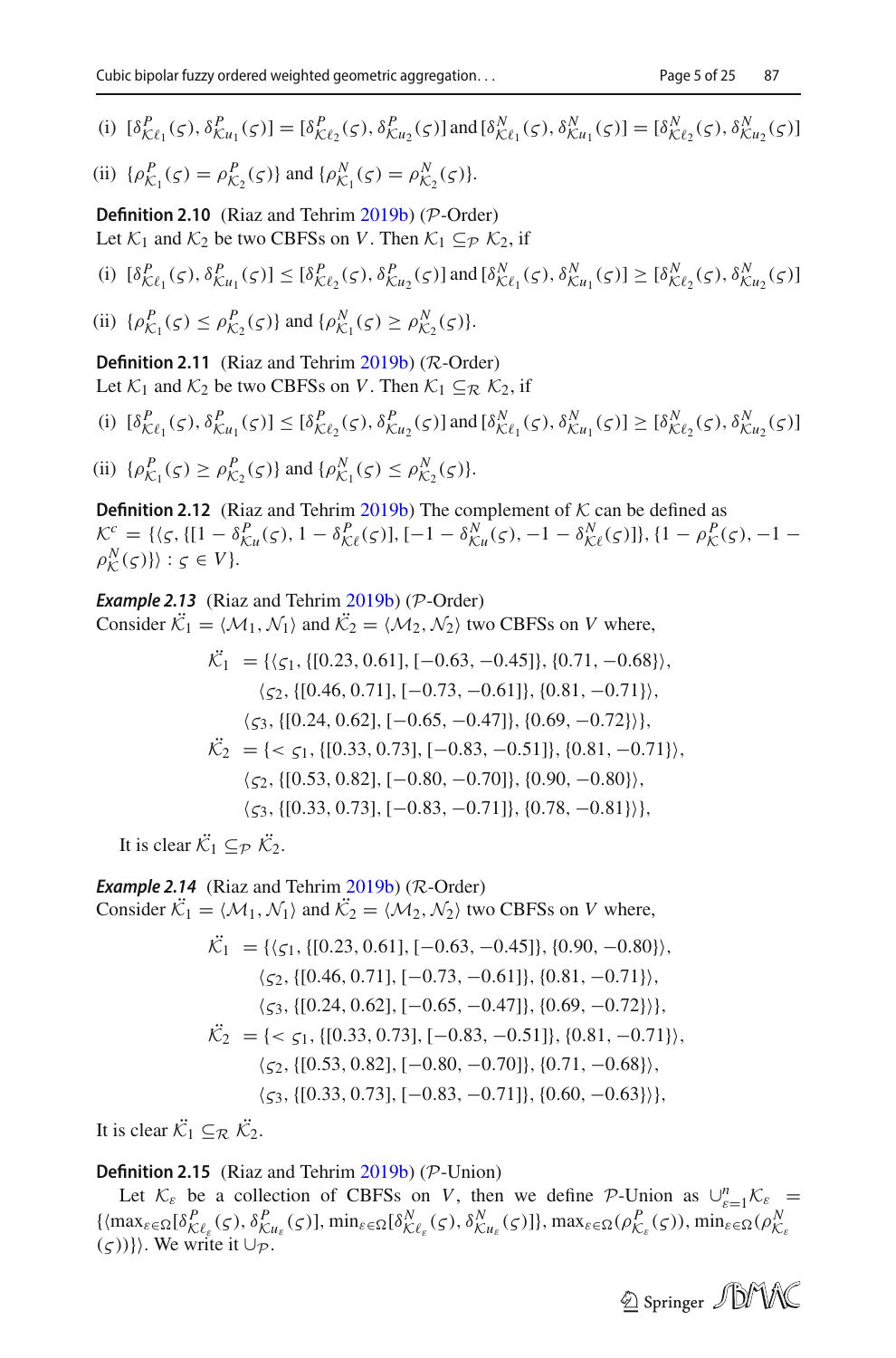#### **Definition 2.16** (Riaz and Tehri[m](#page-23-14) [2019b](#page-23-14)) (*P*-Intersection)

Let  $K_{\varepsilon}$  be a collection of CBFSs on *V*, then we define *P*-Intersection as  $\cup_{\varepsilon=1}^{n} K_{\varepsilon} =$  $\{\langle \min_{\varepsilon \in \Omega} [\delta^P_{\mathcal{K}\ell_{\varepsilon}}(\varsigma), \delta^P_{\mathcal{K}u_{\varepsilon}}(\varsigma)], \max_{\varepsilon \in \Omega} [\delta^N_{\mathcal{K}\ell_{\varepsilon}}(\varsigma), \delta^N_{\mathcal{K}u_{\varepsilon}}(\varsigma)]\}, \min_{\varepsilon \in \Omega} (\rho^P_{\mathcal{K}_{\varepsilon}}(\varsigma))$ , max $\varepsilon \in \Omega$  $(\rho_{\mathcal{K}_{\varepsilon}}^N(\varsigma))\}\rangle$ . We write it  $\cap_{\mathcal{P}}$ .

#### **Definition 2.17** (Riaz and Tehri[m](#page-23-14) [2019b](#page-23-14)) (*R*-Union)

Let  $K_{\varepsilon}$  be a collection of CBFSs on *V*, then we define *R*-Union as  $\bigcup_{\varepsilon=1}^{n} K_{\varepsilon}$  $=\sum_{N} {\{\left(\max_{\varepsilon \in \Omega} [\delta_{\mathcal{K}\ell_{\varepsilon}}^{P}(\varsigma), \delta_{\mathcal{K}u_{\varepsilon}}^{P}(\varsigma)\right\}, \min_{\varepsilon \in \Omega} [\delta_{\mathcal{K}\ell_{\varepsilon}}^{N}(\varsigma), \delta_{\mathcal{K}u_{\varepsilon}}^{N}(\varsigma)]\}, \{\min_{\varepsilon \in \Omega} (\rho_{\mathcal{K}_{\varepsilon}}^{P}(\varsigma))\}, \max_{\varepsilon \in \Omega}$  $(\rho_{\mathcal{K}_{\varepsilon}}^N(\varsigma))\}\rangle$ . We write it  $\cup_{\mathcal{R}}$ .

**Definition 2.18** (Riaz and Tehri[m](#page-23-14) [2019b](#page-23-14)) (*R*-Intersection)

Let  $K_{\varepsilon}$  be a collection of CBFSs on *V*, then we define *R*-Intersection as  $\bigcup_{\varepsilon=1}^{n} K_{\varepsilon}$  $=\left\{\{\min_{\varepsilon\in\Omega}[\delta^P_{\mathcal{K}\ell_{\varepsilon}}(\varsigma),\delta^P_{\mathcal{K}u_{\varepsilon}}(\varsigma)],\max_{\varepsilon\in\Omega}[\delta^N_{\mathcal{K}\ell_{\varepsilon}}(\varsigma),\delta^N_{\mathcal{K}u_{\varepsilon}}(\varsigma)]\right\},\{max_{\varepsilon\in\Omega}(\rho^P_{\mathcal{K}_{\varepsilon}}(\varsigma)),\min_{\varepsilon\in\Omega}[\delta^N_{\mathcal{K}u_{\varepsilon}}(\varsigma)]\}$  $(\rho_{\mathcal{K}_{\varepsilon}}^N(\varsigma))\}\rangle$ . We write it  $\cap_{\mathcal{R}}$ .

*Exa[m](#page-23-14)ple 2.19* (Riaz and Tehrim [2019b\)](#page-23-14) Consider  $\mathcal{K}_1 = \langle \mathcal{M}_1, \mathcal{N}_1 \rangle$  and  $\mathcal{K}_2 = \langle \mathcal{M}_2, \mathcal{N}_2 \rangle$ two CBFSs on *V*, where  $K_1 = \{(\zeta_1, \{[0.22, 0.34], [-0.48, -0.36]\}, \{0.45, -0.67\}),\}$  $\langle \zeta_2, \{[0.37, 0.46], [-0.67, -0.59]\}, \{0.81, -0.72\} \rangle$ ,  $\mathcal{K}_2 = \{ \langle \zeta_1, \{[0.35, 0.43], [-0.63, 0.43]\}, \zeta_2, \{[0.37, 0.46]\} \rangle$  $[-0.51]$ , {0.56,  $-0.67$ },  $\langle \zeta_2, \{[0.38, 0.52], [-0.70, -0.54]\}, \{0.67, -0.43\} \rangle$ , then

$$
\mathcal{K}_1 \cup_{\mathcal{P}} \mathcal{K}_2 = \{ \langle \zeta_1, \{ [0.35, 0.43], [-0.63, -0.51] \}, \{ 0.56, -0.67 \} \rangle, \n\langle \zeta_2, \{ [0.38, 0.52], [-0.70, -0.59] \}, \{ 0.81, -0.72 \} \rangle \}
$$
\n
$$
\mathcal{K}_1 \cap_{\mathcal{P}} \mathcal{K}_2 = \{ \langle \zeta_1, \{ [0.22, 0.34], [-0.48, -0.36] \}, \{ 0.45, -0.61 \} \rangle, \n\langle \zeta_2, \{ [0.37, 0.46], [-0.67, -0.54] \}, \{ 0.67, -0.43 \} \rangle \}
$$
\n
$$
\mathcal{K}_1 \cup_{\mathcal{R}} \mathcal{K}_2 = \{ \langle \zeta_1, \{ [0.35, 0.43], [-0.63, -0.51] \}, \{ 0.45, -0.61 \} \rangle, \n\langle \zeta_2, \{ [0.38, 0.52], [-0.70, -0.59] \}, \{ 0.67, -0.43 \} \rangle \}
$$
\n
$$
\mathcal{K}_1 \cap_{\mathcal{R}} \mathcal{K}_2 = \{ \langle \zeta_1, \{ [0.35, 0.43], [-0.63, -0.51] \}, \{ 0.56, -0.67 \} \rangle, \n\langle \zeta_2, \{ [0.38, 0.52], [-0.70, -0.59] \}, \{ 0.81, -0.72 \} \rangle \}
$$

**Definition 2.20** (Riaz and Tehri[m](#page-23-14) [2019b](#page-23-14)) Let  $K_1$ ,  $K_2$  be two CBFSs on *V* and  $\varrho$ )0 be a real number. Then we define following algebraic operations for *P*-Order.

$$
\mathcal{K}_1 \oplus_{\mathcal{P}} \mathcal{K}_2 = \left\{ \left\{ \left[ \delta^P_{\mathcal{K}\ell_1}(\varsigma) + \delta^P_{\mathcal{K}\ell_2}(\varsigma) - \left( \delta^P_{\mathcal{K}\ell_1}(\varsigma) \delta^P_{\mathcal{K}\ell_2}(\varsigma) \right), \delta^P_{\mathcal{K}u_1}(\varsigma) + \delta^P_{\mathcal{K}u_2}(\varsigma) \right. \right. \\ \left. - \left( \delta^P_{\mathcal{K}u_1}(\varsigma) \delta^P_{\mathcal{K}u_2}(\varsigma) \right) \right],
$$
\n
$$
\left[ - \left( \delta^N_{\mathcal{K}\ell_1}(\varsigma) \delta^N_{\mathcal{K}\ell_2}(\varsigma) \right), - \left( \delta^N_{\mathcal{K}u_1}(\varsigma) \delta^N_{\mathcal{K}u_2}(\varsigma) \right) \right] \right\}, \left\{ \rho^P_{\mathcal{K}_1}(\varsigma) + \rho^P_{\mathcal{K}_2}(\varsigma) \right. \\ \left. - \left( \rho^P_{\mathcal{K}_1}(\varsigma) \rho^P_{\mathcal{K}_2}(\varsigma) \right), - \left( \rho^N_{\mathcal{K}_1}(\varsigma) \rho^N_{\mathcal{K}_2}(\varsigma) \right) \right\} \right\}
$$
\n
$$
\mathcal{K}_1 \otimes_{\mathcal{P}} \mathcal{K}_2 = \left\{ \left\{ \left[ \left( \delta^P_{\mathcal{K}\ell_1}(\varsigma) \delta^P_{\mathcal{K}\ell_2}(\varsigma) \right), \left( \delta^P_{\mathcal{K}u_1}(\varsigma) \delta^P_{\mathcal{K}u_2}(\varsigma) \right) \right], \left[ - \left( -\delta^N_{\mathcal{K}\ell_1}(\varsigma) \right) \right. \\ \left. - \delta^N_{\mathcal{K}\ell_2}(\varsigma) - \left( \delta^N_{\mathcal{K}\ell_1}(\varsigma) \delta^N_{\mathcal{K}\ell_2}(\varsigma) \right) \right) \right\}, \left\{ \left( \rho^P_{\mathcal{K}_1}(\varsigma) \rho^P_{\mathcal{K}_2}(\varsigma) \right), \right\}.
$$

**2 Springer JUNK**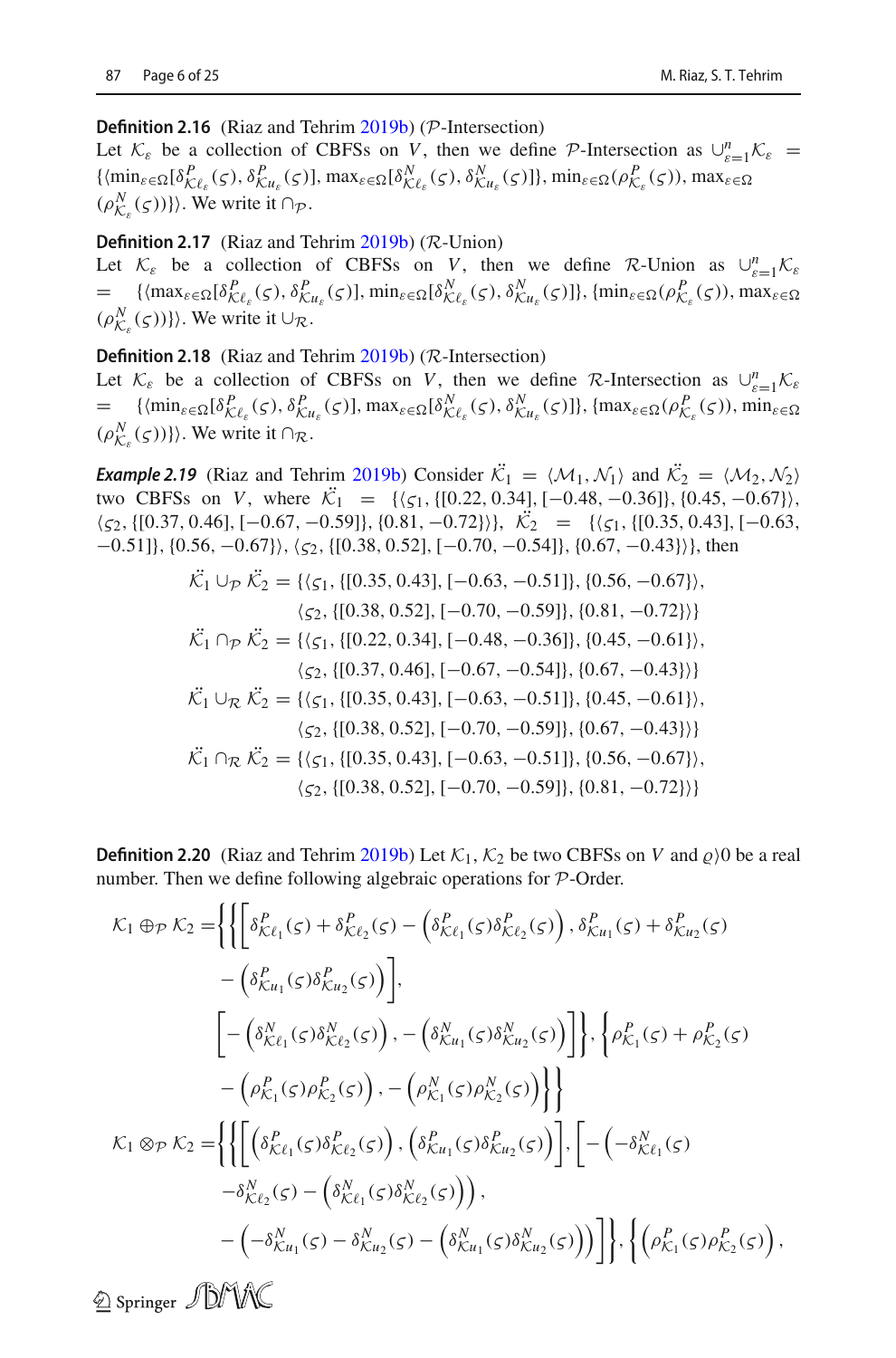$$
-(-\rho_{K_{1}}^{N}(s) - \rho_{K_{2}}^{N}(s) - (\rho_{K_{1}}^{N}(s)\rho_{K_{2}}^{N}(s)) ) \}
$$
\n
$$
\mathcal{K}_{1}^{e} = \left\{ \left\{ \left[ \left( \delta_{K\ell_{1}}^{P}(s) \right)^{e}, \left( \delta_{Ku_{1}}^{P}(s) \right)^{e} \right], \left[ -\left( 1 - \left( 1 - \left( -\delta_{K\ell_{1}}^{N}(s) \right) \right)^{e} \right), -\left( 1 - \left( 1 - \left( -\delta_{Ku_{1}}^{N}(s) \right) \right)^{e} \right) \right] \right\}, \left\{ \left( \rho_{K_{1}}^{P}(s) \right)^{e}, -\left( 1 - \left( 1 - \left( -\rho_{K_{1}}^{N}(s) \right) \right)^{e} \right) \right\} \right\}
$$
\n
$$
\varrho \mathcal{K}_{1} = \left\{ \left\{ \left[ 1 - \left( 1 - \delta_{K\ell_{1}}^{P}(s) \right)^{e}, 1 - \left( 1 - \delta_{Ku_{1}}^{P}(s) \right)^{e} \right], \left[ -\left( -\delta_{K\ell_{1}}^{N}(s) \right)^{e}, -\left( -\delta_{Ku_{1}}^{N}(s) \right)^{e} \right] \right\}, \left\{ 1 - \left( 1 - \rho_{K_{1}}^{P}(s) \right)^{e}, -\left( -\rho_{K_{1}}^{N}(s) \right)^{e} \right\} \right\}
$$

*Exa[m](#page-23-14)ple 2.21* (Riaz and Tehrim [2019b\)](#page-23-14) Let  $\mathcal{K}_1 = \{(\zeta_1, \{[0.44, 0.56], [-0.73, -0.61]\},\$  $\{(0.21, -0.33)\}\$  and  $\mathcal{K}_2 = \{\{\zeta_1, \{[0.73, 0.81], [-0.61, -0.46]\}, \{0.54, -0.62\}\}\}\$  and  $\varrho = 2$ , then

$$
\vec{\mathcal{K}}_1 \oplus_{\mathcal{P}} \vec{\mathcal{K}}_2 = \left\{ \left\{ \left\{ \left[ 0.44 + 0.73 - (0.32), 0.56 + 0.81 - (0.45) \right], \right. \right\} \right\}
$$
\n
$$
\vec{\mathcal{K}}_1 \oplus_{\mathcal{P}} \vec{\mathcal{K}}_2 = \left\{ \left\{ \left\{ \left[ 0.44, -0.73 - (0.28) \right], \left\{ 0.21 + 0.54 - (0.11), - (0.20) \right\} \right\} \right\}
$$
\n
$$
\vec{\mathcal{K}}_1 \oplus_{\mathcal{P}} \vec{\mathcal{K}}_2 = \left\{ \left\{ \left\{ \left[ (0.85, 0.92], [-0.44, -0.28]], \{0.64, -0.20\} \right] \right\} \right. \right\}
$$
\n
$$
\vec{\mathcal{K}}_1 \otimes_{\mathcal{P}} \vec{\mathcal{K}}_2 = \left\{ \left\{ \left\{ \left[ (0.32), (0.45) \right], \left[ - (0.73 + 0.61 - (0.44)), \right. \right. \right. \right. \left. \left. - (0.61 + 0.46 - (0.28)) \right] \right\}, \left\{ (0.096), - (0.33 + 0.62 - (0.20)) \right\} \right\}
$$
\n
$$
\vec{\mathcal{K}}_1 \otimes_{\mathcal{P}} \vec{\mathcal{K}}_2 = \left\{ \left\{ \left\{ \left[ (0.32, 0.45], [-0.90, -0.79]], \{0.096, -0.75\} \right\} \right. \right. \right. \left. - (1 - (1 - 0.73)^2), \right. \left. - (1 - (1 - 0.61)^2) \right] \right\}
$$
\n
$$
\vec{\mathcal{K}}_1^2 = \left\{ \left\{ \left\{ \left[ (0.44)^2, (0.56)^2 \right], \left[ - (1 - (1 - 0.73)^2), \right. \left. - (1 - (1 - 0.33)^2) \right] \right\} \right\}
$$
\n
$$
\vec{\mathcal
$$

**Definition 2.22** (Riaz and Tehri[m](#page-23-14) [2019b](#page-23-14)) Let  $K_1$ ,  $K_2$  be two CBFSs on *V* and  $\varrho$ )0 be a real number. Then we define following algebraic operations for *R*-Order.

$$
\mathcal{K}_1 \oplus_{\mathcal{R}} \mathcal{K}_2 = \left\{ \left\{ \left[ \delta^P_{\mathcal{K}\ell_1}(\varsigma) + \delta^P_{\mathcal{K}\ell_2}(\varsigma) - \left( \delta^P_{\mathcal{K}\ell_1}(\varsigma) \delta^P_{\mathcal{K}\ell_2}(\varsigma) \right), \delta^P_{\mathcal{K}u_1}(\varsigma) \right. \right. \\ \left. + \delta^P_{\mathcal{K}u_2}(\varsigma) - \left( \delta^P_{\mathcal{K}u_1}(\varsigma) \delta^P_{\mathcal{K}u_2}(\varsigma) \right) \right\},
$$

 $\circledcirc$  Springer  $\mathcal{D}$ MK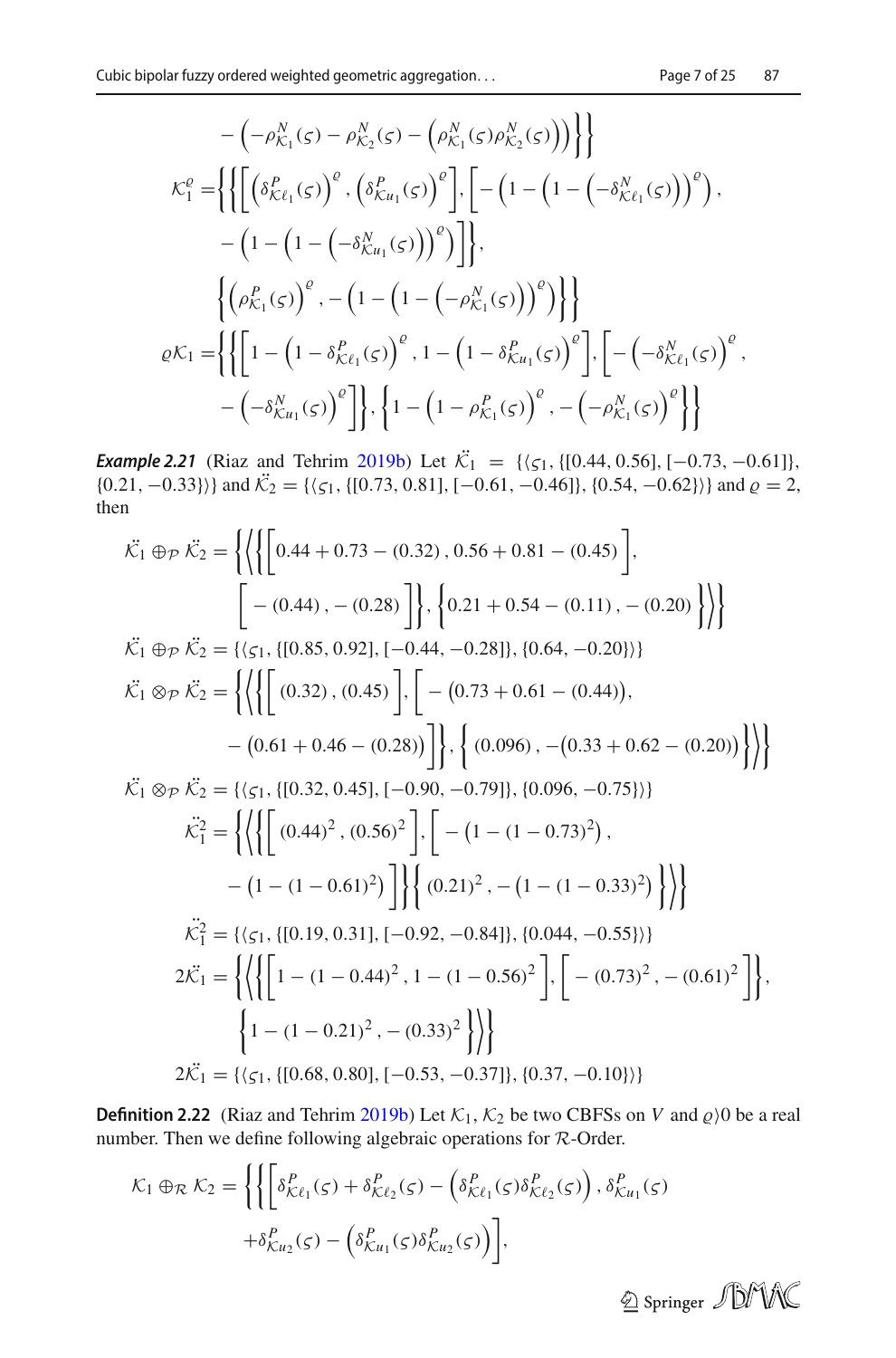$$
\begin{split}\n&\left[-\left(\delta_{K\ell_{1}}^{N}(\varsigma)\delta_{K\ell_{2}}^{N}(\varsigma)\right), -\left(\delta_{K\mu_{1}}^{N}(\varsigma)\delta_{K\mu_{2}}^{N}(\varsigma)\right)\right]\left\{\left(\rho_{K_{1}}^{P}(\varsigma)\rho_{K_{2}}^{P}(\varsigma)\right), \\
&-\left(-\rho_{K_{1}}^{N}(\varsigma)-\rho_{K_{2}}^{N}(\varsigma)-\left(\rho_{K_{1}}^{N}(\varsigma)\rho_{K_{2}}^{N}(\varsigma)\right)\right)\right\} \\
&\kappa_{1} \otimes_{\mathcal{R}} \kappa_{2} = \left\{\left\{\left[\left(\delta_{K\ell_{1}}^{P}(\varsigma)\delta_{K\ell_{2}}^{P}(\varsigma)\right), \left(\delta_{K\mu_{1}}^{P}(\varsigma)\delta_{K\mu_{2}}^{N}(\varsigma)\right)\right], \\
&\left[-\left(-\delta_{K\ell_{1}}^{N}(\varsigma)-\delta_{K\ell_{2}}^{N}(\varsigma)-\left(\delta_{K\ell_{1}}^{N}(\varsigma)\delta_{K\ell_{2}}^{N}(\varsigma)\right)\right)\right], \\
&-\left(-\delta_{K\mu_{1}}^{N}(\varsigma)-\delta_{K\mu_{2}}^{N}(\varsigma)-\left(\delta_{K\mu_{1}}^{N}(\varsigma)\delta_{K\mu_{2}}^{N}(\varsigma)\right)\right)\right\}, \\
&\left\{\rho_{K_{1}}^{P}(\varsigma)+\rho_{K_{2}}^{P}(\varsigma)-\left(\rho_{K_{1}}^{P}(\varsigma)\rho_{K_{2}}^{P}(\varsigma)\right), \\
&-\left(\rho_{K_{1}}^{N}(\varsigma)\rho_{K_{2}}^{N}(\varsigma)\right)\right\}\right\} \\
&\kappa_{1}^{e} = \left\{\left\{\left[\left(\delta_{K\ell_{1}}^{P}(\varsigma)\right)^{e}, \left(\delta_{K\mu_{1}}^{P}(\varsigma)\right)^{e}\right], \left[-\left(1-\left(1-\left(-\delta_{K\ell_{1}}^{N}(\varsigma)\right)\right)^{e}\right), \\
&-\left(1-\left(1-\left(-\delta_{K\mu_{1}}^{N}(\varsigma)\right)\right)^{e}\right)\right\}, \\
&\rho_{K_{1}} = \left\{\left\{\left[1-\left(1-\delta_{K\ell_{1}}^{P}(\varsigma)\right)^{e}, 1-\left(1-\delta_{K\mu_{1}}^{P}
$$

*Exa[m](#page-23-14)ple 2.23* (Riaz and Tehrim [2019b\)](#page-23-14) Consider  $\mathcal{K}_1 = \{(\zeta_1, \{[0.44, 0.56], [-0.73,$  $[-0.61]$ , {0.21, -0.33})} and  $\mathcal{K}_2 = {\{\zeta_1, \{[0.73, 0.81], [-0.61, -0.46]\}, \{0.54, -0.62\}\}\}\$ and  $\rho = 2$ , then

$$
\mathcal{K}_1 \oplus_{\mathcal{R}} \mathcal{K}_2 = \{ \langle \varsigma_1, \{ [0.85, 0.92], [-0.44, -0.28] \}, \{ 0.096, -0.75 \} \rangle \}
$$
\n
$$
\mathcal{K}_1 \otimes_{\mathcal{R}} \mathcal{K}_2 = \{ \langle \varsigma_1, \{ [0.32, 0.45], [-0.90, -0.79] \}, \{ 0.64, -0.20 \} \rangle \}
$$
\n
$$
\mathcal{K}_1^2 = \{ \langle \varsigma_1, \{ [0.19, 0.31], [-0.92, -0.84] \}, \{ 0.37, -0.10 \} \rangle \}
$$
\n
$$
2\mathcal{K}_1 = \{ \langle \varsigma_1, \{ [0.68, 0.80], [-0.53, -0.37] \}, \{ 0.044, -0.55 \} \rangle \}
$$

**Le[m](#page-23-14)ma 2.24** (Riaz and Tehrim [2019b](#page-23-14)) Let  $K_{\varepsilon}$  be a family of cubic bipolar fuzzy sets and  $\varrho$ )0 *be any real number, then for any*  $K_1$ ,  $K_2 \in K_{\varepsilon}$  *the*  $K_1 \oplus K_2$ ,  $K_1 \otimes K_2$ ,  $K_1^{\varrho}$  *and*  $\varrho K_1$  *are also cubic bipolar fuzzy sets under P-Order and R-Order.*

**Theore[m](#page-23-14) 2.25** (Riaz and Tehrim [2019b\)](#page-23-14) Let  $K_1$ ,  $K_2$  be two CBFSs and  $\varrho_1$ ,  $\varrho_2$ ,  $\varrho_3$ ) 0 be real *numbers then the following properties are hold under P-Order and R-Order.*

(i)  $\varrho(K_1 \oplus_{\mathcal{P}, \mathcal{R}} \mathcal{K}_2) = \varrho \mathcal{K}_1 \oplus_{\mathcal{P}, \mathcal{R}} \varrho \mathcal{K}_2$ (ii)  $(K_1^e \otimes_{\mathcal{P}, \mathcal{R}} K_2^e) = (K_1 \otimes_{\mathcal{P}, \mathcal{R}} K_2)^e$ 

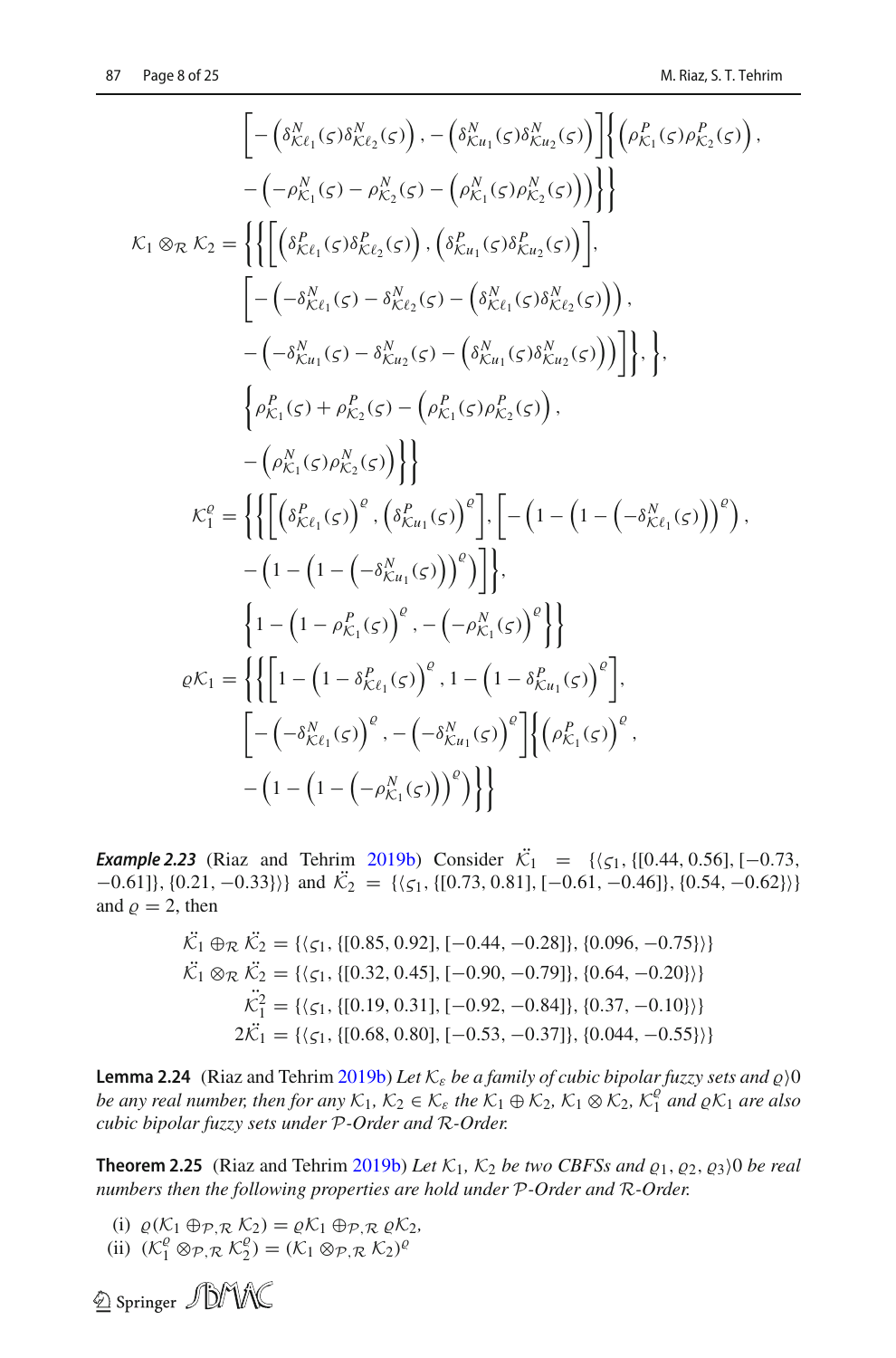- (iii)  $\mathcal{K}_1^{\varrho_1} \otimes_{\mathcal{P}, \mathcal{R}} \mathcal{K}_1^{\varrho_2} = \mathcal{K}_1^{\varrho_1 + \varrho_2},$
- (iv)  $(\varrho_1 \varrho_2) \mathcal{K}_1 = \varrho_1(\varrho_2 \mathcal{K}_1)$
- (v)  $(K_1^{q_1q_2}) = (K_1^{q_1})^{q_2}$ ,
- (vi) *K*<sup>1</sup> ⊕*P*,*<sup>R</sup> K*<sup>2</sup> = *K*<sup>2</sup> ⊕*P*,*<sup>R</sup> K*<sup>1</sup>
- (vii)  $K_1 \otimes_{\mathcal{P}} R K_2 = K_2 \otimes_{\mathcal{P}} R K_1$
- (viii) *K*<sup>1</sup> ∪*P*,*<sup>R</sup> K*<sup>2</sup> = *K*<sup>2</sup> ∪*P*,*<sup>R</sup> K*<sup>1</sup>
- $(K_1 \cap P \mathbb{R} \setminus K_2 = K_2 \cap P \mathbb{R} \setminus K_1$
- $(K_1 \cup_{\mathcal{P}, \mathcal{R}} \mathcal{K}_2)^c = \mathcal{K}_1^c \cap_{\mathcal{P}, \mathcal{R}} \mathcal{K}_2^c$
- $(\mathbf{x}) \{K_1 \cap \mathcal{P}, \mathcal{R} \mid K_2\}^c = K_1^c \cup \mathcal{P}, \mathcal{R} \mid K_2^c,$
- $(\text{Xii}) \{K_1 \oplus \mathcal{P}, \mathcal{R} \mid K_2\}^c = \mathcal{K}_1^c \otimes \mathcal{P}, \mathcal{R} \mid K_2^c$ (xiii)  $\{K_1 \otimes_{\mathcal{P}, \mathcal{R}} K_2\}^c = K_1^c \oplus_{\mathcal{P}, \mathcal{R}} K_2^c.$

#### **2.2 Ordered weighted aggregation operators**

An aggregation operator is some sort of function that used to combine information or data. It is used to combine n number of data, for instance, n numerical values in a single outcome. The aggregation operators can be obtained by different mathematical operations for example arithmetic operations and geometric operations. A weight factor is also used in aggregation operator which allow us to weight the different data according to their relevance. There exist a large number of different aggregation operators that differ on the assumptions on the data (data types) and about the type of information that we can incorporate in the model. In the present study we use ordered weighted aggregation operator which were first introduced by Yage[r](#page-23-15) [\(1988\)](#page-23-15) under averaging operations.

**Definition 2.26** (Yage[r](#page-23-15) [1988](#page-23-15)) Let  $\mathcal{K}_{\varepsilon}$ , for { $\varepsilon = 1, 2, ..., n$ }, be the collection of data and  $\Upsilon =$  ${\{\mathfrak{w}_1,\mathfrak{w}_2,\ldots,\mathfrak{w}_n\}}^T$  be the weighted vector, where ordered weighted averaging aggregation operator is a mapping  $\mathfrak{A}: \ddot{\mathcal{K}}^n \to \ddot{\mathcal{K}}$  which can be defined as follows

$$
\mathfrak{A}(\ddot{\mathcal{K}}_1, \ddot{\mathcal{K}}_2, \ldots, \ddot{\mathcal{K}}_n) = \left\{ \bigoplus_{\varepsilon=1}^n \right\}_\mathcal{P} (\mathfrak{w}_{\varepsilon}(\ddot{\mathcal{K}}_{\varepsilon}))
$$

**Definition 2.27** (Yage[r](#page-23-15) [1988\)](#page-23-15) (Properties)

The weighted averaging aggregation operator defined on  $\mathcal{K}_{\varepsilon}$  satisfy the following properties.

- (i) (Idempotent) For  $\mathcal{K}_{\varepsilon} = \mathcal{K}$ , we have  $CBFG(\mathcal{K}_1, \mathcal{K}_2, ..., \mathcal{K}_n) = \mathcal{K}$
- (ii) (Bounded) ∩*CBFG*( $K_1, K_2, ..., K_n$ ) ≤ *CBFG*( $K_1, K_2, ..., K_n$ ) ≤ ∪*CBFG*( $K_1$ ,  $\mathcal{K}_2, \ldots, \mathcal{K}_n$
- (iii) (Commutative) If  $(\ddot{\mathcal{K}}'_1, \ddot{\mathcal{K}}'_2, ..., \ddot{\mathcal{K}}'_n)$  be different alteration of  $(\ddot{\mathcal{K}}_1, \ddot{\mathcal{K}}_2, ..., \ddot{\mathcal{K}}_n)$ , then  $CBFG(\ddot{K}_1, \ddot{K}_2, ..., \ddot{K}_n) = CBFG(\ddot{K}'_1, \ddot{K}_2', ..., \ddot{K}'_n)$
- (iv) (Monotonic) Let  $\mathcal{K}_{\varepsilon}$  and  $\mathcal{K}'_{\varepsilon}$  then for  $\mathcal{K}_{\varepsilon} \leq \mathcal{K}'_{\varepsilon}$ , we get  $CBFG(\mathcal{K}_1, \mathcal{K}_2, \ldots, \mathcal{K}_n) \leq$  $CBFG(\ddot{K}'_1, \ddot{K}_2', \ldots, \ddot{K}'_n).$

The researchers developed a number of aggregation operators according to necessity of data. Here, we develop some ordered weighted geometric aggregation operators for cubic bipolar fuzzy information.

#### <span id="page-8-0"></span>**3 Internal and external CBFSs**

**Definition 3.1** A CBFS  $K = \langle M, \mathcal{N} \rangle$  is said to be an internal cubic bipolar fuzzy set (ICBFS) if for all indexing set  $\varepsilon \in \Omega$  and  $\zeta \in V$  the following conditions are satisfied  $\delta_{\mathcal{K}\ell_{\varepsilon}}^P(\zeta) \leq$ 

2 Springer JDMAC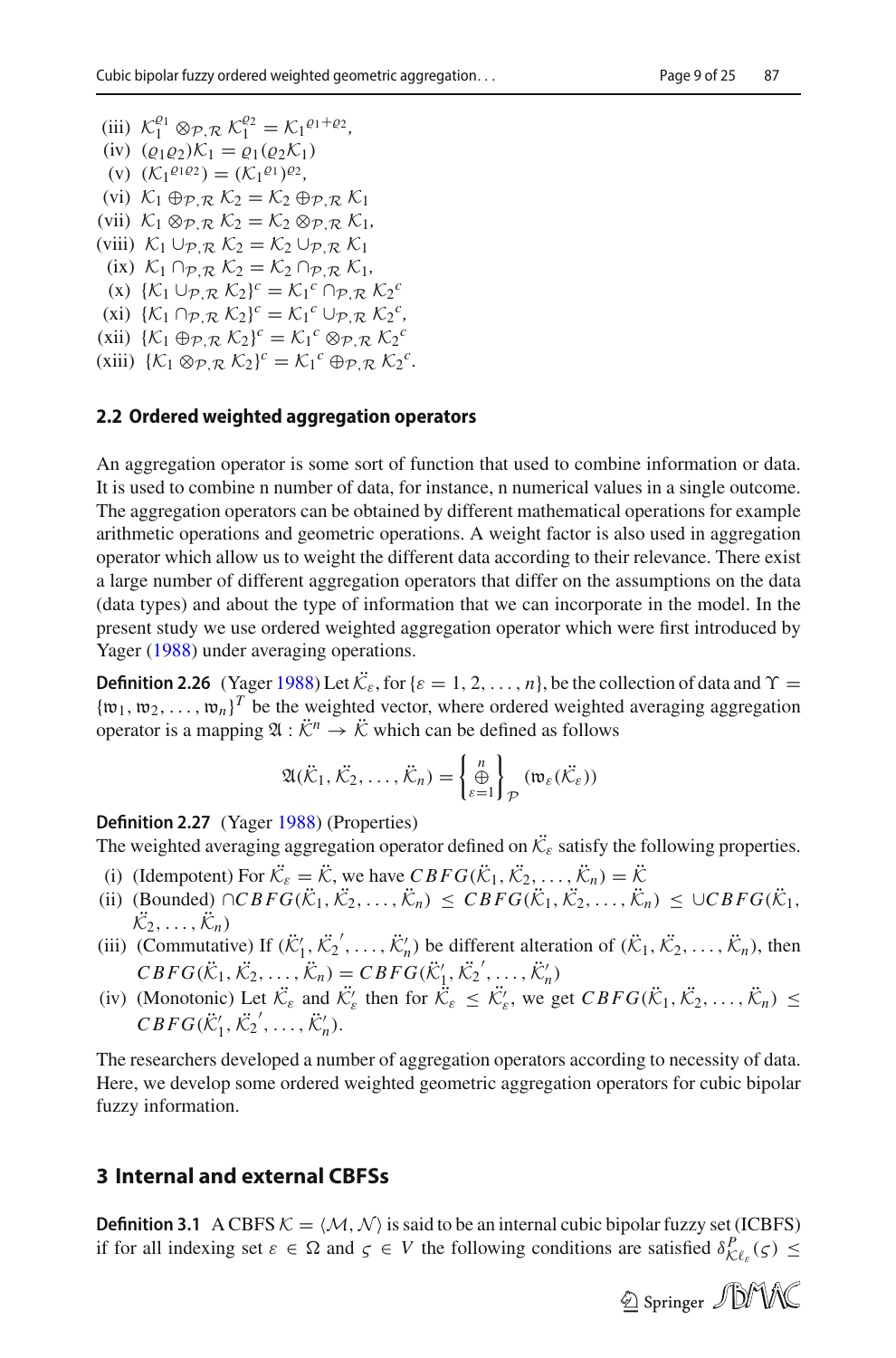$\rho_{\mathcal{K}_{\varepsilon}}^P \leq \delta_{\mathcal{K}u_{\varepsilon}}^P(\varsigma), \ \delta_{\mathcal{K}\ell_{\varepsilon}}^N(\varsigma) \leq \rho_{\mathcal{K}_{\varepsilon}}^N \leq \delta_{\mathcal{K}u_{\varepsilon}}^N(\varsigma)$  where  $\delta_{\mathcal{K}\ell_{\varepsilon}}^P(\varsigma), \delta_{\mathcal{K}u_{\varepsilon}}^P(\varsigma), \delta_{\mathcal{K}\ell_{\varepsilon}}^N(\varsigma), \delta_{\mathcal{K}u_{\varepsilon}}^N(\varsigma) \in$  $M, \rho_{\mathcal{K}_{\varepsilon}}^P, \rho_{\mathcal{K}_{\varepsilon}}^N \in \mathcal{N}.$ 

**Definition 3.2** A CBFS  $K = \langle M, \mathcal{N} \rangle$  is called an external cubic bipolar fuzzy set (ECBFS) if for all indexing set  $\varepsilon \in \Omega$  and  $\zeta \in V$  the following conditions are satisfied (ECBFS) if for all indexing set  $\varepsilon \in \Omega$  and  $\zeta \in V$  the following conditions are satisfied  $\rho_{\mathcal{K}_{\varepsilon}}^P \notin \left( (\delta_{\mathcal{K}\ell_{\varepsilon}}^P(\varsigma), \delta_{\mathcal{K}u_{\varepsilon}}^P(\varsigma)), \ \rho_{\mathcal{K}_{\varepsilon}}^N \notin \left( \delta_{\mathcal{K}\ell_{\varepsilon}}^N(\varsigma), \delta_{\mathcal{K}u_{\varepsilon}}^N(\varsigma) \right) \text{ where } \delta_{\mathcal{K}\ell_{\varepsilon}}^P(\varsigma), \delta_{\mathcal{K}u_{\varepsilon}}^P(\varsigma), \delta_{\mathcal{K}\ell_{\varepsilon}}^N(\varsigma), \delta_{\mathcal{K}\ell_{\varepsilon$  $\delta_{\mathcal{K}u_{\varepsilon}}^N(\varsigma) \in \mathcal{M}, \rho_{\mathcal{K}_{\varepsilon}}^P, \rho_{\mathcal{K}_{\varepsilon}}^N \in \mathcal{N}.$ 

*Example 3.3* The given below set is an ICBFS

$$
\mathcal{K} = \left\{ \begin{array}{l} \langle \varsigma_1, \{[0.32, 0.45], [-0.51, -0.42]\}, \{0.38, -0.48\} \rangle, \\ \langle \varsigma_2, \{[0.41, 0.55], [-0.56, -0.47]\}, \{0.47, -0.50\} \rangle, \\ \langle \varsigma_3, \{[0.63, 0.73], [-0.83, -0.71]\}, \{0.68, -0.79\} \rangle \end{array} \right\}
$$

*Example 3.4* The given below set is an ECBFS

$$
\mathcal{K} = \left\{ \begin{array}{l} \langle \varsigma_1, \{[0.23, 0.33], [-0.51, -0.41] \}, \{0.41, -0.25\} \rangle, \\ \langle \varsigma_2, \{[0.43, 0.56], [-0.83, -0.71] \}, \{0.71, -0.26\} \rangle, \\ \langle \varsigma_3, \{[0.15, 0.21], [-0.49, -0.39] \}, \{0.33, -0.51\} \rangle \end{array} \right\}
$$

**Theorem 3.5** *Let*  $K = \langle M, \mathcal{N} \rangle$  *be a CBFS on V, which is not ECBFS then*  $\exists \zeta \in V$  *such that*  $\rho_{\mathcal{K}_{\varepsilon}}^P \in (\delta_{\mathcal{K}\ell_{\varepsilon}}^P(\varsigma), \delta_{\mathcal{K}\ell_{\varepsilon}}^P(\varsigma))$  and  $\rho_{\mathcal{K}_{\varepsilon}}^N \in (\delta_{\mathcal{K}\ell_{\varepsilon}}^N(\varsigma), \delta_{\mathcal{K}\ell_{\varepsilon}}^N(\varsigma)).$ 

*Proof* Obvious. □

**Theorem 3.6** Let  $K = \langle M, \mathcal{N} \rangle$  be a CBFS on V. If K is an ICBFS as well as ECBFS then  $\rho_{\mathcal{K}_{\varepsilon}}^P \in (\delta_{\mathcal{K}\ell_{\varepsilon}}^P(\varsigma) \cup \delta_{\mathcal{K}u_{\varepsilon}}^P(\varsigma))$  and  $\rho_{\mathcal{K}_{\varepsilon}}^N \in (\delta_{\mathcal{K}\ell_{\varepsilon}}^N(\varsigma) \cup \delta_{\mathcal{K}u_{\varepsilon}}^N(\varsigma))$  for all  $\varsigma \in V$ .

**Proof** By definition of ICBFS and ECBFS, we have  $\delta_{\mathcal{K}\ell_{\xi}}^P(\zeta) \leq \rho_{\mathcal{K}_{\xi}}^P \leq \delta_{\mathcal{K}\mu_{\xi}}^P(\zeta)$  and From By definition of ICBF's and ECBF's, we have  $\delta_{K\ell_{\varepsilon}}^N(s) \le \rho_{K_{\varepsilon}}^N \le \delta_{K\mu_{\varepsilon}}^N(s)$  and  $\delta_{K\ell_{\varepsilon}}^N(s) \le \rho_{K_{\varepsilon}}^N \le \delta_{K\mu_{\varepsilon}}^N(s)$ ,  $\rho_{K_{\varepsilon}}^P \notin (\delta_{K\ell_{\varepsilon}}^P(s), \delta_{K\mu_{\varepsilon}}^P(s))$  and  $\rho_{K_{\varepsilon}}^$ shows that  $\rho_{K_{\varepsilon}}^P = \delta_{K\ell_{\varepsilon}}^P(\varsigma)$  or  $\rho_{K_{\varepsilon}}^P = \delta_{K\ell_{\varepsilon}}^P(\varsigma)$ . Similarly,  $\rho_{K_{\varepsilon}}^N = \delta_{K\ell_{\varepsilon}}^N(\varsigma)$  or  $\rho_{K_{\varepsilon}}^N = \delta_{K\ell_{\varepsilon}}^N(\varsigma)$ . Thus  $\rho_{\mathcal{K}_{\varepsilon}}^P \in (\delta_{\mathcal{K}\ell_{\varepsilon}}^P(\varsigma) \cup \delta_{\mathcal{K}\ell_{\varepsilon}}^P(\varsigma))$  and  $\rho_{\mathcal{K}_{\varepsilon}}^N \in (\delta_{\mathcal{K}\ell_{\varepsilon}}^N(\varsigma) \cup \delta_{\mathcal{K}\ell_{\varepsilon}}^N(\varsigma))$  for all  $\varsigma \in V$ .

**Theorem 3.7** Let  $K = \langle M, N \rangle$  be a CBFS, which is both ICBFS as well as ECBFS then  $K^c = \langle M, \mathcal{N} \rangle$  *is also an ICBFS and ECBFS.* 

*Proof* By definition of ICBFS and ECBFS, we have  $\delta_{\mathcal{K}\ell_{\varepsilon}}^P(\varsigma) \le \rho_{\mathcal{K}_{\varepsilon}}^P \le \delta_{\mathcal{K}u_{\varepsilon}}^P(\varsigma)$ ,  $\delta_{\mathcal{K}\ell_{\varepsilon}}^N(\varsigma) \le$  $\rho_{\mathcal{K}_{\varepsilon}}^N \leq \delta_{\mathcal{K}u_{\varepsilon}}^N(\varsigma)$  and  $\rho_{\mathcal{K}_{\varepsilon}}^P \notin (\delta_{\mathcal{K}\ell_{\varepsilon}}^P(\varsigma), \delta_{\mathcal{K}u_{\varepsilon}}^P(\varsigma))$ ,  $\rho_{\mathcal{K}_{\varepsilon}}^N \notin (\delta_{\mathcal{K}\ell_{\varepsilon}}^N(\varsigma), \delta_{\mathcal{K}u_{\varepsilon}}^N(\varsigma))$  now,  $1 - \delta_{\mathcal{K}u_{\varepsilon}}^P(\varsigma) \leq 1 - \rho_{\mathcal{K}_{\varepsilon}}^P \leq 1 - \delta_{\mathcal{K}\ell_{\varepsilon}}^P(\varsigma), -1 - \delta_{\mathcal{K}u_{\varepsilon}}^N(\varsigma) \leq -1 - \rho_{\mathcal{K}_{\varepsilon}}^N \leq -1 - \delta_{\mathcal{K}\ell_{\varepsilon}}^N(\varsigma)$ 

$$
1 - \rho_{\mathcal{K}_{\varepsilon}}^P \notin (1 - \delta_{\mathcal{K}_{u_{\varepsilon}}}^P(\varsigma), 1 - \delta_{\mathcal{K}_{\varepsilon}}^P(\varsigma)), -1 - \rho_{\mathcal{K}_{\varepsilon}}^N \notin (-1 - \delta_{\mathcal{K}_{u_{\varepsilon}}}^N(\varsigma), -1 - \delta_{\mathcal{K}_{\varepsilon}}^N(\varsigma))
$$

By definition of compliment of CBFS,  $\mathcal{K}^c$  is also ICBFS and ECBFS for all  $\zeta \in V$ .

*Remark* If  $K_1 = \langle M_1, M_1 \rangle$  and  $K_2 = \langle M_2, M_2 \rangle$  be two ECBFSs on *V*. Then

- (i)  $K_1 \cup_P K_2$  may not to be an ICBFS.
- (ii)  $\mathcal{K}_1 \cap_{\mathcal{P}} \mathcal{K}_2$  may not to be an ICBFS.
- (iii)  $K_1 \cup_P K_2$  may not to be an ECBFS.
- (iv)  $K_1 \cap_P K_2$  may not to be an ECBFS.
- (v)  $K_1 \cup_R K_2$  and  $K_1 \cap_R K_2$  may not to be ICBFSs.

The supporting counter examples for above remark are given below.

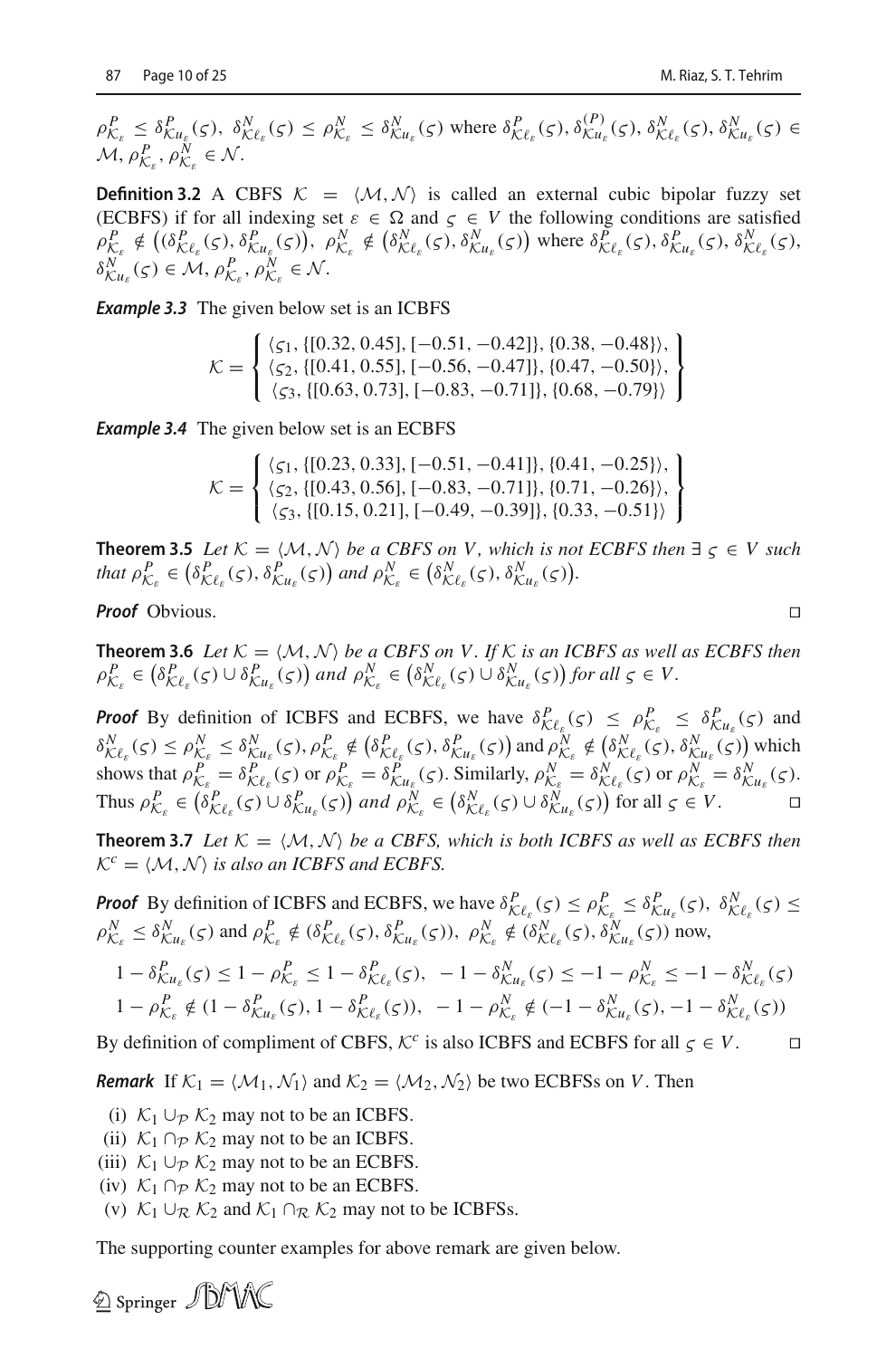*Example 3.8* If  $K_1 = \langle \mathcal{M}_1, \mathcal{N}_1 \rangle$  and  $K_2 = \langle \mathcal{M}_2, \mathcal{N}_2 \rangle$  be two ECBFSs on *V*. Then  $K_1 \cup_p K_2$ may not to be an ICBFS.

 $K_1 = {\{\zeta_1, \{[0.23, 0.33], [-0.51, -0.41]\}, \{0.41, -0.25\}\},}$  $K_2 = \{(\zeta_1, \{[0.21, 0.31], [-0.50, -0.40]\}, \{0.40, -0.24\})\}$  then  $K_1 \cup_P K_2 = \{ \langle \zeta_1, \{ [0.23, 0.33], [-0.51, -0.41] \}, \{ 0.41, -0.25 \} \rangle \}$  is not an ICBFS.

*Example 3.9* If  $K_1 = \langle M_1, N_1 \rangle$  and  $K_2 = \langle M_2, N_2 \rangle$  be two ECBFSs on *V*. Then  $K_1 \cap_P K_2$ may not to be an ICBFS.

 $K_1 = {\{\zeta_1, \{[0.23, 0.33], [-0.51, -0.41]\}, \{0.41, -0.25\}\},\}$  $K_2 = \{\langle 51, \{[0.21, 0.31], [-0.50, -0.40]\}, \{0.40, -0.24\}\}\}\$  then  $K_1$  ∩*p*  $K_2$  = { $\langle \zeta_1, \{[0.21, 0.31], [-0.50, -0.40] \}, \{0.40, -0.24\} \rangle$ } is not an ICBFS.

*Example 3.10* If  $K_1 = \langle M_1, N_1 \rangle$  and  $K_2 = \langle M_2, N_2 \rangle$  be two ECBFSs on *V*. Then  $K_1 \cup_P K_2$ may not to be an ECBFS.

 $K_1 = {\{\zeta_1, \{[0.42, 0.81], [-0.56, -0.21]\}, \{0.39, -0.70\}\},}$  $K_2 = \{\langle 51, \{[0.51, 0.61], [-0.46, -0.31]\}, \{0.93, -0.25\} \rangle \}$  then  $K_1 \cup_P K_2 = \{(\zeta_1, \{[0.51, 0.81], [-0.56, -0.31]\}, \{0.93, -0.70\}\}\$ is not an ECBFS.

*Example 3.11* If  $K_1 = \langle M_1, N_1 \rangle$  and  $K_2 = \langle M_2, N_2 \rangle$  be two ECBFSs on *V*. Then  $K_1 \cap_P K_2$ may not to be an ECBFS.

 $K_1 = {\{\zeta_1, \{[0.42, 0.81], [-0.56, -0.26]\}, \{0.39, -0.70\}\},}$  $K_2 = \{(\zeta_1, \{[0.51, 0.61], [-0.46, -0.46]\}, \{0.93, -0.25\}\}\$  then  $K_1 \cap_P K_2 = \{ \langle \zeta_1, \{ [0.42, 0.61], [-0.46, -0.26] \}, \{ 0.39, -0.25 \} \rangle \}$  is not an ECBFS.

*Example 3.12* If  $K_1 = \langle M_1, N_1 \rangle$  and  $K_2 = \langle M_2, N_2 \rangle$  be two ECBFSs on *V*. Then  $K_1 \cup_R K_2$ and  $K_1 \cap_R K_2$  may not to be ICBFSs.

$$
\mathcal{K}_1 = \{ (\zeta_1, \{ [0.21, 0.58], [-0.73, -0.61] \}, \{ 0.62, -0.21 \}) \},
$$
\n
$$
\mathcal{K}_2 = \{ (\zeta_1, \{ [0.52, 0.31], [-0.83, -0.41] \}, \{ 0.72, -0.11 \} \} \}
$$
 then\n
$$
\mathcal{K}_1 \cup_{\mathcal{R}} \mathcal{K}_2 = \{ (\zeta_1, \{ [0.52, 0.58], [-0.83, -0.61] \}, \{ 0.62, -0.11 \} \} \}
$$
\n
$$
\mathcal{K}_1 \cap_{\mathcal{R}} \mathcal{K}_2 = \{ (\zeta_1, \{ [0.21, 0.31], [-0.73, -0.41] \}, \{ 0.72, -0.21 \} \} \}
$$

are not ICBFSs.

**Theorem 3.13** *If*  $K_1 = \langle \mathcal{M}_1, \mathcal{N}_1 \rangle$  and  $K_2 = \langle \mathcal{M}_2, \mathcal{N}_2 \rangle$  be two ICBFSs on V. Then  $K_1 \cup_p K_2$ *and*  $K_1 \cap_P K_2$  *are also ICBFSs on V.* 

*Proof* By definition of ICBFS, for  $K_1$ , we have  $\delta_{\mathcal{K}\ell_1}^P(\varsigma) \leq \rho_{\mathcal{K}_1}^P \leq \delta_{\mathcal{K}\ell_1}^P(\varsigma)$ ,  $\delta_{\mathcal{K}\ell_1}^N(\varsigma) \leq$  $\rho_{\mathcal{K}_1}^N \leq \delta_{\mathcal{K}_u}^N(\varsigma)$  similarly for  $\mathcal{K}_2$ , we get  $\delta_{\mathcal{K}\ell_2}^P(\varsigma) \leq \rho_{\mathcal{K}_2}^P \leq \delta_{\mathcal{K}u_2}^P(\varsigma)$ ,  $\delta_{\mathcal{K}\ell_2}^N(\varsigma) \leq \rho_{\mathcal{K}_2}^N \leq$  $\delta_{\mathcal{K}u_2}^N(\varsigma)$  on taking *P*-Union,

$$
\max[\delta_{K\ell_1}^P(\varsigma), \delta_{K\ell_2}^P(\varsigma)] \le \max[\rho_{K_1}^P, \rho_{K_2}^P] \le \max[\delta_{K\mu_1}^P(\varsigma), \delta_{K\mu_2}^P(\varsigma)],
$$
  
\n
$$
\min[\delta_{K\ell_1}^N(\varsigma), \delta_{K\ell_2}^N(\varsigma)] \le \min[\rho_{K_1}^N, \rho_{K_2}^N] \le \min[\delta_{K\mu_1}^N(\varsigma), \delta_{K\mu_2}^N(\varsigma)]
$$

2 Springer JDMW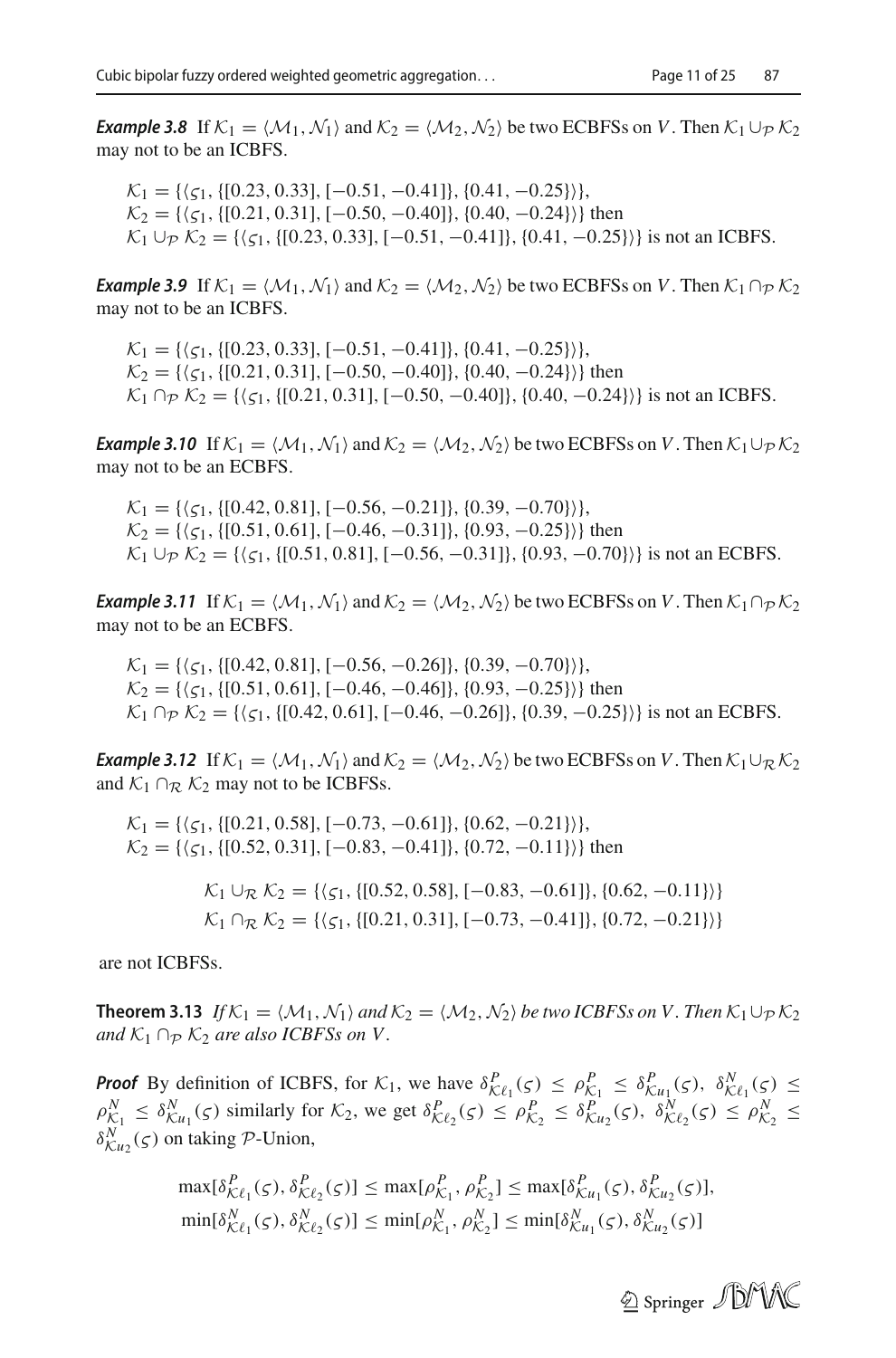similarly *P*-Intersection,

$$
\min[\delta_{\mathcal{K}\ell_1}^P(\varsigma), \delta_{\mathcal{K}\ell_2}^P(\varsigma)] \le \min[\rho_{\mathcal{K}_1}^P, \rho_{\mathcal{K}_2}^P] \le \min[\delta_{\mathcal{K}u_1}^P(\varsigma), \delta_{\mathcal{K}u_2}^P(\varsigma)],
$$
  

$$
\max[\delta_{\mathcal{K}\ell_1}^N(\varsigma), \delta_{\mathcal{K}\ell_2}^N(\varsigma)] \le \max[\rho_{\mathcal{K}_1}^N, \rho_{\mathcal{K}_2}^N] \le \max[\delta_{\mathcal{K}u_1}^N(\varsigma), \delta_{\mathcal{K}u_2}^N(\varsigma)]
$$

So,  $\mathcal{K}_1 \cup_P \mathcal{K}_2$  and  $\mathcal{K}_1 \cap_P \mathcal{K}_2$  are ICBFSs on *V*. □

*Example 3.14* Consider  $K_1 = \{(\zeta_1, \{[0.32, 0.60], [-0.50, -0.42]\}, \{0.38, -0.48\}\}\$ , and  $K_2 = \{\langle \zeta_2, \{[0.41, 0.55], [-0.56, -0.41]\}, \{0.47, -0.50\} \rangle\},\$ then

$$
\mathcal{K}_1 \cup_{\mathcal{P}} \mathcal{K}_2 = \{ \langle \zeta_1, \{ [0.41, 0.60], [-0.56, -0.42] \}, \{ 0.47, -0.50 \} \rangle \}
$$
\n
$$
\mathcal{K}_1 \cap_{\mathcal{P}} \mathcal{K}_2 = \{ \langle \zeta_1, \{ [0.32, 0.55], [-0.50, -0.41] \}, \{ 0.38, -0.48 \} \rangle \}
$$

are ICBFSs on *V*.

The following counter example shows that the *R*-Union and *R*-Intersection of two ICBFSs may not be an ICBFS.

*Example 3.15* If  $K_1 = \langle M_1, N_1 \rangle$  and  $K_2 = \langle M_2, N_2 \rangle$  be two ICBFSs on *V*. Then  $K_1 \cup_R K_2$ and  $K_1 \cap_R K_2$  may not to be ICBFSs.

 $K_1 = {\{\zeta_1, \{[0.23, 0.37], [-0.73, -0.61]\}, \{0.30, -0.70\}\},}$  $K_2 = \{(\zeta_1, \{[0.51, 0.59], [-0.62, -0.54]\}, \{0.55, -0.59\}\}\$  then

$$
\mathcal{K}_1 \cup_{\mathcal{R}} \mathcal{K}_2 = \{ \langle \varsigma_1, \{ [0.51, 0.59], [-0.73, -0.61] \}, \{ 0.30, -0.59 \} \rangle \}
$$
\n
$$
\mathcal{K}_1 \cap_{\mathcal{R}} \mathcal{K}_2 = \{ \langle \varsigma_1, \{ [0.23, 0.37], [-0.62, -0.54] \}, \{ 0.55, -0.70 \} \rangle \}
$$

are not ICBFSs.

The following properties holds for all CBFSs, including, ICBFSs, and ECBFSs.

**Theorem 3.16** Let  $K_1$ ,  $K_2$  and  $K_3$  be three CBFSs, then the following properties are hold *under P-Order as well as R-Order.*

(i) 
$$
K_1 \cup_{\mathcal{P}, \mathcal{R}} K_1 = K_1
$$
  
\n(ii)  $K_1 \cap_{\mathcal{P}, \mathcal{R}} K_1 = K_1$   
\n(iii)  $(K_1 \cup_{\mathcal{P}, \mathcal{R}} K_2) \cup_{\mathcal{P}, \mathcal{R}} K_3 = K_1 \cup_{\mathcal{P}, \mathcal{R}} (K_2 \cup_{\mathcal{P}, \mathcal{R}} K_3)$   
\n(iv)  $(K_1 \cap_{\mathcal{P}, \mathcal{R}} K_2) \cap_{\mathcal{P}, \mathcal{R}} K_3 = K_1 \cap_{\mathcal{P}, \mathcal{R}} (K_2 \cap_{\mathcal{P}, \mathcal{R}} K_3)$   
\n(v)  $(K_1 \oplus_{\mathcal{P}, \mathcal{R}} K_2) \oplus_{\mathcal{P}, \mathcal{R}} K_3 = K_1 \oplus_{\mathcal{P}, \mathcal{R}} (K_2 \oplus_{\mathcal{P}, \mathcal{R}} K_3)$   
\n(vi)  $(K_1 \otimes_{\mathcal{P}, \mathcal{R}} K_2) \otimes_{\mathcal{P}, \mathcal{R}} K_3 = K_1 \otimes_{\mathcal{P}, \mathcal{R}} (K_2 \otimes_{\mathcal{P}, \mathcal{R}} K_3)$   
\n(vii)  $K_1 \cup_{\mathcal{P}, \mathcal{R}} (K_2 \cap_{\mathcal{P}, \mathcal{R}} K_3) = (K_1 \cup_{\mathcal{P}, \mathcal{R}} K_2) \cap_{\mathcal{P}, \mathcal{R}} (K_1 \cup_{\mathcal{P}, \mathcal{R}} K_2)$   
\n(viii)  $K_1 \cap_{\mathcal{P}, \mathcal{R}} (K_2 \cup_{\mathcal{P}, \mathcal{R}} K_3) = (K_1 \cap_{\mathcal{P}, \mathcal{R}} K_2) \cup_{\mathcal{P}, \mathcal{R}} (K_1 \cap_{\mathcal{P}, \mathcal{R}} K_2)$   
\n(ix)  $K_1 \oplus_{\mathcal{P}, \mathcal{R}} (K_2 \cup_{\mathcal{P}, \mathcal{R}} K_3) = (K_1 \oplus_{\mathcal{P}, \mathcal{R}} K_2) \cup_{\mathcal{P}, \mathcal{R}} (K_1 \$ 

(x) *K*<sup>1</sup> ⊕*P*,*<sup>R</sup>* (*K*<sup>2</sup> ∩*P*,*<sup>R</sup> K*3) = (*K*<sup>1</sup> ⊕*P*,*<sup>R</sup> K*2) ∩*P*,*<sup>R</sup>* (*K*<sup>1</sup> ⊕*P*,*<sup>R</sup> K*2)

 $(\text{xi})$   $\mathcal{K}_1 \otimes_{\mathcal{P}, \mathcal{R}} (\mathcal{K}_2 \cup_{\mathcal{P}, \mathcal{R}} \mathcal{K}_3) = (\mathcal{K}_1 \otimes_{\mathcal{P}, \mathcal{R}} \mathcal{K}_2) \cup_{\mathcal{P}, \mathcal{R}} (\mathcal{K}_1 \otimes_{\mathcal{P}, \mathcal{R}} \mathcal{K}_2)$ 

```
(xii) K1 ⊗P,R (K2 ∩P,R K3) = (K1 ⊗P,R K2) ∩P,R (K1 ⊗P,R K2)
```
*Proof* The proofs can be obtained by applying definitions.

## <span id="page-11-0"></span>**4 Cubic bipolar fuzzy ordered weighted geometric aggregation operators for CBFSs**

In this section we define two aggregation operators for CBFSs. We define cubic bipolar fuzzy ordered weighted geometric aggregation operators under the operations of *P*-Order and *R*-Order. We discuss some certain features of both operators. We also examine capability and reliability of these operators in aggregating the ICBF and ECBF data.

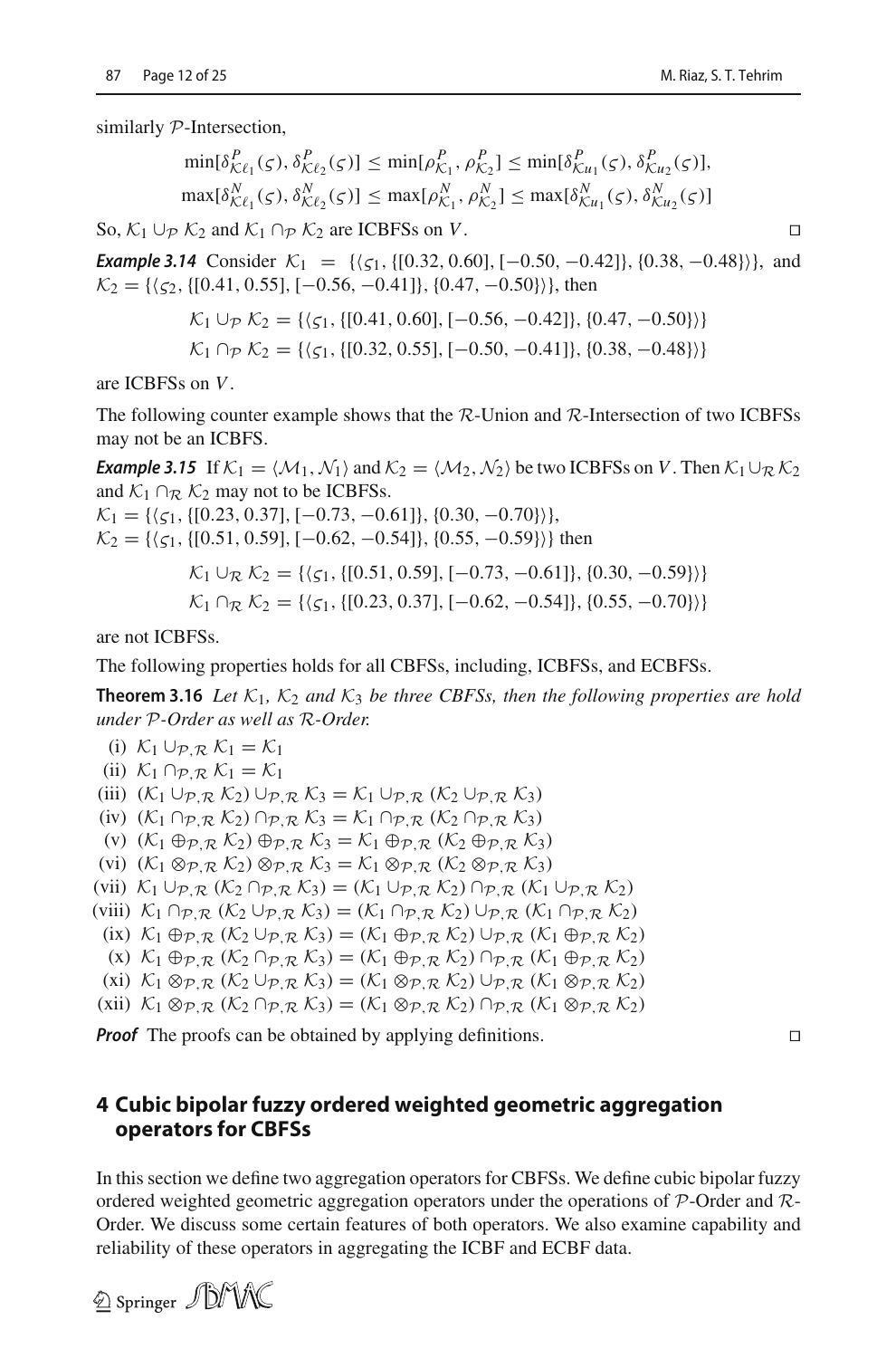#### **4.1 Score and accuracy functions of CBFSs**

To compare the cubic bipolar fuzzy elements(CBFEs) we use the score function. After applying proposed algorithm and CBFOWG-operators, we obtain different values for different alternatives using score function if two or more values are same then we use accuracy function for those particular alternatives. The score function is defined as

**Definition 4.1** (Riaz and Tehri[m](#page-23-16) [2019a](#page-23-16)) The score function for CBFEs under *P*-Order can be computed as

$$
\mathcal{S}_{\mathcal{P}}(\mathcal{K}) = \frac{\left[\delta_{\mathcal{K}\ell}^P(\varsigma) + \delta_{\mathcal{K}u}^P(\varsigma)\right] + \left[\delta_{\mathcal{K}\ell}^N(\varsigma) + \delta_{\mathcal{K}u}^N(\varsigma)\right] - \rho_{\mathcal{K}}^P(\varsigma) - \rho_{\mathcal{K}}^N(\varsigma)}{6}
$$

where  $S_P(K)$  ∈ [−1, 1]. If  $S_P(K_1)$ *\* $S_P(K_2)$ , then  $K_1$  ≻  $K_2$ . However, If  $S_P(K_1)$  =  $S_P(\mathcal{K}_2)$ , then  $A(\mathcal{K}_1) = A(\mathcal{K}_2)$  implies  $\mathcal{K}_1 = \mathcal{K}_2$ , where  $A(\mathcal{K})$  is defined in definition 4.2. The score function for CBFEs under *R*-Order can be computed as

$$
\mathcal{S}_{\mathcal{R}}(\mathcal{K}) = \frac{\left[\delta_{\mathcal{K}\ell}^{P}(\varsigma) + \delta_{\mathcal{K}u}^{P}(\varsigma)\right] + \left[\delta_{\mathcal{K}\ell}^{N}(\varsigma) + \delta_{\mathcal{K}u}^{N}(\varsigma)\right] + \rho_{\mathcal{K}}^{P}(\varsigma) + \rho_{\mathcal{K}}^{N}(\varsigma)}{6}
$$

where  $S_R(K)$  ∈ [−1, 1]. If  $S_R(K_1)$ *\* $S_R(K_2)$ , then  $K_1$  ≻  $K_2$ . However, If  $S_R(K_1)$  =  $S_R(\mathcal{K}_2)$ , then  $\mathcal{A}(\mathcal{K}_1) = \mathcal{A}(\mathcal{K}_2)$  implies  $\mathcal{K}_1 = \mathcal{K}_2$ . Where  $\mathcal{A}(\mathcal{K})$  is defined in definition 4.2.

Here " $\geq$ " denote the symbol of ranking or preference between alternatives.

*Remark* If  $K_1 \succ K_2$  then  $S_P(K_1) \setminus S_P(K_2)$  or  $S_R(K_1) \setminus S_R(K_2)$  may or may not hold.

**Definition 4.2** (Riaz and Tehri[m](#page-23-16) [2019a\)](#page-23-16) The accuracy function for CBFEs can be computed as

$$
\mathcal{A}(\mathcal{K}) = \frac{\left[\delta_{\mathcal{K}\ell}^P(\varsigma) + \delta_{\mathcal{K}u}^P(\varsigma)\right] - \left[\delta_{\mathcal{K}\ell}^N(\varsigma) + \delta_{\mathcal{K}u}^N(\varsigma)\right] + \rho_{\mathcal{K}}^P(\varsigma) - \rho_{\mathcal{K}}^N(\varsigma)}{6}
$$

where  $A(K) \in [0, 1]$ . If  $A(K_1) \setminus A(K_2)$ , then  $K_1 \succ K_2$ . If  $A(K_1) = A(K_2)$ , then  $K_1 = K_2$ .

*Example 4.3* Let us consider some CBFEs

$$
\mathfrak{B} = \begin{bmatrix} \zeta_1 = \{ [0.45, 0.57], [-0.83, -0.53], \{ 0.52, -0.78 \} \} \\ \zeta_2 = \{ [0.34, 0.50], [-0.65, -0.49], \{ 0.39, -0.61 \} \} \end{bmatrix}
$$

then  $S_P(\zeta_1) = -0.013$ , and  $S_P(\zeta_2) = -0.08$  which shows that  $\zeta_1 > \zeta_2$  using  $S_P(\mathcal{K})$ . Similarly,  $S_{\mathcal{R}}(\zeta_1) = -0.01$ , and  $S_{\mathcal{R}}(\zeta_2) = -0.08$  which shows that  $\zeta_1 > \zeta_2$  using  $S_{\mathcal{R}}(\mathcal{K})$ 

### **4.2** *P***-order cubic bipolar fuzzy ordered weighted geometric(***P***-CBFWG) operator**

**Definition 4.4** Suppose  $\mathcal{K}_{\varepsilon} = \{ \langle \{ [\delta^P_{\mathcal{K}\ell_{\varepsilon}}, \delta^P_{\mathcal{K}u_{\varepsilon}}], [\delta^N_{\mathcal{K}\ell_{\varepsilon}}, \delta^N_{\mathcal{K}u_{\varepsilon}}] \} , \{ \rho^P_{\mathcal{K}_{\varepsilon}}, \rho^N_{\mathcal{K}_{\varepsilon}} \} \rangle \}, \text{ for } \{ \varepsilon = 1, 2, ...$  $\ldots$ , *n*}, be a family of CBFEs. Then consider a weighted vector  $\Upsilon = {\mathfrak{w}}_1, {\mathfrak{w}}_2, \ldots, {\mathfrak{w}}_3$ <sup>T</sup>, where  $\sum_{\varepsilon=1}^n \mathfrak{w}_{\varepsilon} = 1$  and  $0 \le \mathfrak{w}_{\varepsilon} \le 1$ . Let  $o_{\varepsilon}$  be an alteration which shows the greatest  $K_{\varepsilon}$ then cubic bipolar fuzzy ordered weighted geometric(CBFOWG) aggregation operator is a mapping  $\mathfrak{A}: \mathcal{K}^n \to \mathcal{K}$  which can be computed under P-Order as follows

2 Springer JDMX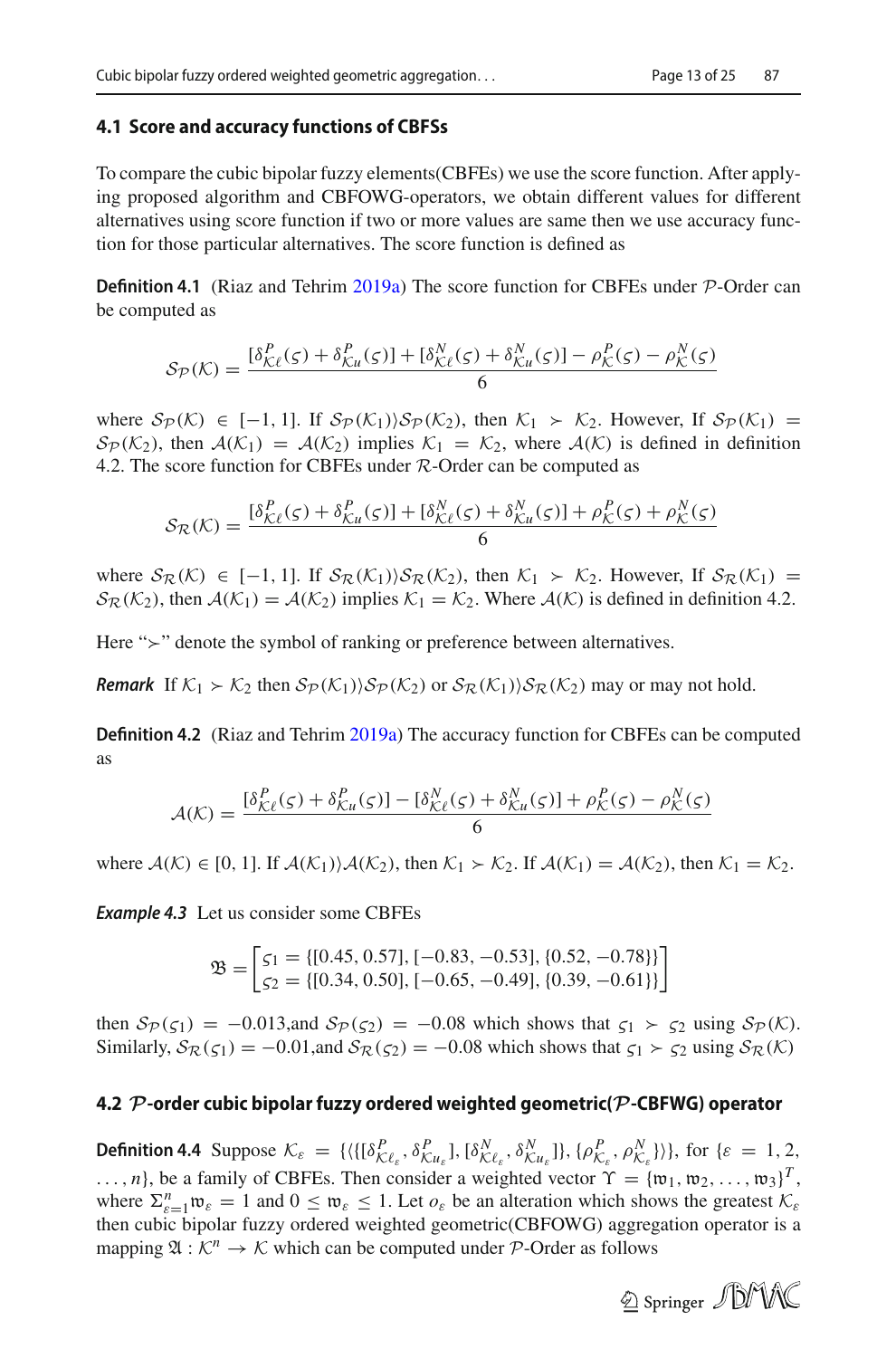$$
\mathcal{P}\text{-}CBFOWG(\mathcal{K}_1, \mathcal{K}_2, \dots, \mathcal{K}_n) = \left\{ \sum_{\varepsilon=1}^n \right\} \mathcal{D}(\mathfrak{w}_{\varepsilon}(\mathcal{K}_{\sigma\varepsilon}))
$$
\n
$$
= \left\{ \left\{ \left[ \prod_{\varepsilon=1}^n \left( \delta_{\mathcal{K}\ell_{\sigma\varepsilon}}^P \right)^{\mathfrak{w}_{\varepsilon}}, \prod_{\varepsilon=1}^n \left( \delta_{\mathcal{K}u_{\sigma\varepsilon}}^P \right)^{\mathfrak{w}_{\varepsilon}} \right], \left[ -\left( 1 - \prod_{\varepsilon=1}^n \left( 1 - \left( -\delta_{\mathcal{K}\ell_{\sigma\varepsilon}}^N \right)^{\mathfrak{w}_{\varepsilon}} \right) \right), \right. \\ \left. - \left( 1 - \prod_{\varepsilon=1}^n \left( 1 - \left( -\delta_{\mathcal{K}u_{\sigma\varepsilon}}^N \right)^{\mathfrak{w}_{\varepsilon}} \right) \right] \right\}, \left\{ \prod_{\varepsilon=1}^n (\rho_{\mathcal{K}_{\sigma\varepsilon}}^P)^{\mathfrak{w}_{\varepsilon}}, -\left( 1 - \prod_{\varepsilon=1}^n \left( 1 - \left( -\rho_{\mathcal{K}_{\sigma\varepsilon}}^N \right)^{\mathfrak{w}_{\varepsilon}} \right) \right) \right\} \right\}
$$

*Example 4.5* Let us consider CBFEs  $K_1 = \{[0.42, 0.53], [-0.45, -0.34], \{0.45, -0.39\}\},\$ *K*<sub>2</sub> = {[0.66, 0.73], [−0.53, −0.40], {0.68, −0.45}} ,*K*<sub>3</sub> = {[0.45, 0.67], [−0.62, −0.34], {0.48, −0.51}} and*K*<sup>4</sup> = {[0.23, 0.61],[−0.71, −0.60],{0.34, −0.63}} with weight vector  $\Upsilon = \{0.1, 0.2, 0.3, 0.4\}^T$ . Now we rearrange the CBFEs using score function under *P*-Order. By applying score function, we obtain  $S_P(K_1) = 0.016$ ,  $S_P(K_2) = 0.0383$ ,  $S_P(K_3) =$ 0.0316,  $S_P(\mathcal{K}_4) = -0.030$ . This shows that  $S_P(\mathcal{K}_2) \setminus S_P(\mathcal{K}_3) \setminus S_P(\mathcal{K}_1) \setminus S_P(\mathcal{K}_4)$  this implies that  $K_2 \succ K_3 \succ K_1 \succ K_4$ . Now we obtain the following ordered sequence of CBFEs  $K_{01}$  = {[0.66, 0.73],[−0.53, −0.40],{0.68, −0.45}}, *Ko*<sup>2</sup> = {[0.45, 0.67],[−0.62, −0.34],{0.48, −0.51}}, *Ko*<sup>3</sup> = {[0.42, 0.53],[−0.45, −0.34],{0.45, −0.39}} and *Ko*<sup>4</sup> = {[0.23, 0.61],  $[-0.71, -0.60], \{0.34, -0.63\}$   $\Pi_{\varepsilon=1}^4 (\delta_{\mathcal{K}_{\varepsilon_0}}^P)^{\mathfrak{w}_{\varepsilon}} = ((0.66)^{0.1} \times (0.45)^{0.2} \times (0.42)^{0.3} \times$  $(0.23)^{0.4}$  = 0.350

$$
\prod_{\varepsilon=1}^{4} (\delta_{\mathcal{K}u_{o\varepsilon}}^{P})^{\mathfrak{w}_{\varepsilon}} = ((0.73)^{0.1} \times (0.67)^{0.2} \times (0.53)^{0.3} \times (0.61)^{0.4}) = 0.606
$$
\n
$$
\prod_{\varepsilon=1}^{4} (1 - \delta_{\mathcal{K}t_{o\varepsilon}}^{N})^{\mathfrak{w}_{\varepsilon}} = (1 - 0.53)^{0.1} \times (1 - 0.62)^{0.2} \times (1 - 0.45)^{0.3} \times (1 - 0.71)^{0.4} = -0.610
$$
\n
$$
\prod_{\varepsilon=1}^{4} (1 - \delta_{\mathcal{K}u_{o\varepsilon}}^{N})^{\mathfrak{w}_{\varepsilon}} = (1 - 0.40)^{0.1} \times (1 - 0.34)^{0.2} \times (1 - 0.34)^{0.3} \times (1 - 0.60)^{0.4} = -0.464
$$
\n
$$
\prod_{\varepsilon=1}^{4} (\rho_{\mathcal{K}_{o\varepsilon}}^{P})^{\mathfrak{w}_{\varepsilon}} = ((0.68)^{0.1} \times (0.48)^{0.2} \times (0.45)^{0.3} \times (0.34)^{0.4}) = 0.424
$$
\n
$$
\prod_{\varepsilon=1}^{4} (1 - \rho_{\mathcal{K}_{o\varepsilon}}^{N})^{\mathfrak{w}_{\varepsilon}} = (1 - 0.45)^{0.1} \times (1 - 0.51)^{0.2} \times (1 - 0.39)^{0.3} \times (1 - 0.63)^{0.4} = -0.526
$$
\n
$$
\text{P-CBFOWG}(\mathcal{K}_1, \mathcal{K}_2, \mathcal{K}_3, \mathcal{K}_4) = \{[0.350, 0.606], [-0.610, -0.464], \{0.424, -0.526\}\}
$$

**Theorem 4.6** Suppose that  $\mathcal{K}_{\varepsilon} = \{ (\{[\delta_{\mathcal{K}_{\varepsilon}}^P, \delta_{\mathcal{K}_{u_{\varepsilon}}}^P], [\delta_{\mathcal{K}_{\varepsilon}}^N, \delta_{\mathcal{K}_{u_{\varepsilon}}}^N]\}, \{\rho_{\mathcal{K}_{\varepsilon}}^P, \rho_{\mathcal{K}_{\varepsilon}}^N\} \})$  be a collection *of CBFEs. Let*  $\Upsilon = {\mathfrak{w}_1, \mathfrak{w}_2, ..., \mathfrak{w}_n}$  *be weight vector and*  $0 \leq \mathfrak{w}_{\varepsilon} \leq 1 | \Sigma_{\varepsilon=1}^n = 1$ , then *P-CBFOWG operator is Idempotent, bounded and monotonic.*

#### *Proof* **Idempotent:**

For  $K_{\varepsilon} = \mathcal{K}$ , we will prove that  $\mathcal{P}\text{-CBFOWG}(\mathcal{K}_1, \mathcal{K}_2, \dots, \mathcal{K}_n) = \mathcal{K}$ . By definition of *P*-CBFOWG, we have

$$
\mathcal{P}\text{-CBFOWG}(K_1, K_2, \dots, K_n) = \left\{ \sum_{\varepsilon=1}^n \right\} \mathcal{P} \left( \mathfrak{w}_{\varepsilon}(K_{o\varepsilon}) \right)
$$
\n
$$
= \left\{ \left\{ \left[ \prod_{\varepsilon=1}^n (\delta_{\mathcal{K}\ell_{o\varepsilon}}^P)^{\mathfrak{w}_{\varepsilon}}, \prod_{\varepsilon=1}^n (\delta_{\mathcal{K}u_{o\varepsilon}}^P)^{\mathfrak{w}_{\varepsilon}} \right], \left[ -\left( 1 - \prod_{\varepsilon=1}^n (1 - (-\delta_{\mathcal{K}\ell_{o\varepsilon}}^N))^{\mathfrak{w}_{\varepsilon}} \right), -\left( 1 - \prod_{\varepsilon=1}^n (1 - (-\delta_{\mathcal{K}u_{o\varepsilon}}^N))^{\mathfrak{w}_{\varepsilon}} \right) \right] \right\},
$$
\n
$$
\left\{ \prod_{\varepsilon=1}^n (\rho_{\mathcal{K}_{o\varepsilon}}^P)^{\mathfrak{w}_{\varepsilon}}, -\left( 1 - \prod_{\varepsilon=1}^n (1 - (-\rho_{\mathcal{K}_{o\varepsilon}}^N))^{\mathfrak{w}_{\varepsilon}} \right) \right\} \right\}
$$
\n
$$
= \left\{ \left\{ \left[ \prod_{\varepsilon=1}^n (\delta_{\mathcal{K}\ell_{o}}^P)^{\mathfrak{w}_{\varepsilon}}, \prod_{\varepsilon=1}^n (\delta_{\mathcal{K}u_{o}}^P)^{\mathfrak{w}_{\varepsilon}} \right], \left[ -\left( 1 - \prod_{\varepsilon=1}^n (1 - (-\delta_{\mathcal{K}\ell_{o}}^N))^{\mathfrak{w}_{\varepsilon}} \right), \right]
$$
\n
$$
\text{INMAW}
$$

 $\mathscr{D}$  Springer  $\mathscr{D} \mathscr{D} \mathscr{U} \mathscr{V}$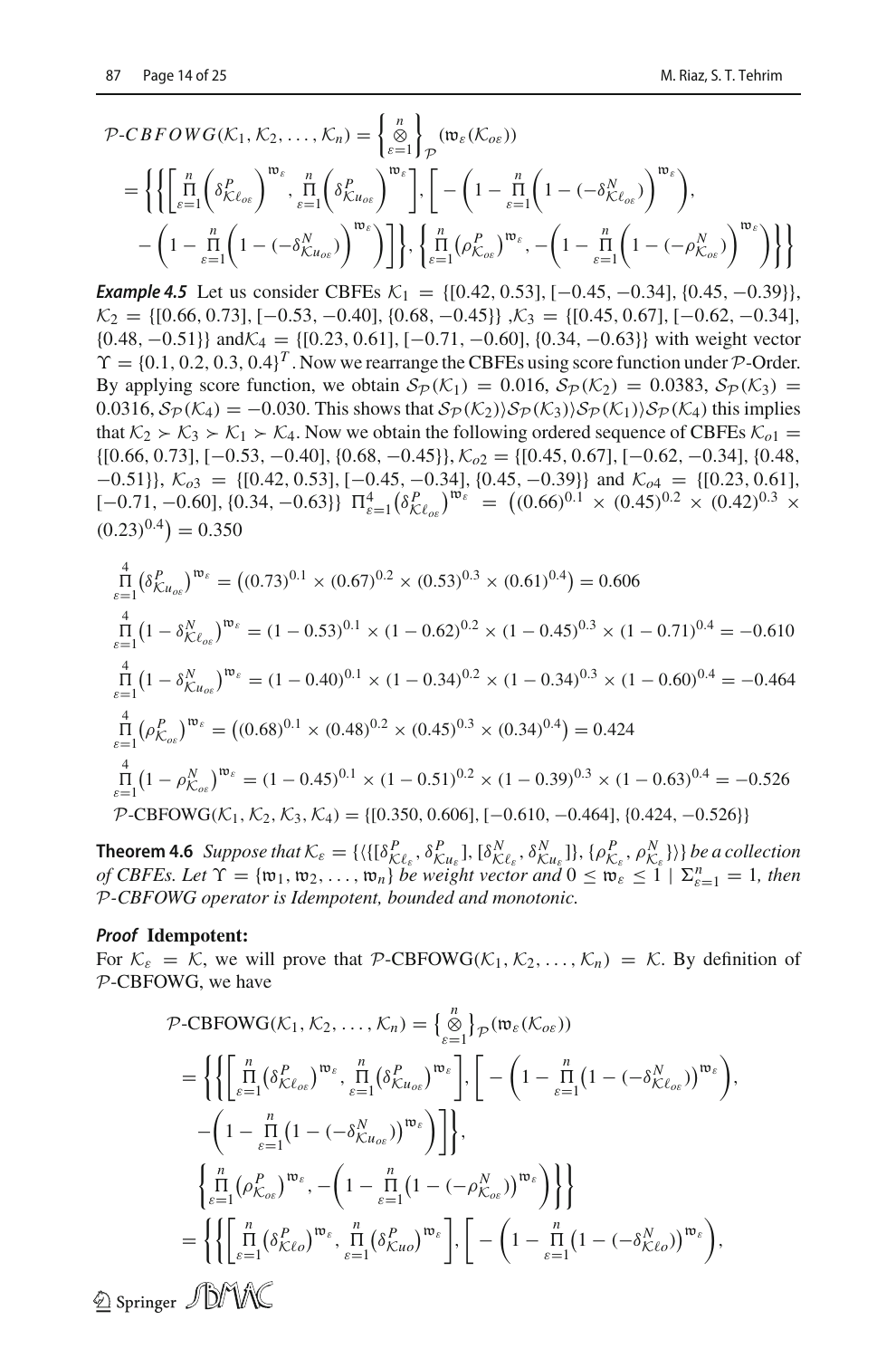$$
-\left(1 - \prod_{\varepsilon=1}^{n} \left(1 - \left(-\delta_{Ku_{\varepsilon}}^{N}\right)^{\mathfrak{w}_{\varepsilon}}\right)\right]\right\},\
$$
  

$$
\left\{\prod_{\varepsilon=1}^{n} \left(\rho_{K\varepsilon}^{P}\right)^{\mathfrak{w}_{\varepsilon}}, -\left(1 - \prod_{\varepsilon=1}^{n} \left(1 - \left(-\rho_{K\varepsilon}^{N}\right)^{\mathfrak{w}_{\varepsilon}}\right)\right\}\right\}
$$
  

$$
=\left\{\left\{\left[\left(\delta_{K\ell_{\varepsilon}}^{P}\right)^{\frac{p}{\varepsilon-1}\mathfrak{w}_{\varepsilon}}, \left(\delta_{Ku_{\varepsilon}}^{P}\right)^{\frac{p}{\varepsilon-1}\mathfrak{w}_{\varepsilon}}\right], \left[-\left(1 - \left(1 - \left(-\delta_{K\ell_{\varepsilon}}^{N}\right)^{\frac{p}{\varepsilon-1}\mathfrak{w}_{\varepsilon}}\right), \right.\right.
$$
  

$$
-\left(1 - \left(1 - \left(-\delta_{Ku_{\varepsilon}}^{N}\right)^{\frac{p}{\varepsilon-1}\mathfrak{w}_{\varepsilon}}\right)\right]\right\},\
$$
  

$$
\left\{\left(\rho_{K_{\varepsilon}}^{P}\right)^{\frac{p}{\varepsilon-1}\mathfrak{w}_{\varepsilon}}, -\left(1 - \left(1 - \left(-\rho_{K_{\varepsilon}}^{N}\right)^{\frac{p}{\varepsilon-1}\mathfrak{w}_{\varepsilon}}\right)\right)\right\}
$$
  

$$
= K
$$

#### **Bounded:**

 $\cap_{\mathcal{P}} \mathcal{P}$ -CBFOWG( $K_1, K_2, ..., K_n$ )  $\leq \mathcal{P}$  –  $CBFOWG(K_1, K_2, ..., K_n) \leq \cup_{\mathcal{P}} \mathcal{P}$  – *CBFOWG*( $K_1, K_2, \ldots, K_n$ ), that is every CBFE is bounded between the operation ∩*P* and ∪*<sup>P</sup>* . Consider

$$
\mathcal{P}\text{-CBFOWG}(K_1, K_2, ..., K_n)
$$
\n
$$
= \left\{ \left\{ \left[ \prod_{\epsilon=1}^n (\delta_{K\ell_{o\epsilon}}^P)^{\mathfrak{w}_{\epsilon}}, \prod_{\epsilon=1}^n (\delta_{K\mu_{o\epsilon}}^P)^{\mathfrak{w}_{\epsilon}} \right], \left[ -\left( 1 - \prod_{\epsilon=1}^n (1 - (-\delta_{K\ell_{o\epsilon}}^N))^{\mathfrak{w}_{\epsilon}} \right), -\left( 1 - \prod_{\epsilon=1}^n (1 - (-\delta_{K\mu_{o\epsilon}}^N))^{\mathfrak{w}_{\epsilon}} \right) \right] \right\},
$$
\n
$$
\left\{ \prod_{\epsilon=1}^n (\rho_{K_{o\epsilon}}^P)^{\mathfrak{w}_{\epsilon}}, -\left( 1 - \prod_{\epsilon=1}^n (1 - (-\rho_{K_{o\epsilon}}^N))^{\mathfrak{w}_{\epsilon}} \right) \right\} \right\}
$$
\n
$$
\cap \mathcal{P}\mathcal{P}\text{-CBFOWG}(K_1, K_2, ..., K_n)
$$
\n
$$
= \left\{ \left\{ \left[ \prod_{\epsilon=1}^n (\min \delta_{K\ell_{o\epsilon}}^P)^{\mathfrak{w}_{\epsilon}}, \prod_{\epsilon=1}^n (\min \delta_{K\mu_{o\epsilon}}^P)^{\mathfrak{w}_{\epsilon}} \right], \left[ -\left( 1 - \prod_{\epsilon=1}^n (1 - \max(-\delta_{K\ell_{o\epsilon}}^N))^{\mathfrak{w}_{\epsilon}} \right), -\left( 1 - \prod_{\epsilon=1}^n (1 - \max(-\delta_{K\mu_{o\epsilon}}^N))^{\mathfrak{w}_{\epsilon}} \right) \right] \right\}, \left\{ \prod_{\epsilon=1}^n (\min \rho_{K_{o\epsilon}}^P)^{\mathfrak{w}_{\epsilon}}, -\left( 1 - \prod_{\epsilon=1}^n (1 - \max(-\rho_{K_{o\epsilon}}^N))^{\mathfrak{w}_{\epsilon}} \right) \right\} \right\}
$$

similarly,

$$
\bigcup_{\mathcal{P}} \mathcal{P} - CBFOWG(\mathcal{K}_1, \mathcal{K}_2, v, \mathcal{K}_n)
$$
\n
$$
= \left\{ \left\{ \left[ \prod_{\varepsilon=1}^n \left( \max \delta_{\mathcal{K}\ell_{\alpha\varepsilon}}^P \right)^{\mathfrak{w}_{\varepsilon}}, \prod_{\varepsilon=1}^n \left( \max \delta_{\mathcal{K}u_{\alpha\varepsilon}}^P \right)^{\mathfrak{w}_{\varepsilon}} \right], \left[ -\left( 1 - \prod_{\varepsilon=1}^n \left( 1 - \min(-\delta_{\mathcal{K}\ell_{\alpha\varepsilon}}^N) \right)^{\mathfrak{w}_{\varepsilon}} \right) \right], -\left( 1 - \prod_{\varepsilon=1}^n \left( 1 - \min(-\delta_{\mathcal{K}u_{\alpha\varepsilon}}^N) \right)^{\mathfrak{w}_{\varepsilon}} \right) \right\}, \left\{ \prod_{\varepsilon=1}^n \left( \max \rho_{\mathcal{K}_{\alpha\varepsilon}}^P \right)^{\mathfrak{w}_{\varepsilon}}, -\left( 1 - \prod_{\varepsilon=1}^n \left( 1 - \min(-\rho_{\mathcal{K}_{\alpha\varepsilon}}^N) \right)^{\mathfrak{w}_{\varepsilon}} \right) \right\} \right\}
$$

 $\underline{\mathbin{\circledcirc}}$  Springer  $\mathcal{J}\text{DMM}\text{C}$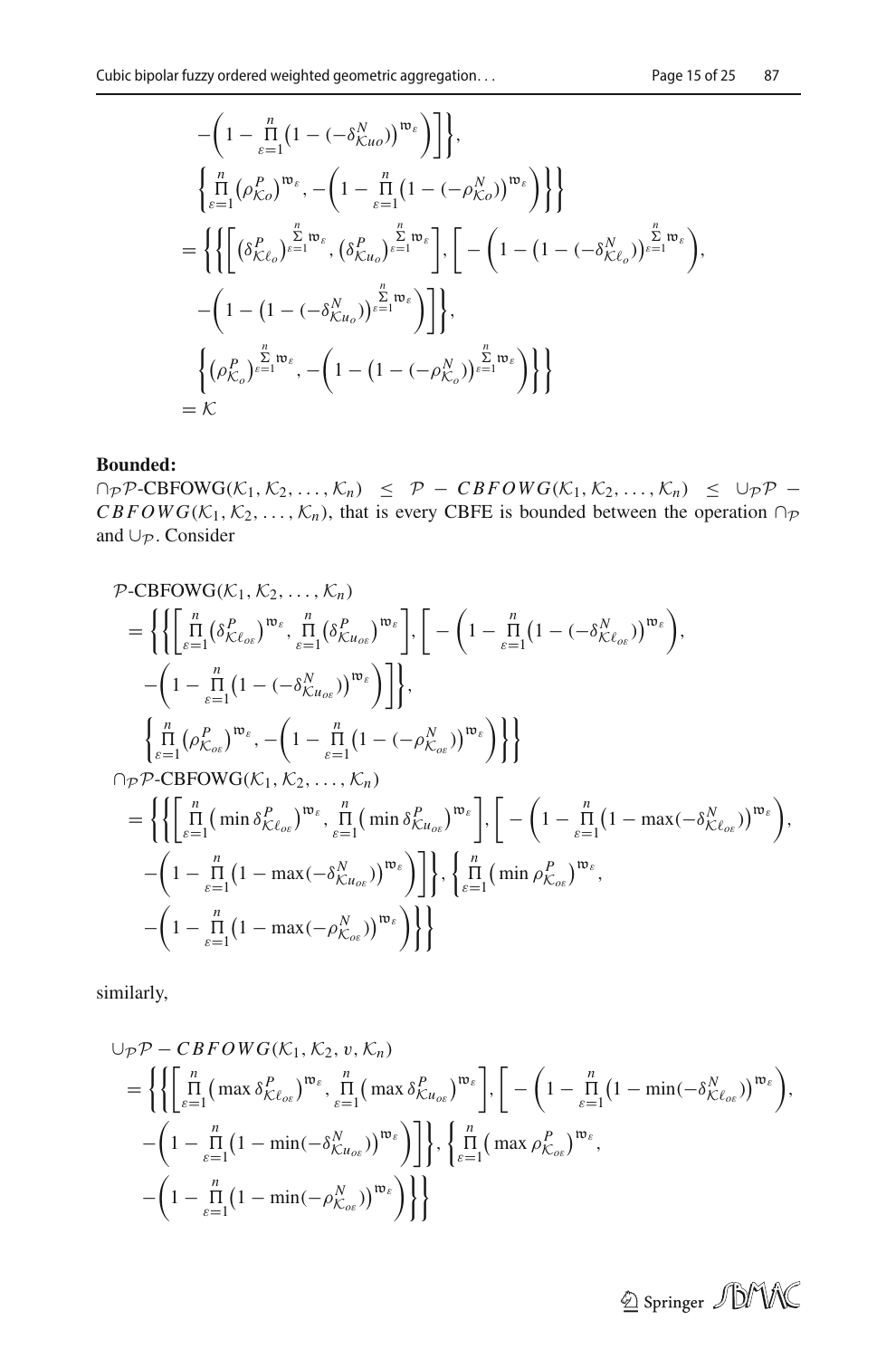we have,

$$
\left\{\min(\delta_{\mathcal{K}\ell_{oe}}^P) \leq \delta_{\mathcal{K}\ell_{oe}}^P \leq \max(\delta_{\mathcal{K}\ell_{oe}}^P)\right\}
$$
  
\n
$$
\Rightarrow \left\{\prod_{\varepsilon=1}^n \left(\min(\delta_{\mathcal{K}\ell_{oe}}^P)\right)^{\mathfrak{w}_{\varepsilon}} \leq \prod_{\varepsilon=1}^n \left(\delta_{\mathcal{K}\ell_{oe}}^P\right)^{\mathfrak{w}_{\varepsilon}} \leq \prod_{\varepsilon=1}^n \left(\max(\delta_{\mathcal{K}\ell_{oe}}^P)\right)^{\mathfrak{w}_{\varepsilon}}\right\}
$$

A similar computation gives,

$$
\begin{aligned}\n&\left\{\frac{n}{\epsilon-1}\left(\min(\delta_{\mathcal{K}u_{oe}}^{P}\right)\right)^{\mathfrak{w}_{\varepsilon}} \leq \frac{n}{\epsilon-1}\left(\delta_{\mathcal{K}u_{oe}}^{P}\right)^{\mathfrak{w}_{\varepsilon}} \leq \frac{n}{\epsilon-1}\left(\max(\delta_{\mathcal{K}u_{oe}}^{P}\right)\right)^{\mathfrak{w}_{\varepsilon}}\right\} \\
&\left\{-\left(1-\frac{n}{\epsilon-1}\left(1-\min(-\delta_{\mathcal{K}\ell_{oe}}^{N})\right)^{\mathfrak{w}_{\varepsilon}}\right) \leq -\left(1-\frac{n}{\epsilon-1}\left(1-(-\delta_{\mathcal{K}\ell_{oe}}^{N})\right)^{\mathfrak{w}_{\varepsilon}}\right)\right. \\
&\leq -\left(1-\frac{n}{\epsilon-1}\left(1-\max(-\delta_{\mathcal{K}\ell_{oe}}^{N})\right)^{\mathfrak{w}_{\varepsilon}}\right)\right\} \\
&\left\{-\left(1-\frac{n}{\epsilon-1}\left(1-\min(-\delta_{\mathcal{K}u_{oe}}^{N})\right)^{\mathfrak{w}_{\varepsilon}}\right)\right\} \\
&\leq -\left(\frac{n}{\epsilon-1}\left(1-\min(-\delta_{\mathcal{K}u_{oe}}^{N})\right)^{\mathfrak{w}_{\varepsilon}}\right) \leq -\left(\frac{n}{\epsilon-1}\left(-\delta_{\mathcal{K}u_{oe}}^{N}\right)^{\mathfrak{w}_{\varepsilon}}\right) \\
&\leq -\left(\frac{n}{\epsilon-1}\left(1-\max(-\delta_{\mathcal{K}u_{oe}}^{N})\right)^{\mathfrak{w}_{\varepsilon}}\right)\right\} \\
&\left\{\frac{n}{\epsilon-1}\left(\min(\rho_{\mathcal{K}_{oe}}^{P})\right)^{\mathfrak{w}_{\varepsilon}} \leq \frac{n}{\epsilon-1}\left(\rho_{\mathcal{K}_{oe}}^{P}\right)^{\mathfrak{w}_{\varepsilon}} \leq \frac{n}{\epsilon-1}\left(\max(\rho_{\mathcal{K}_{oe}}^{P})\right)^{\mathfrak{w}_{\varepsilon}}\right\}\n\end{aligned}
$$

and

$$
\left\{ -\left(1 - \prod_{\varepsilon=1}^{n} \left(1 - \min(-\rho_{oK_{\varepsilon}}^{N})\right)^{\mathfrak{w}_{\varepsilon}}\right) \le -\left(1 - \prod_{\varepsilon=1}^{n} \left(1 - (-\rho_{K_{o\varepsilon}}^{N})\right)^{\mathfrak{w}_{\varepsilon}}\right) \right\}
$$
  

$$
\le -\left(1 - \prod_{\varepsilon=1}^{n} \left(1 - \max(-\rho_{K_{o\varepsilon}}^{N})\right)^{\mathfrak{w}_{\varepsilon}}\right)\right\}
$$

If the CBFEs satisfied property of idempotent then the equality does holds.

### **Monotonic:**

Consider  $\mathcal{K}_{\varepsilon}$  and  $\mathcal{K}'_{\varepsilon}$  two collections of CBFEs then for  $\mathcal{K}_{\varepsilon} \leq \mathcal{K}'_{\varepsilon}$ , we get  $P\text{-}CBFOWG(\mathcal{K}_1, \mathcal{K}_2, \ldots, \mathcal{K}_n) \leq P\text{-}CBFOWG(\mathcal{K}'_1, \mathcal{K}_2', \ldots, \mathcal{K}'_n)$ . We have,  $\mathcal{K}_{\varepsilon} \leq \mathcal{K}'_{\varepsilon}$ 

$$
\Rightarrow \left\{ (\delta_{\mathcal{K}\ell_{oe}}^P) \leq (\delta_{\mathcal{K}'\ell_{oe}}^P) \right\} \Rightarrow \left\{ \prod_{\varepsilon=1}^n (\delta_{\mathcal{K}\ell_{oe}}^P)^{\mathfrak{w}_{\varepsilon}} \leq \prod_{\varepsilon=1}^n ((\delta_{\mathcal{K}'\ell_{oe}}^P)^{\mathfrak{w}_{\varepsilon}} \right\}
$$

$$
\Rightarrow \left\{ \prod_{\varepsilon=1}^n ((\delta_{\mathcal{K}\ell_{oe}}^P)^{\mathfrak{w}_{\varepsilon}} \leq \prod_{\varepsilon=1}^n ((\delta_{\mathcal{K}'\ell_{oe}}^P)^{\mathfrak{w}_{\varepsilon}} \right\}
$$

A similar computation gives,

$$
\begin{aligned}\n&\left\{\n\prod_{\varepsilon=1}^{n} \left(\delta_{\mathcal{K}u_{o\varepsilon}}^{P}\right)^{\mathfrak{w}_{\varepsilon}} \leq \n\prod_{\varepsilon=1}^{n} \left(\delta_{\mathcal{K}'u_{o\varepsilon}}^{P}\right)^{\mathfrak{w}_{\varepsilon}}\n\right\} \\
&\left\{\n-\left(1 - \prod_{\varepsilon=1}^{n} \left(1 - \left(-\delta_{\mathcal{K}v_{o\varepsilon}}^{N}\right)\right)^{\mathfrak{w}_{\varepsilon}}\right) \leq \n-\left(1 - \prod_{\varepsilon=1}^{n} \left(1 - \left(-\delta_{\mathcal{K}'v_{o\varepsilon}}^{N}\right)\right)^{\mathfrak{w}_{\varepsilon}}\right)\n\right\} \\
&\left\{\n-\left(1 - \prod_{\varepsilon=1}^{n} \left(1 - \left(-\delta_{\mathcal{K}u_{o\varepsilon}}^{N}\right)\right)^{\mathfrak{w}_{\varepsilon}}\right) \leq \n-\left(1 - \prod_{\varepsilon=1}^{n} \left(1 - \left(-\delta_{\mathcal{K}'u_{o\varepsilon}}^{N}\right)\right)^{\mathfrak{w}_{\varepsilon}}\right)\n\right\}\n\end{aligned}
$$

 $\circledcirc$  Springer  $\mathcal{J}$ DMK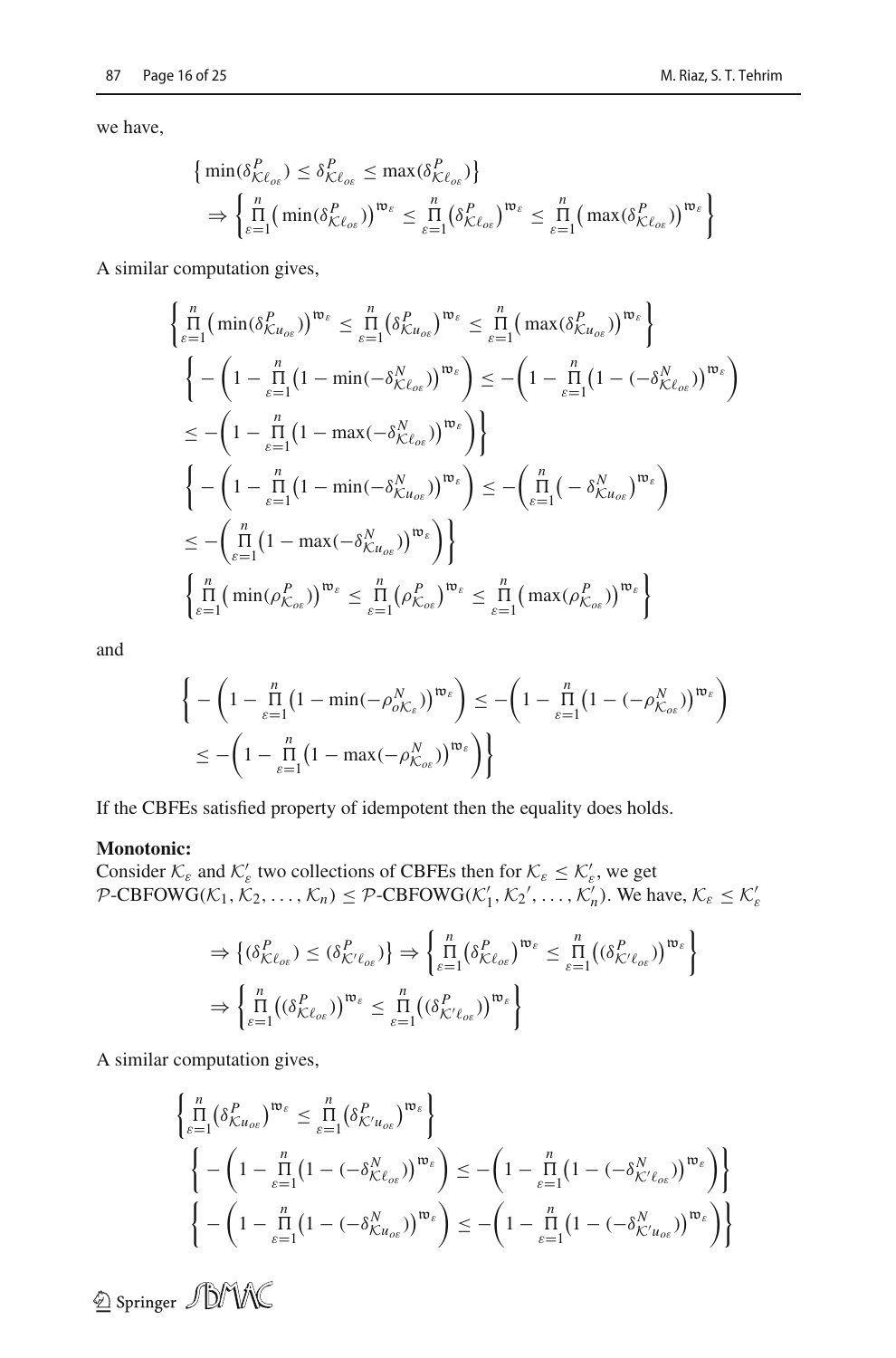$$
\left\{\n\prod_{\varepsilon=1}^{n} (\rho_{\mathcal{K}_{\alpha\varepsilon}}^P)^{\mathfrak{w}_{\varepsilon}} \leq \prod_{\varepsilon=1}^{n} (\rho_{\mathcal{K}_{\alpha\varepsilon}}^P)^{\mathfrak{w}_{\varepsilon}}\n\right\}\n\text{ and }\n\left\{\n-\left(\n\prod_{\varepsilon=1}^{n} (1 - (-\rho_{\mathcal{K}_{\alpha\varepsilon}}^N))^{\mathfrak{w}_{\varepsilon}}\right) \leq\n-\left(1 - \prod_{\varepsilon=1}^{n} (1 - (-\rho_{\mathcal{K}_{\alpha\varepsilon}}^N))^{\mathfrak{w}_{\varepsilon}}\right)\n\right\}
$$

Thus *P*-CBFOWG is monotonic.

**Theorem 4.7** Let  $\mathcal{K}_{\varepsilon} = \{ (\{[\delta_{\mathcal{K}}^P \epsilon_{\varepsilon}, \delta_{\mathcal{K}}^P \epsilon_{\iota_{\varepsilon}}], [\delta_{\mathcal{K}}^N \epsilon_{\varepsilon}, \delta_{\mathcal{K}}^N \epsilon_{\iota_{\varepsilon}}]\}, \{\rho_{\mathcal{K}_{\varepsilon}}^P, \rho_{\mathcal{K}_{\varepsilon}}^N \})\}, \text{for } \{\varepsilon = 1, 2, ..., n\},$ *be the collection of CBFEs. Then their aggregating value computed by P-CBFOWG is again a CBFE.*

*Proof* Let  $K_{\text{o}\varepsilon}$  be the collection of CBFEs after applying  $S_p$ , where *o* is alteration of alternatives shows the greatest  $K_{\varepsilon}$ . We prove this by mathematical induction, suppose that for  $n = 2$ 

$$
\mathfrak{w}_{1} \mathcal{K}_{o1} = \left\{ \left\{ \left[ \left( \delta_{\mathcal{K}\ell_{o1}}^{P} \right)^{\mathfrak{w}_{1}}, \left( \delta_{\mathcal{K}u_{o1}}^{P} \right)^{\mathfrak{w}_{1}} \right], \left[ - \left( 1 - \left( 1 - \left( -\delta_{\mathcal{K}\ell_{o1}}^{N} \right)^{\mathfrak{w}_{1}} \right) \right], \right.\\ \left. - \left( 1 - \left( 1 - \left( -\delta_{\mathcal{K}u_{o1}}^{N} \right)^{\mathfrak{w}_{1}} \right) \right] \right\}, \left\{ \left( \rho_{\mathcal{K}_{o1}}^{P} \right)^{\mathfrak{w}_{1}}, - \left( 1 - \left( 1 - \left( -\rho_{\mathcal{K}_{o1}}^{N} \right)^{\mathfrak{w}_{1}} \right) \right] \right\} \\ \mathfrak{w}_{2} \mathcal{K}_{o2} = \left\{ \left\{ \left[ \left( \delta_{\mathcal{K}\ell_{o2}}^{P} \right)^{\mathfrak{w}_{2}}, \left( \delta_{\mathcal{K}u_{o2}}^{P} \right)^{\mathfrak{w}_{2}} \right], \left[ - \left( 1 - \left( 1 - \left( -\delta_{\mathcal{K}\ell_{o2}}^{N} \right)^{\mathfrak{w}_{2}} \right) \right] \right\} \\ \mathfrak{w}_{1} \mathcal{K}_{o1} \otimes \mathcal{P} \mathfrak{w}_{2} \mathcal{K}_{o2} = \left\{ \left\{ \left[ \left( \delta_{\mathcal{K}\ell_{o1}}^{P} \right)^{\mathfrak{w}_{1}}, \left( \delta_{\mathcal{K}u_{o1}}^{P} \right)^{\mathfrak{w}_{1}} \right], \left[ - \left( 1 - \left( 1 - \left( -\delta_{\mathcal{K}\ell_{o1}}^{N} \right)^{\mathfrak{w}_{1}} \right) \right] \right\} \\ - \left( 1 - \left( 1 - \left( -\delta_{\mathcal{K}u_{o2}}^{N} \right)^{\mathfrak{w}_{2}} \right) \right] \right\}, \left\{ \left( \rho_{\mathcal{K}_{o1}}^{P} \right)^{\mathfrak{w}_{1}}, - \left( 1 - \left( 1 - \left( -\delta_{\mathcal{K
$$

suppose the statement is true for  $n = z$ 

$$
\begin{aligned}\n&\left\{\frac{z}{\otimes}\right\}_{P}(\mathfrak{w}_{\varepsilon}(\mathcal{K}_{o\varepsilon})) \\
&= \left\{\left\{\left[\prod_{\varepsilon=1}^{\tilde{r}}\left(\delta_{\mathcal{K}\ell_{o\varepsilon}}^{P}\right)^{\mathfrak{w}_{\varepsilon}},\prod_{\varepsilon=1}^{\tilde{r}}\left(\delta_{\mathcal{K}u_{o\varepsilon}}^{P}\right)^{\mathfrak{w}_{\varepsilon}}\right],\left[-\left(1-\prod_{\varepsilon=1}^{\tilde{r}}\left(1-(-\delta_{\mathcal{K}\ell_{o\varepsilon}}^{N})\right)^{\mathfrak{w}_{\varepsilon}}\right),\right. \\
&\left. -\left(1-\prod_{\varepsilon=1}^{\tilde{r}}\left(1-(-\delta_{\mathcal{K}u_{o\varepsilon}}^{N})\right)^{\mathfrak{w}_{\varepsilon}}\right)\right]\right\},\left\{\prod_{\varepsilon=1}^{\tilde{r}}\left(\rho_{\mathcal{K}_{o\varepsilon}}^{P}\right)^{\mathfrak{w}_{\varepsilon}},-\left(1-\prod_{\varepsilon=1}^{\tilde{r}}\left(1-(-\rho_{\mathcal{K}_{o\varepsilon}}^{N})\right)^{\mathfrak{w}_{\varepsilon}}\right)\right\}\right\} \\
&\overset{\circ}{\text{D}}\text{ Springer }\mathcal{D}\text{W}\text{W}.\n\end{aligned}
$$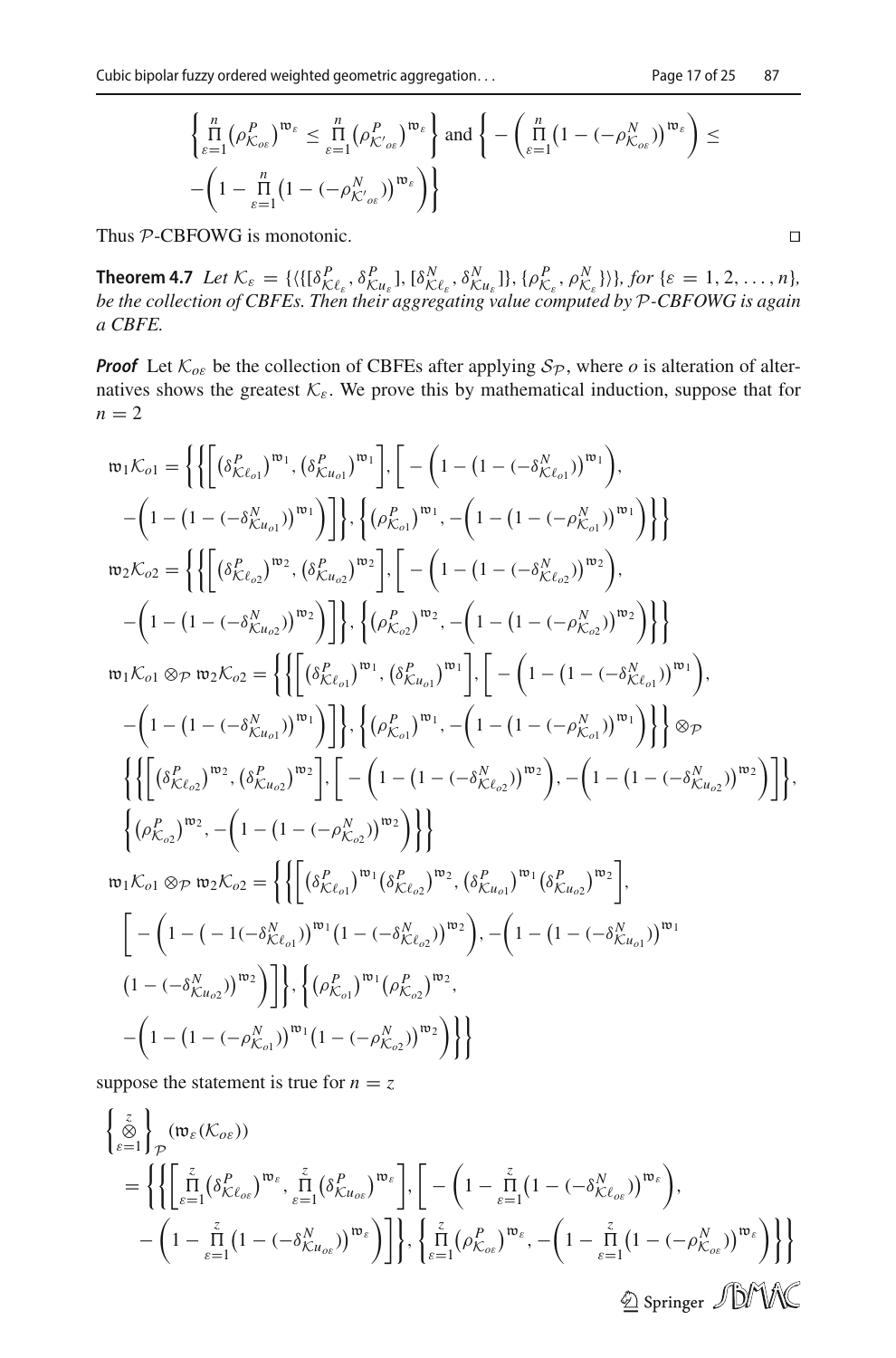now we will show that the statement is true for  $n = z + 1$ .

$$
\begin{split}\n&\left\{\sum_{\varepsilon=1}^{\tilde{\zeta}}\right\}_{\mathcal{P}}(\mathfrak{w}_{\varepsilon}(K_{o\varepsilon}))\otimes_{\mathcal{P}}\mathfrak{w}_{z+1}(K_{o z+1}) \\
&= \left\{\left\{\left[\prod_{\varepsilon=1}^{\tilde{z}}\left(\delta_{K\ell_{o\varepsilon}}^{P}\right)^{\mathfrak{w}_{\varepsilon}},\prod_{\varepsilon=1}^{\tilde{z}}\left(\delta_{K\mu_{o\varepsilon}}^{P}\right)^{\mathfrak{w}_{\varepsilon}}\right],\left[-\left(1-\prod_{\varepsilon=1}^{\tilde{z}}\left(1-(-\delta_{K\ell_{o\varepsilon}}^{N})\right)^{\mathfrak{w}_{\varepsilon}}\right),\right. \\
&\left. -\left(1-\prod_{\varepsilon=1}^{\tilde{z}}\left(1-(-\delta_{K\mu_{o\varepsilon}}^{N})\right)^{\mathfrak{w}_{\varepsilon}}\right)\right]\right\}, \\
&\left\{\sum_{\varepsilon=1}^{\tilde{z}}\left(\rho_{K_{o\varepsilon}}^{P}\right)^{\mathfrak{w}_{\varepsilon}},-\left(1-\prod_{\varepsilon=1}^{\tilde{z}}\left(1-(-\rho_{K_{o\varepsilon}}^{N})\right)^{\mathfrak{w}_{\varepsilon}}\right)\right\}\right\}\otimes_{\mathcal{P}} \\
&\left\{\left\{\left[\left(\delta_{K\ell_{o_{z+1}}}^{P}\right)^{\mathfrak{w}_{z+1}},\left(\delta_{K\mu_{o_{z+1}}}^{P}\right)^{\mathfrak{w}_{z+1}}\right],\left[-\left(1-\left(1-(-\delta_{K\mu_{o_{z+1}}}^{N})\right)^{\mathfrak{w}_{z+1}}\right)\right]\right\},\left\{\left(\rho_{K_{o_{z+1}}}^{P}\right)^{\mathfrak{w}_{z+1}},\right. \\
&\left. -\left(1-\left(1-(-\rho_{K_{o_{z+1}}}^{N})\right)^{\mathfrak{w}_{z+1}}\right)\right\}\right\}\n\end{split}
$$

thus after some simplification, we get the final expression

$$
\begin{split}\n\begin{aligned}\n\left\{\begin{matrix} z+1\\ \otimes\\ \varepsilon=1 \end{matrix}\right\}_{\mathcal{P}} (\mathfrak{w}_{\varepsilon}(\mathcal{K}_{o\varepsilon})) \\
&= \left\{ \left\{ \begin{bmatrix} z+1\\ \varepsilon=1 \end{bmatrix} (\delta_{\mathcal{K}\ell_{o\varepsilon}}^P)^{\mathfrak{w}_{\varepsilon}}, \prod_{\varepsilon=1}^{z+1} (\delta_{\mathcal{K}u_{o\varepsilon}}^P)^{\mathfrak{w}_{\varepsilon}} \right], \left[ -\left( 1 - \prod_{\varepsilon=1}^{z+1} (1 - (-\delta_{\mathcal{K}\ell_{o\varepsilon}}^N))^{\mathfrak{w}_{\varepsilon}} \right), \right. \\
&\left. -\left( 1 - \prod_{\varepsilon=1}^{z+1} (1 - (-\delta_{\mathcal{K}u_{o\varepsilon}}^N))^{\mathfrak{w}_{\varepsilon}} \right) \right] \right\}, \\
\left\{ \prod_{\varepsilon=1}^{z+1} (\rho_{\mathcal{K}_{o\varepsilon}}^P)^{\mathfrak{w}_{\varepsilon}}, -\left( 1 - \prod_{\varepsilon=1}^{z+1} (1 - (-\rho_{\mathcal{K}_{o\varepsilon}}^N))^{\mathfrak{w}_{\varepsilon}} \right) \right\} \right\}\n\end{split}
$$

which is again a cubic bipolar fuzzy element. Hence the statement is true for all *n*.

Now we define cubic bipolar fuzzy ordered weighted geometric aggregating operator under *R*-Order, the CBFOWG operator under *R*-Order share similar properties as in *P*-Order.

#### **4.3** *R***-order cubic bipolar fuzzy ordered weighted geometric(***R***-CBFOWG) operator**

**Definition 4.8** Suppose  $\mathcal{K}_{\varepsilon} = \{ \langle \{ [\delta^P_{\mathcal{K}\ell_{\varepsilon}}, \delta^P_{\mathcal{K}u_{\varepsilon}}], [\delta^N_{\mathcal{K}\ell_{\varepsilon}}, \delta^N_{\mathcal{K}u_{\varepsilon}}] \}, \{ \rho^P_{\mathcal{K}_{\varepsilon}}, \rho^N_{\mathcal{K}_{\varepsilon}} \} \rangle \},$  for  $\{\varepsilon = 1, 2, 3\}$ **EXECUTE:**  $K_{\varepsilon} = \frac{1}{10} K_{\varepsilon} e^{-\frac{1}{2} K_{\varepsilon}}$ ,  ${}^0 K_{\varepsilon} e^{-\frac{1}{2} K_{\varepsilon}}$ ,  ${}^0 K_{\varepsilon} e^{-\frac{1}{2} K_{\varepsilon}}$ ,  ${}^0 K_{\varepsilon} e^{-\frac{1}{2} K_{\varepsilon}}$ ,  ${}^0 K_{\varepsilon} e^{-\frac{1}{2} K_{\varepsilon}}$ ,  ${}^0 K_{\varepsilon} e^{-\frac{1}{2} K_{\varepsilon}}$ ,  ${}^0 K_{\varepsilon} e^{-\frac{1$ vector  $\Upsilon = {\{\mathfrak{w}_1, \mathfrak{w}_2, \ldots, \mathfrak{w}_3\}}^T$ , where  $\Sigma_{\varepsilon=1}^n \mathfrak{w}_{\varepsilon} = 1$  and  $0 \le \mathfrak{w}_{\varepsilon} \le 1$ , then CBFOWG is a mapping  $\mathfrak{A}: \mathcal{K}^n \to \mathcal{K}$  which can be computed under  $\mathcal{R}$ -Order as follows

$$
\mathcal{R}\text{-CBFOWG}(\mathcal{K}_1, \mathcal{K}_2, \dots, \mathcal{K}_n) = \left\{ \sum_{\varepsilon=1}^n \right\}_{\mathcal{R}} (\mathfrak{w}_{\varepsilon}(\mathcal{K}_{o\varepsilon}))
$$
  
\n
$$
= \left\{ \left\{ \left[ \prod_{\varepsilon=1}^n (\delta_{\mathcal{K}\ell_{o\varepsilon}}^P)^{\mathfrak{w}_{\varepsilon}}, \prod_{\varepsilon=1}^n (\delta_{\mathcal{K}u_{o\varepsilon}}^P)^{\mathfrak{w}_{\varepsilon}} \right], \left[ -\left( 1 - \prod_{\varepsilon=1}^n (1 - (-\delta_{\mathcal{K}\ell_{o\varepsilon}}^N))^{\mathfrak{w}_{\varepsilon}} \right), \right. \\ \left. - \left( 1 - \prod_{\varepsilon=1}^n (1 - (-\delta_{\mathcal{K}u_{o\varepsilon}}^N))^{\mathfrak{w}_{\varepsilon}} \right) \right] \right\}, \left\{ 1 - \prod_{\varepsilon=1}^n (1 - \rho_{\mathcal{K}_{o\varepsilon}}^P)^{\mathfrak{w}_{\varepsilon}}, -\left( \prod_{\varepsilon=1}^n (-\rho_{\mathcal{K}_{o\varepsilon}}^N)^{\mathfrak{w}_{\varepsilon}} \right) \right\} \right\}
$$

2 Springer JDMAC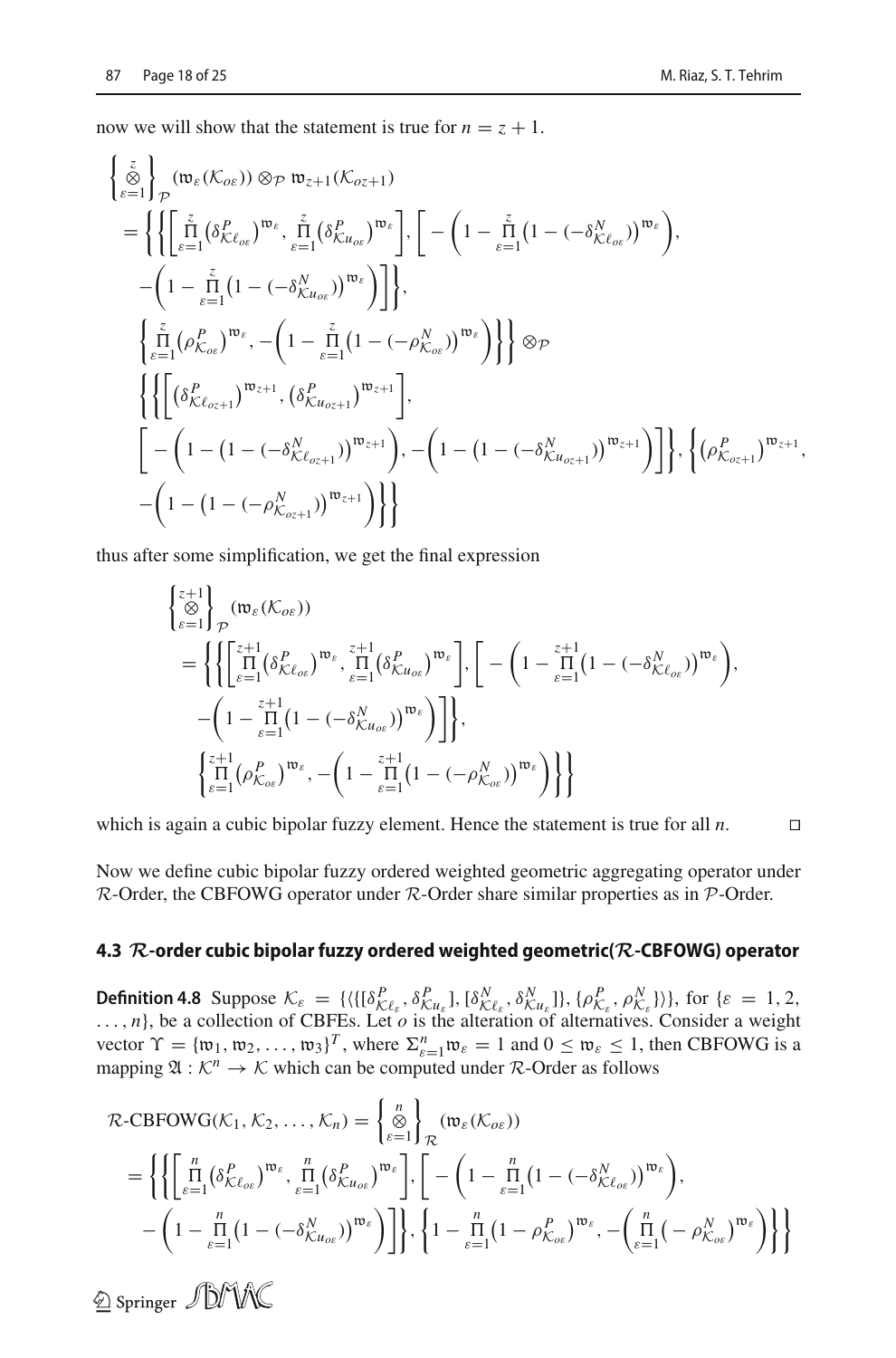#### **Theorem 4.9** (Properties)

Let  $\mathcal{K}_{\varepsilon} = \{ (\{[\delta_{R,\ell_{\varepsilon}}^P, \delta_{R,\ell_{\varepsilon}}^P], [\delta_{R,\ell_{\varepsilon}}^N, \delta_{R,\ell_{\varepsilon}}^N]\}, [\rho_{R,\ell_{\varepsilon}}^P, \rho_{R,\varepsilon}^N]\} \}$  be the collection of CBFEs then R-*CBOFWG operator is idempotent, bounded, commutative and monotonic.*

*Proof* The proofs are similar as for *<sup>P</sup>*-Order.

**Lemma 4.10** Let  $\mathcal{K}_{\varepsilon} = \{ (\{[\delta_{\mathcal{L}}^P \epsilon, \delta_{\mathcal{L}}^P u_{\varepsilon}], [\delta_{\mathcal{N}}^N \epsilon, \delta_{\mathcal{N}}^N u_{\varepsilon}]\}, \{\rho_{\mathcal{L}}^P, \rho_{\mathcal{N}}^N \epsilon, \rho_{\mathcal{N}}^N \}) \}$ , for  $\{\varepsilon = 1, 2, ..., n\}$ *be the collection of CBFEs, then their aggregating value calculated by R-CBFWG operator is a CBFE.*

## <span id="page-18-0"></span>**5 Application of** *P***-CBFOWG and** *R***-CBFOWG operators to multiple attribute decision analysis using ICBFSs and ECBFSs**

The multiple attribute decision analysis is a process in which a collection of different attributes or parameters are involved. All these attributes may be conflicting with each other. For example, a person want a highly efficient car in low cost, then how can be it possible to manage high quality in low price? So these are conflicting attributes. This type of decision making is more difficult when the problems involve more uncertainties and ambiguities. The role of bipolarity is also important in decision making process, which involve uncertain bipolar type information. The bipolar fuzzy sets have been successfully used to handle uncertain data which can distinguish the positive aspect as well as negative aspect of a particular problem. The cubic set is also an important and successful tool to get proper results by the mean of interval valued fuzzy set. Here we use a combination of both extensions to get proper results through this hybrid of bipolar fuzzy set.

### **5.1 Proposed technique**

In this subsection, we discuss the process of cubic bipolar fuzzy ordered weighted geometric aggregation operators to solve a multiple attribute decision making problem under the environment ICBF and ECBF information. We see the behavior of ICBF and ECBF information in decision analysis. In this terminology the following steps are included.

#### **Algorithm:**

**Step 1:** Let  $\mathfrak{X} = \{\zeta_1, \zeta_2, \ldots, \zeta_m\}$  be the set of alternatives  $\mathfrak{Y} = \{\dot{y}_1, \dot{y}_2, \ldots, \dot{y}_k\}$  be the set of attributes or parameters and  $\hat{\Upsilon} = {\{\hat{w}_1, \hat{w}_2, \dots, \hat{w}_n\}}^T$  be the weight under the condition that  $0 \leq w \leq 1$  and  $\sum_{\varepsilon=1}^{n} w_{\varepsilon} = 1$ .

**Step 2:** We further assume that  $\mathfrak{M} = \begin{bmatrix} b_{ij} \end{bmatrix}_{m \times k}$ , for  $i = \{1, 2, \ldots m\}$  and  $j = \{1, 2, \ldots k\}$  $\{1, 2, \ldots k\}$ , be the decision matrix of ICBF or ECBF data provided by experts, where each  $\mathfrak{b}_{ij} = \{ \{ [\delta_{\ell_{ij}}, \delta_{u_{ij}}]^P, [\delta_{\ell_{ij}}, \delta_{u_{ij}}]^N \}, \{ \rho^P_{\ell_{ij}}, \rho^N_{u_{ij}} \} \}$  is ICBF-element(ICBFE) or ECBFelement(ECBFE). These matrices are specified by the set of alternatives with respect to the set of attributes.

**Step 3:** Compute  $\mathfrak{M}' = \begin{bmatrix} b'_{ij} \end{bmatrix}_{m \times k}$ , for  $i = \{1, 2, \ldots m\}$  and  $j = \{1, 2, \ldots k\}$  the matrix of ordered alternatives by calculating  $S_p$  or  $S_R$ 

**Step 4:** Apply *P*-CBFOWG or *R*-CBFOWG operator to  $\mathfrak{M}' = [\mathfrak{b}'_{ij}]_{m \times k}$  and obtain aggregating matrix  $\mathfrak{M}^{\prime\prime} = [\mathfrak{b}^{\prime\prime}_{ij}]_{m \times k}$ 

**Step 5:** Calculate

$$
S_{\mathcal{P}}(\mathfrak{b''}_t) = \frac{[\delta_{\ell_t} + \delta_{u_t}]^P + [\delta_{\ell_t} + \delta_{u_t}]^N - \rho_{\ell_t}^P - \rho_{u_t}^N}{6}
$$

2 Springer JDMNC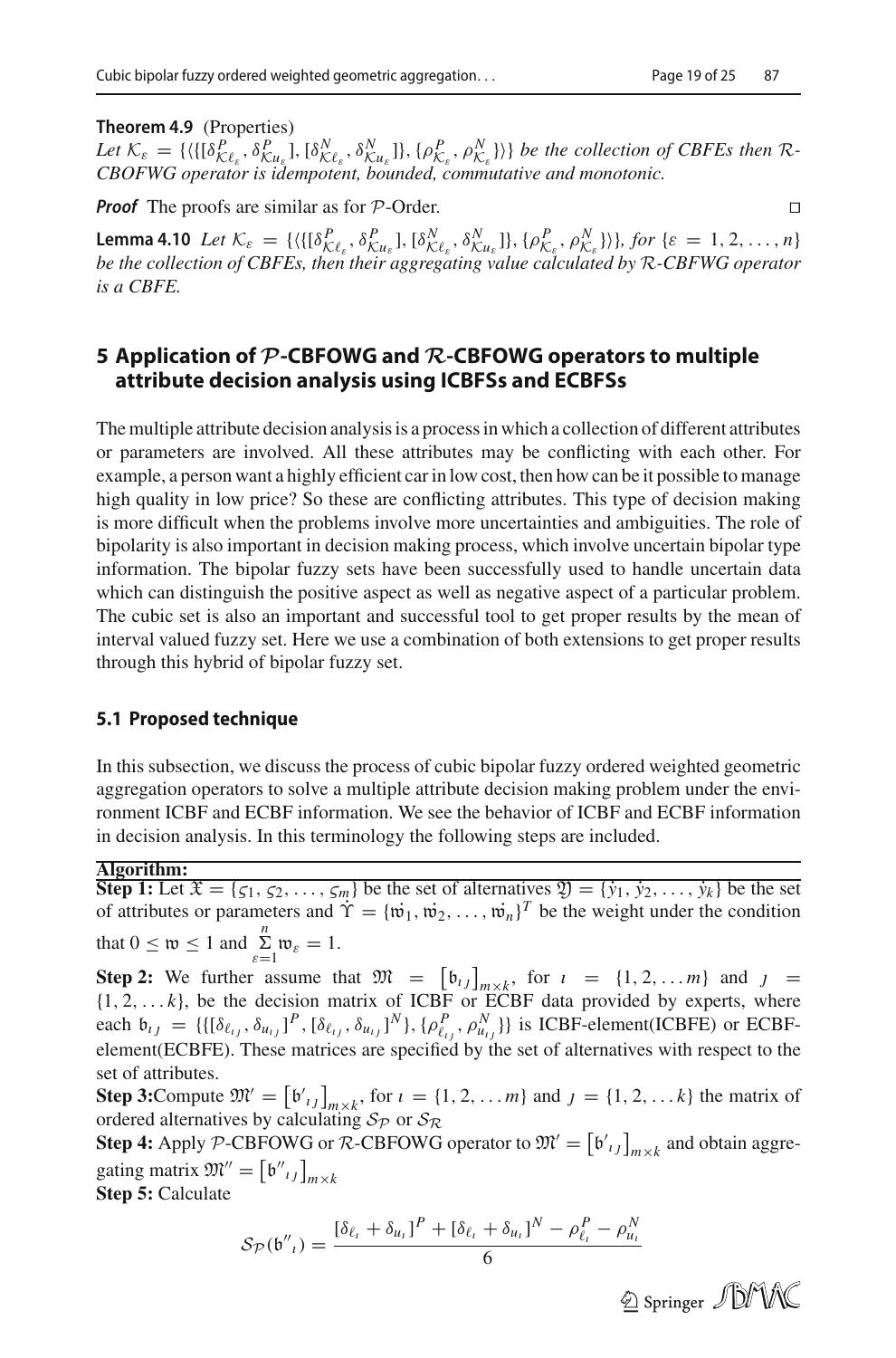or

$$
S_{\mathcal{R}}(\mathfrak{b''}_t) = \frac{[\delta_{\ell_t} + \delta_{u_t}]^P + [\delta_{\ell_t} + \delta_{u_t}]^N + \rho_{\ell_t}^P + \rho_{u_t}^N}{6}
$$

**Step 6:** Rank the alternatives.

## **5.2 Computative example of** *P***-CBFOWG and** *R***-CBFWG operators in multiple attribute decision making problem**

The multiple attribute decision analysis unambiguously solves numerous incompatible points of comparison in decision making in the terms such as government, business, medicine, physics, information technology, etc. These incompatible points of comparison are classical in measuring options, for example, cost is main attribute and standard is another attribute incompatible with cost. In this case a healthy and beneficial decision is more difficult. In literature, there are many decision making problems solved by different techniques and approaches. In this subsection we present a different, but useful method to tackle a problem of decision analysis. In this regard, we consider ICBFEs and ECBFEs and use CBFOWG operators of both orders to examine a real life problem. The computative example is illustrated here.

### **5.3 Numerical example**

Suppose that the government want to assign a contract of construction to the best construction company on three attributes. The are three construction companies as three alternatives including,  $\zeta_1$ ,  $\zeta_2$  = and  $\zeta_3$  =. The three attributes are  $\dot{y}_1$  = necessity of peoples,  $\dot{y}_2$  = 5-year status of all three alternatives and  $\dot{y}_3$  = budget limit to examine all three alternatives. The decision maker(DM) assume ICBFEs and ECBFEs because is more helpful in examine the decision with different perspectives. So, ICBFEs and ECBFEs are suitable to handle such kind of data. We associate positive membership degree with positive status of a particular alternative, whereas negative membership degrees associate with negative status of that alternative with respect to each attribute. The decision maker construct decision matrix first with ICBFEs and then with ECBFEs for alternatives  $\zeta_i$  with respect to attributes  $\dot{y_i}$ , where  $i = 1, 2, 3$  and  $j = 1, 2, 3$  (Table [1\)](#page-19-0).

By calculating  $S_p$  we obtain the matrix of ordered alternatives (Table [2\)](#page-20-0).

| $\mathfrak{X}$ vs $\mathfrak{Y}$ | $y_1$               | $y_2$               | $y_3$               |
|----------------------------------|---------------------|---------------------|---------------------|
| 51                               | $\{[0.45, 0.59],$   | $\{[0.63, 0.73],$   | $\{[0.23, 0.34],$   |
|                                  | $[-0.92, -0.42],$   | $[-0.83, -0.71],$   | $[-0.37, -0.22],$   |
|                                  | $\{0.53, -0.88\}\}$ | $\{0.68, -0.79\}\}$ | $\{0.31, -0.32\}\}$ |
| 52                               | $\{[0.28, 0.53],$   | $\{[0.41, 0.49],$   | $\{[0.39, 0.48],$   |
|                                  | $[-0.78, -0.60],$   | $[-0.52, -0.44],$   | $[-0.54, -0.39],$   |
|                                  | $\{0.35, -0.75\}\}$ | $\{0.45, -0.49\}\}$ | $\{0.42, -0.49\}\}$ |
| 53                               | $\{[0.34, 0.48],$   | $\{[0.52, 0.60],$   | $\{[0.46, 0.57],$   |
|                                  | $[-0.84, -0.72],$   | $[-0.63, -0.55],$   | $[-0.60, -0.48],$   |
|                                  | $\{0.41, -0.77\}\}$ | $\{0.56, -0.60\}\}$ | $\{0.22, -0.11\}$   |

<span id="page-19-0"></span>**Table 1**  $\mathfrak{M} = [\mathfrak{b}_{ij}]_{m \times k}$  decision matrix of ICBFSs provided by DM

2 Springer JDMX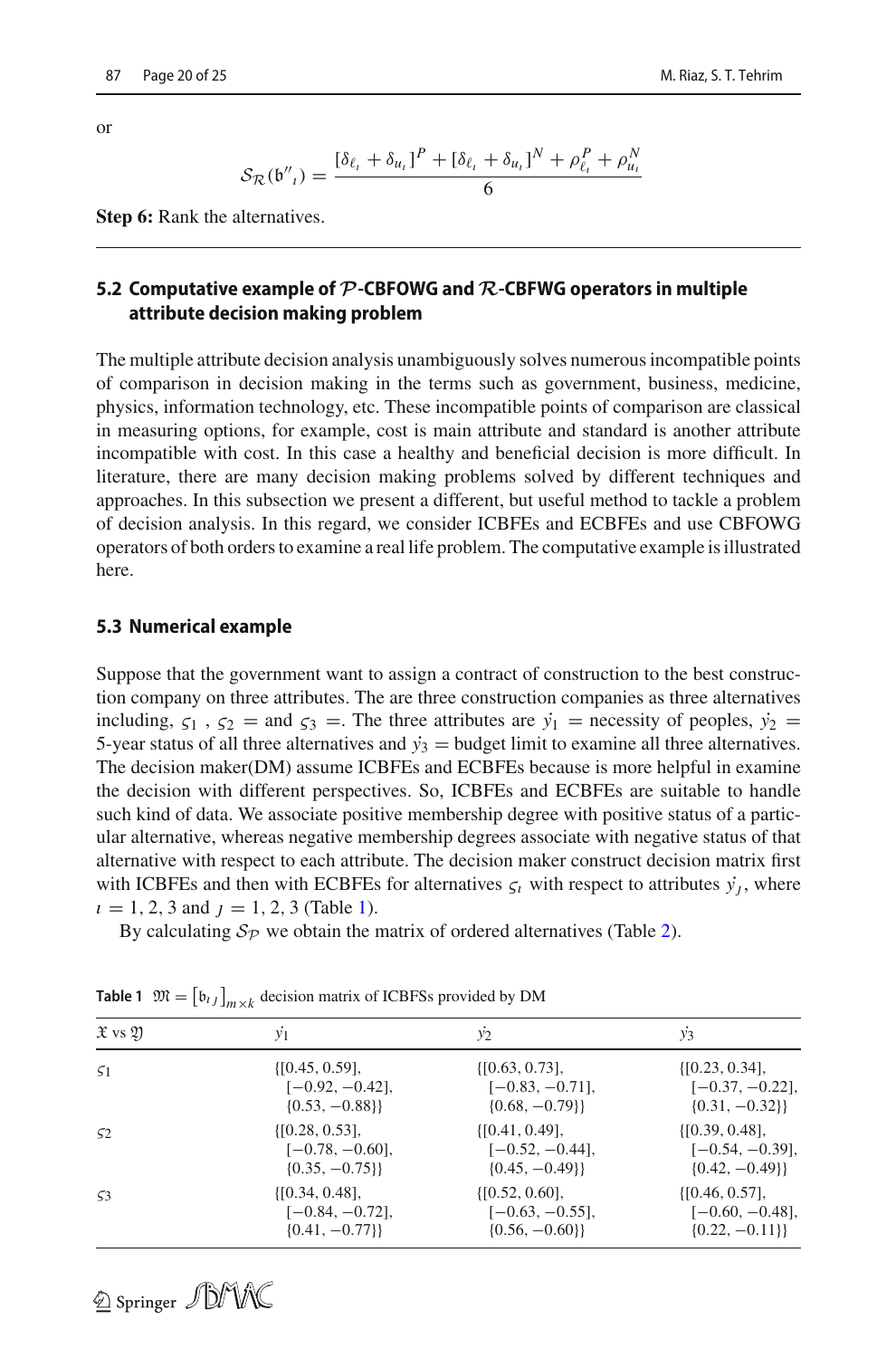| $\mathfrak{X}$ vs $\mathfrak{Y}$ | y <sub>1</sub>      | $y_2$               | $y_3$               |
|----------------------------------|---------------------|---------------------|---------------------|
| 51                               | $\{[0.45, 0.59],$   | $\{[0.23, 0.34],$   | $\{[0.63, 0.73],$   |
|                                  | $[-0.92, -0.42]$    | $[-0.37, -0.22]$    | $[-0.83, -0.71],$   |
|                                  | $\{0.53, -0.88\}\}$ | $\{0.31, -0.32\}\}$ | $\{0.68, -0.79\}\}$ |
| 52                               | $\{[0.39, 0.48],$   | $\{[0.41, 0.49],$   | $\{[0.28, 0.53],$   |
|                                  | $[-0.54, -0.39]$ ,  | $[-0.52, -0.44]$    | $[-0.78, -0.60],$   |
|                                  | $\{0.42, -0.49\}\}$ | $\{0.45, -0.49\}\}$ | $\{0.35, -0.75\}\}$ |
| 53                               | $\{[0.52, 0.60],$   | $\{[0.34, 0.48],$   | $\{[0.46, 0.57],$   |
|                                  | $[-0.63, -0.55]$ ,  | $[-0.84, -0.72]$    | $[-0.60, -0.48],$   |
|                                  | $\{0.56, -0.60\}\}$ | $\{0.41, -0.77\}\}$ | $\{0.22, -0.11\}$   |

<span id="page-20-0"></span>**Table 2**  $\mathfrak{M}' = [\mathfrak{b'}_{ij}]_{m \times k}$  decision matrix with ordered alternatives of ICBFSs using  $S_{\mathcal{P}}$ 

<span id="page-20-1"></span>**Table 3**  $\mathfrak{M}' = [\mathfrak{b'}_{ij}]_{m \times k}$  decision matrix with ordered alternatives of ICBFSs using  $\mathcal{S}_{\mathcal{R}}$ 

| $\mathfrak{X}$ vs $\mathfrak{Y}$ | $y_1$               | $y_2$               | $y_3$               |
|----------------------------------|---------------------|---------------------|---------------------|
| 51                               | $\{[0.23, 0.34],$   | $\{[0.63, 0.73],$   | $\{[0.45, 0.59],$   |
|                                  | $[-0.37, -0.22]$ ,  | $[-0.83, -0.71]$ ,  | $[-0.92, -0.42],$   |
|                                  | $\{0.31, -0.32\}\}$ | $\{0.68, -0.79\}\}$ | $\{0.53, -0.88\}\}$ |
| 52                               | $\{[0.41, 0.49],$   | $\{[0.39, 0.48],$   | $\{[0.28, 0.53],$   |
|                                  | $[-0.52, -0.44]$ ,  | $[-0.54, -0.39],$   | $[-0.78, -0.60],$   |
|                                  | $\{0.45, -0.49\}\}$ | $\{0.42, -0.49\}\}$ | $\{0.35, -0.75\}\}$ |
| 53                               | $\{[0.46, 0.57],$   | $\{[0.52, 0.60],$   | $\{[0.34, 0.48],$   |
|                                  | $[-0.60, -0.48]$ ,  | $[-0.63, -0.55],$   | $[-0.84, -0.72],$   |
|                                  | $\{0.22, -0.11\}\}$ | $\{0.56, -0.60\}\}$ | $\{0.41, -0.77\}\}$ |

Now compute *P*-CBFOWG to aggregate  $\mathfrak{M}' = [\mathfrak{b}'_{ij}]_{m \times k}$ , with weight vector  $\Upsilon =$  4.0.2.0.4) {0.4, 0.2, 0.4}

$$
\mathfrak{M}'' = \begin{bmatrix} \zeta_1 = \{ [0.450, 0.575], [-0.836, -0.533], \{ 0.526, -0.787 \} \} \\ \zeta_2 = \{ [0.345, 0.501], [-0.654, -0.493], \{ 0.395, -0.616 \} \} \\ \zeta_3 = \{ [0.454, 0.562], [-0.677, -0.566], \{ 0.362, -0.506 \} \} \end{bmatrix}
$$

by calculating  $S_p$  we obtain the ranking  $\zeta_1 \succ \zeta_3 \succ \zeta_2$ . So  $\zeta_1$  is best choice. Now we consider decision matrix of ICBFEs and perform same process under *R*-Order. By calculating  $S_R$  we obtain the matrix of ordered alternatives (Table [3\)](#page-20-1).

Now compute *R*-CBFOWG to aggregate  $\mathfrak{M}' = [\mathfrak{b'}_{ij}]_{m \times k}$ , with weight vector  $\Upsilon =$ {0.4, 0.2, 0.4}

$$
\mathfrak{M}'' = \begin{bmatrix} \zeta_1 = \{ [0.367, 0.493], [-0.787, -0.431], \{ 0.492, -0.574 \} \} \\ \zeta_2 = \{ [0.348, 0.503], [-0.651, -0.502], \{ 0.405, -0.580 \} \} \\ \zeta_3 = \{ [0.417, 0.537], [-0.727, -0.605], \{ 0.377, -0.336 \} \} \end{bmatrix}
$$

by calculating  $S_R$  we obtain the ranking  $\zeta_3 \succ \zeta_1 \succ \zeta_2$ . So  $\zeta_3$  is best choice. If decision maker consider decision matrix with ECBFEs (Table [4\)](#page-21-0). By calculating  $S_p$  we obtain the matrix of ordered alternatives (Table [5\)](#page-21-1).

2 Springer JDMX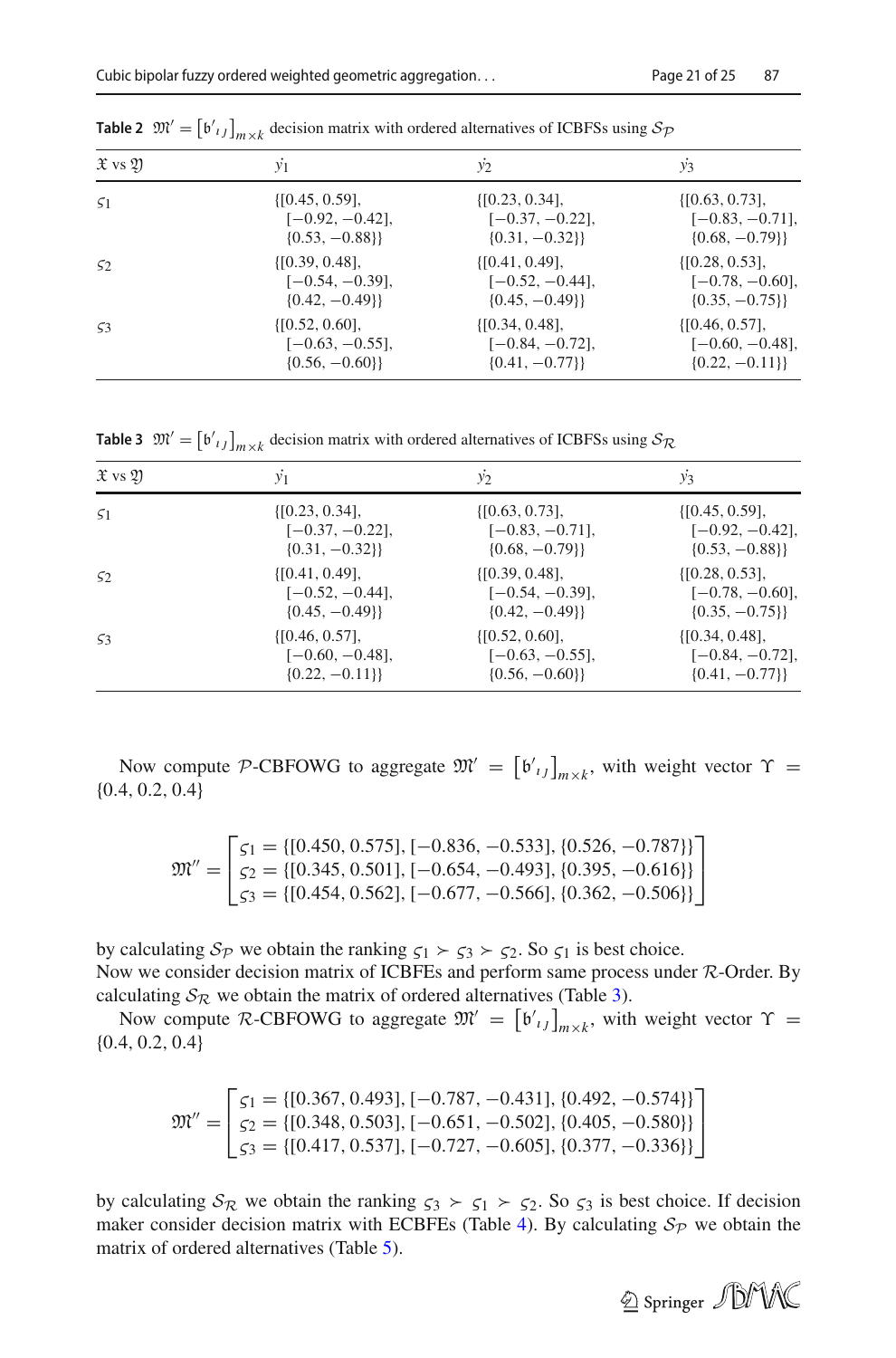| $\mathfrak{X}$ vs $\mathfrak{Y}$ | $y_1$               | $y_2$               | $y_3$               |
|----------------------------------|---------------------|---------------------|---------------------|
| $\varsigma_1$                    | $\{[0.54, 0.67],$   | $\{[0.76, 0.87],$   | $\{[0.81, 0.92],$   |
|                                  | $[-0.12, -0.10],$   | $[-0.13, -0.12],$   | $[-0.19, -0.18],$   |
|                                  | $\{0.23, -0.56\}\}$ | $\{0.60, -0.64\}\}$ | $\{0.70, -0.73\}\}$ |
| 52                               | $\{[0.64, 0.77],$   | $\{[0.80, 0.92],$   | $\{[0.76, 0.82],$   |
|                                  | $[-0.13, -0.11]$ ,  | $[-0.19, -0.18]$    | $[-0.21, -0.18],$   |
|                                  | $\{0.32, -0.37\}\}$ | $\{0.24, -0.29\}\}$ | $\{0.23, -0.27\}\}$ |
| 53                               | $\{[0.74, 0.87],$   | $\{[0.66, 0.78],$   | $\{[0.73, 0.77],$   |
|                                  | $[-0.23, -0.20]$ ,  | $[-0.31, -0.26],$   | $[-0.30, -0.29]$ ,  |
|                                  | $\{0.33, -0.40\}\}$ | $\{0.34, -0.43\}$   | $\{0.26, -0.44\}\}$ |

<span id="page-21-0"></span>**Table 4**  $\mathfrak{M} = \left[ \mathfrak{b}_{ij} \right]_{m \times k}$  decision matrix with ECBFEs provided by DM

<span id="page-21-1"></span>**Table 5**  $\mathfrak{M}' = [\mathfrak{b'}_{ij}]_{m \times k}$  decision matrix with ordered alternatives of ECBFEs using  $\mathcal{S}_{\mathcal{P}}$ 

| $\mathfrak{X}$ vs $\mathfrak{Y}$ | $y_1$               | $y_2$               | $y_3$               |
|----------------------------------|---------------------|---------------------|---------------------|
| 51                               | $\{[0.76, 0.87],$   | $\{[0.81, 0.92],$   | $\{[0.54, 0.67],$   |
|                                  | $[-0.13, -0.12]$ ,  | $[-0.19, -0.18]$ ,  | $[-0.12, -0.10],$   |
|                                  | $\{0.60, -0.64\}\}$ | $\{0.70, -0.73\}\}$ | $\{0.23, -0.56\}\}$ |
| 52                               | $\{[0.80, 0.92],\}$ | $\{[0.76, 0.82],$   | $\{[0.64, 0.77],\}$ |
|                                  | $[-0.19, -0.18]$ ,  | $[-0.21, -0.18],$   | $[-0.13, -0.11],$   |
|                                  | $\{0.24, -0.29\}\}$ | $\{0.23, -0.27\}\$  | $\{0.32, -0.37\}\}$ |
| 53                               | $\{[0.74, 0.87],$   | $\{[0.73, 0.77],$   | $\{[0.66, 0.78],$   |
|                                  | $[-0.23, -0.20],$   | $[-0.30, -0.29]$ ,  | $[-0.31, -0.26],$   |
|                                  | $\{0.33, -0.40\}\}$ | $\{0.26, -0.44\}\}$ | $\{0.34, -0.43\}\}$ |

**Table 6**  $\mathfrak{M} = \begin{bmatrix} \mathfrak{b}_{ij} \end{bmatrix}_{m \times k}$  decision matrix with ordered alternatives of ECBFEs  $\mathcal{S}_{\mathcal{R}}$ 

<span id="page-21-2"></span>

| $\mathfrak{X}$ vs $\mathfrak{Y}$ | $y_1$               | $y_2$               | $y_3$               |
|----------------------------------|---------------------|---------------------|---------------------|
| 51                               | $\{[0.76, 0.87],$   | $\{[0.81, 0.92],$   | $\{[0.54, 0.67],$   |
|                                  | $[-0.13, -0.12],$   | $[-0.19, -0.18],$   | $[-0.12, -0.10],$   |
|                                  | $\{0.60, -0.64\}\}$ | $\{0.70, -0.73\}\}$ | $\{0.23, -0.56\}\}$ |
| 52                               | $\{[0.80, 0.92],\}$ | $\{[0.76, 0.82],$   | $\{[0.64, 0.77],$   |
|                                  | $[-0.19, -0.18],$   | $[-0.21, -0.18],$   | $[-0.13, -0.11],$   |
|                                  | $\{0.24, -0.29\}\}$ | $\{0.23, -0.27\}\}$ | $\{0.32, -0.37\}\}$ |
| 53                               | $\{[0.74, 0.87],$   | $\{[0.66, 0.78],$   | $\{[0.73, 0.77],$   |
|                                  | $[-0.23, -0.20],$   | $[-0.31, -0.26],$   | $[-0.30, -0.29],$   |
|                                  | $\{0.33, -0.40\}\}$ | $\{0.34, -0.43\}\}$ | $\{0.26, -0.44\}\}$ |

now compute *P*-CBFOWG to aggregate  $\mathfrak{M}' = [\mathfrak{b}'_{ij}]_{m \times k}$ , with weight vector  $\Upsilon =$  ${0.4, 0.2, 0.4}$ 

$$
\mathfrak{M}'' = \begin{bmatrix} \zeta_1 = \{ [0.671, 0.792], [-0.138, -0.124], \{ 0.421, -0.631 \} \} \\ \zeta_2 = \{ [0.724, 0.837], [-0.170, -0.152], \{ 0.266, -0.319 \} \} \\ \zeta_3 = \{ [0.704, 0.812], [-0.276, -0.242], \{ 0.318, -0.420 \} \} \end{bmatrix}
$$

by calculating  $S_p$  we obtain the ranking  $\zeta_1 \succ \zeta_2 \succ \zeta_3$ . So  $\zeta_1$  is best choice. Now we consider decision matrix with ECBFEs and operator with *R*-Order (Table [6\)](#page-21-2).

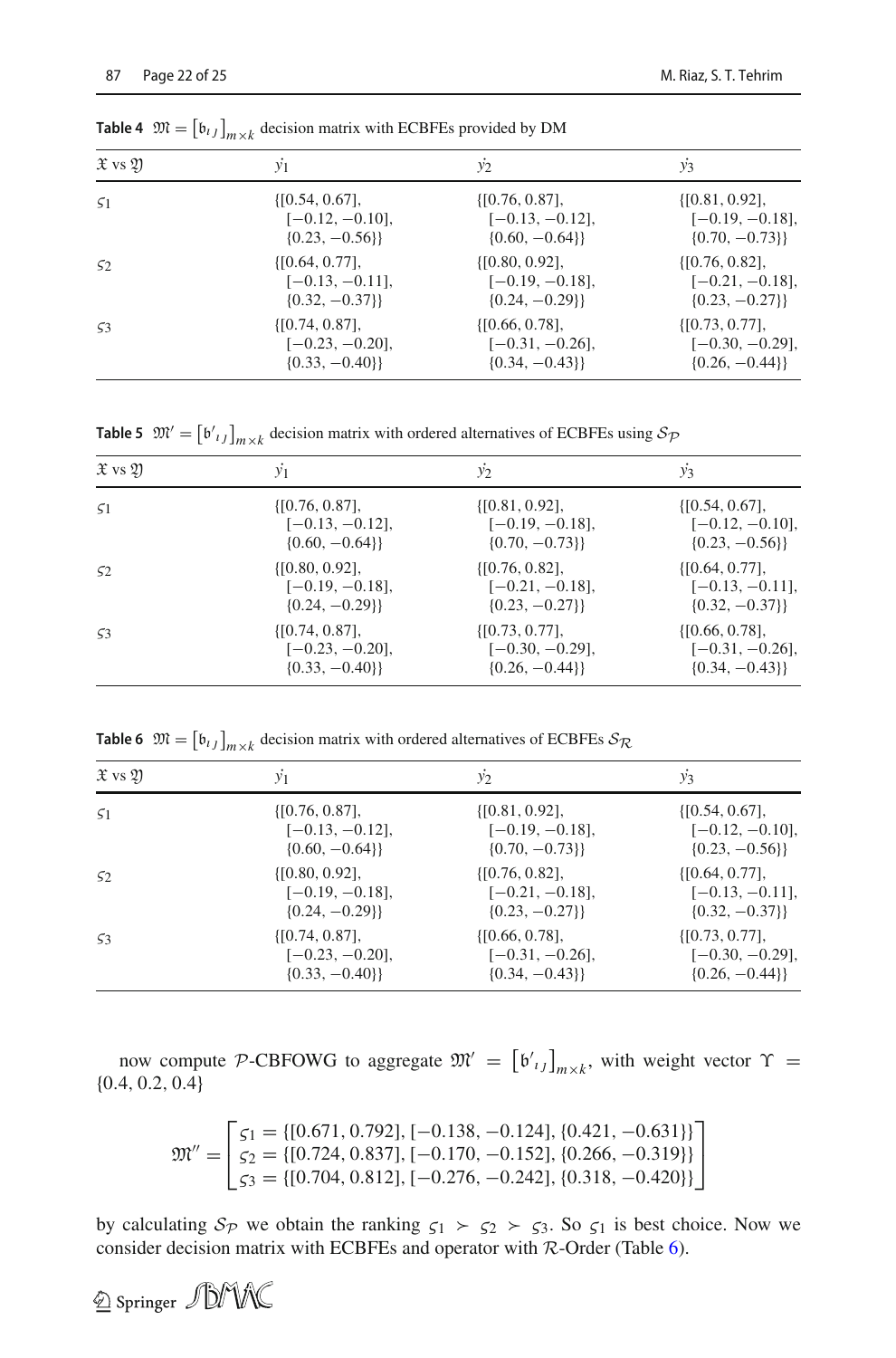

<span id="page-22-1"></span>**Fig. 1** Flow chart of whole process



<span id="page-22-2"></span>**Fig. 2** Yellow =  $\zeta_1$ , Brown =  $\zeta_2$ , Blue =  $\zeta_3$ , the internal pie graph is representing ranking of alternatives using ICBFEs w.r.t *P*-Order (Fig. [1\)](#page-22-1) and *R*-Order (Fig. [2\)](#page-22-2) and the external pie graph is representing ranking of alternatives using ECBFEs w.r.t *P*-Order (Fig. [1\)](#page-22-1) and *R*-Order (Fig. [2\)](#page-22-2)

Now compute *R*-CBFOWG to aggregate  $\mathfrak{M}' = [\mathfrak{b}'_{ij}]_{m \times k}$ , with weight vector  $\Upsilon =$  4.0.2.0.4) {0.4, 0.2, 0.4}

$$
\mathfrak{M}'' = \begin{bmatrix} \zeta_1 = \{ [0.671, 0.792], [-0.138, -0.124], \{ 0.509, -0.622 \} \} \\ \zeta_2 = \{ [0.724, 0.837], [-0.170, -0.152], \{ 0.271, -0.315 \} \} \\ \zeta_3 = \{ [0.719, 0.810], [-0.274, -0.249], \{ 0.304, -0.421 \} \} \end{bmatrix}
$$

by calculating  $S_R$  we obtain the ranking  $\zeta_1 \succ \zeta_3 \succ \zeta_2$ . So  $\zeta_1$  is best choice.

## <span id="page-22-0"></span>**6 Conclusion**

In this paper, we present the concept of internal cubic bipolar fuzzy(ICBF) sets and external cubic bipolar fuzzy(ECBF) sets. We proposed two cubic bipolar fuzzy ordered weighted geometric aggregation operators, including, *P*-CBFOWG operator and *R*-CBFOWG operator to aggregate cubic bipolar fuzzy information with both perspectives, i.e., ICBF data and ECBF data. Finally, we present a multiple attribute decision making problem to examine the useability and capability of these operators and a comparison between ICBF information and ECBF information. We see the final results are more reliable after applying different geometric operators with different perspectives. We examine that in all four processes  $\zeta_1$  is

2 Springer JDMAC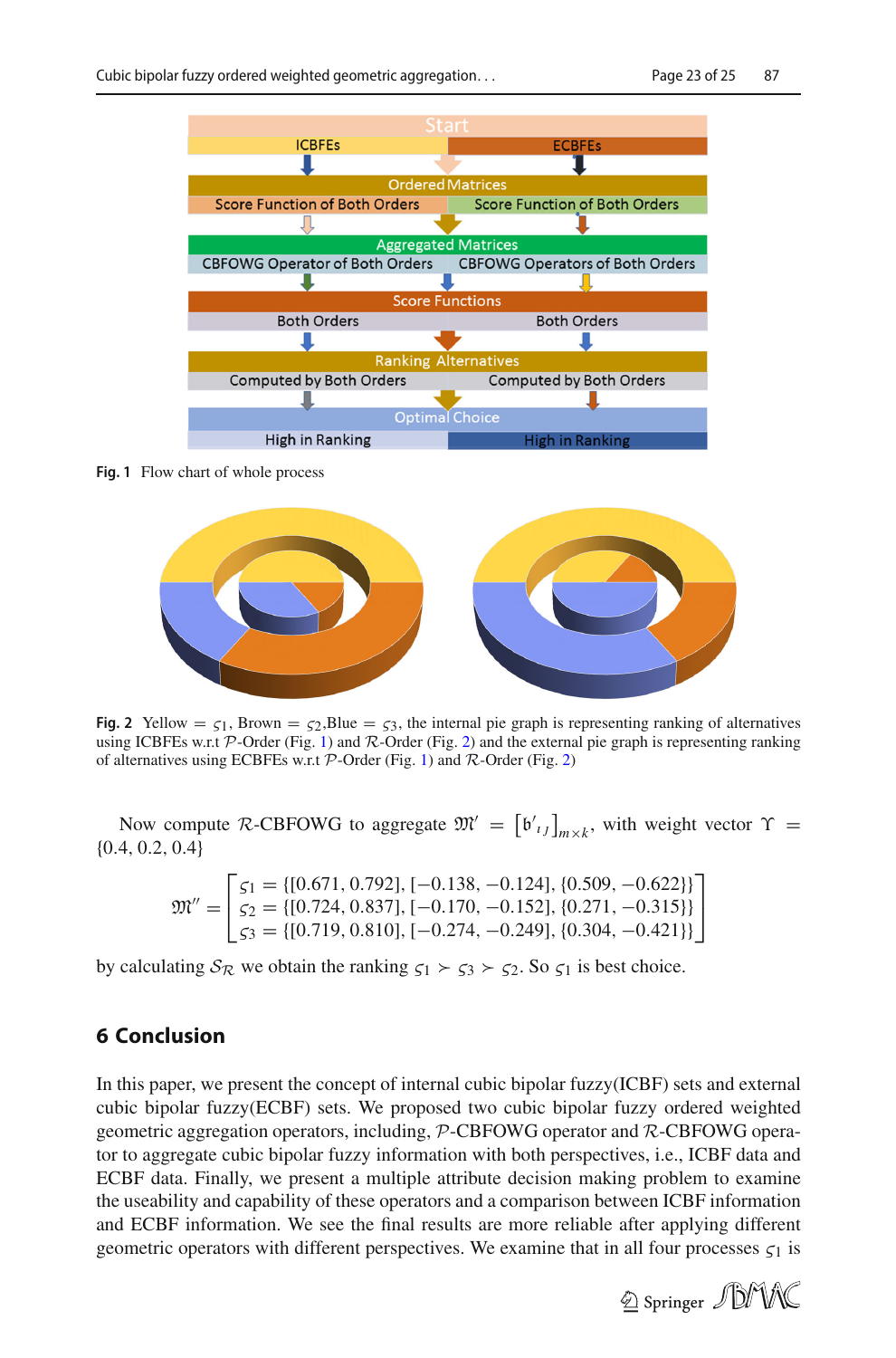most reliable alternative. We conclude that the techniques is useful in bipolar type decision making due to its internal and external point of view.

## **References**

- Arva P, Csukas B (1988) Computer-aided process synthesis by fuzzy valuated structures. Comput Chem Eng 12(2/3):215–224
- <span id="page-23-9"></span>Aslam M, Abdullah S, Ullah Kifayat (2014) Bipolar fuzzy soft set and its application in decision making. J Intell Fuzzy Syst 27(2):729–742
- <span id="page-23-3"></span>Atanassov KT (1986) Intuitionistic fuzzy set. Fuzzy Sets Syst 20:87–96
- Chang CL (1968) Fuzzy topological spaces. J Math Anal Appl 24:182–190
- <span id="page-23-0"></span>Frank PM, Seliger BK (1997) Fuzzy logic and neural network applications to fault diagnosis. Int J Approx Reason 16(1):67–88
- <span id="page-23-11"></span>Ghodsypour SH, 'Brien CO (1998) A decision support system for supplier selection using an integrated analytic hierarchy process and linear programming. Int J Prod Econ 56–57:199–212
- Gul Z (2015) Some bipolar fuuzy aggregation operator and their application in multicriteria group decision making. Mphil Thesis
- <span id="page-23-12"></span>Gülçin B, Çifçi C (2012) A novel hybrid MCDM approach based on fuzzy DEMATEL, fuzzy ANP and fuzzy TOPSIS to evaluate green suppliers. Expert Syst Appl 39(3):3000–3011
- <span id="page-23-13"></span>Hwang CL, Yoon K (1981) Multiple attribute decision making: methods and application. Springer, New York Innocent PR, Jhon RI (2004) Computer aided fuzzy medical diagnosis. Inf Sci 162(2):81–104
- <span id="page-23-2"></span>Joshi R, Kumar S (2018) An intuitionistic fuzzy ( $\delta$ ,  $\gamma$ )-norm entropy with its application in supplier selection problem. Comput Appl Math. <https://doi.org/10.1007/s40314-018-0656-9>
- Joshi R, Kumar S (2017) An (*R*, *S*)-norm fuzzy information measure with its application in supplier selection problem. Comput Appl Math. <https://doi.org/10.1007/s40314-017-0491-4>
- <span id="page-23-10"></span>Jun YB, Kim CS, Yang KO (2012) Cubic set. Ann Fuzzy Math Inf 4(1):83–98
- Kumar K, Garg H (2016) TOPSIS method based on the connection number of set pair analysis under intervalvalued intuitionistic fuzzy environment. Comput Appl Math 37(2):1319–1329
- <span id="page-23-1"></span>Madore J (2004) Fuzzy physics. Ann Phys 219(1):187–198
- <span id="page-23-8"></span>Lee KM, Cios KJ (2004) Comparison of interval-valued fuzzy sets, intuitionistic fuzzy set and bipolar valued fuzzy set. J Fuzzy Logic Intell 14(2):125–129
- <span id="page-23-7"></span>Lee KM (2000) Bipolar-valued fuzzy sets and their basic opperations. Procceeding International Conference, Bangkok, Thailand, pp 307–317
- Mahmood T, Mehmood F, Khan Q (2016) Multiple criteria decision making based on bipolar valued fuzzy set. Ann Fuzzy Math Inf 11(6):1003–1009
- Mahmood T, Abdullah S, Bilai M, Rashid S (2016) Cubic hesitant fuzzy sets ans their application to multi criteria decision making. Int J Alg Stat 5(1):19–51
- Maji PK, Biswas R, Roy AR (2002) An application of soft sets in decision making problem. Comput Math Appl 44:1077–1083
- <span id="page-23-6"></span>Molodtsov D (1999) Soft set theory-first results. Comput Math Appl 37:19–31
- Naz S, Akram M (2018) Novel decision-making approach based on hesitent fuzzy sets and graph theory. Comput Appl Math. <https://doi.org/10.1007/s40314-019-0773-0>
- Nie R, Wang J, Wang T (2018) A hybrid outranking method for greenhouse gas emmision' institution selection with picture 2-tupple linguistic information. Comput Appl Math. [https://doi.org/10.1007/s40314017-](https://doi.org/10.1007/s40314017-0708-1) [0708-1](https://doi.org/10.1007/s40314017-0708-1)
- Riaz M, Naeem K (2016) Measurable soft mappings. Punjab Uni J Math 48(2):19–34
- Riaz M, Hashmi MR (2018) Fixed points of fuzzy neutrosophic soft mapping with decision making. Fixed Point Theory Appl 7:1–10
- Riaz M, Tehrim ST (2018) On bipolar fuzzy soft topology with application. Soft Comput **(Submitted)**
- <span id="page-23-16"></span>Riaz M, Tehrim ST (2019a) Certain properties of bipolar fuzzy soft topology via Q-neighborhood. Punjab Uni J Math 51(3):113–131
- <span id="page-23-14"></span>Riaz M, Tehrim ST (2019b) Cubic bipolar fuzzy set with application to multi criteria group decision making. Group Decis Negotiation **(Submitted)**
- <span id="page-23-5"></span>Samrandache F (2010) Neutrosophic set. J Def Resour Manag 1(1):107–116
- <span id="page-23-15"></span>Yager RR (1988) On ordered weighted averaging aggregation operators in multi-criteria decision making. IEEE Trans Syst Man Cybern 18(1):183–190
- Yang WH (2012) Bipolar-value fuzzy soft sets. Comput Eng Appl 48(35):15–18
- <span id="page-23-4"></span>Zhang XW (2017) Bipolar-value fuzzy soft lie subalgebras. IOP Conf Ser Mater Sci Eng 231:1–9